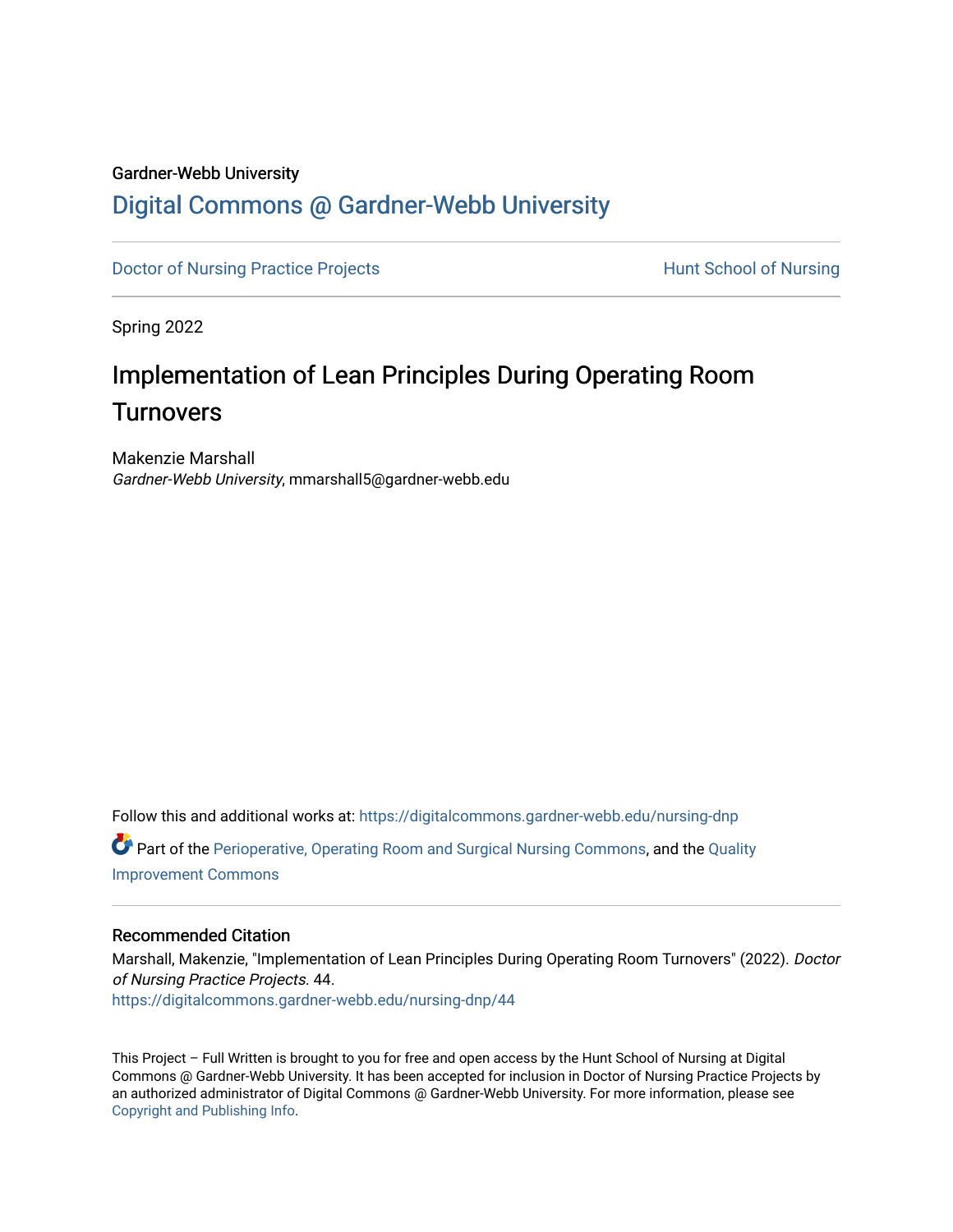# **Implementation of Lean Principles during Operating Room Turnovers**

by

Makenzie L. Marshall

A project submitted to the faculty of Gardner-Webb University Hunt School of Nursing in partial fulfillment of the requirements for the degree of Doctor of Nursing Practice

Boiling Springs, NC

2022

Submitted by: <br>
Approved by:

Makenzie Marshall Cindy Miller, Ph.D., RN

Date Date Date

 $\mathcal{L}_\mathcal{L}$  , and the contribution of the contribution of  $\mathcal{L}_\mathcal{L}$  , and the contribution of  $\mathcal{L}_\mathcal{L}$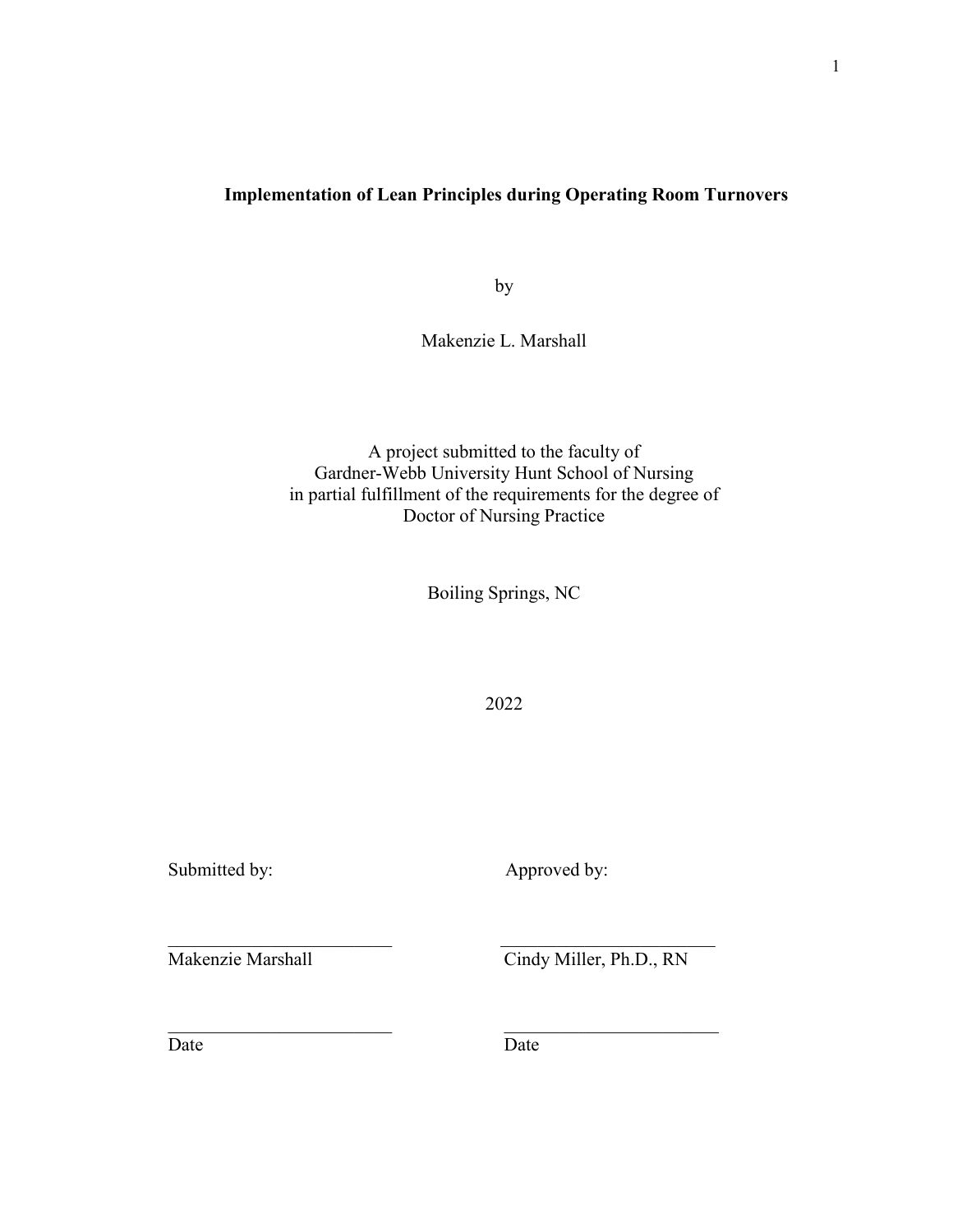#### **Abstract**

#### **Background**

Many operating rooms across the country face the daunting task of making their turnovers between surgical patients quicker and more efficient. Turnover time is defined as the time it takes to clean an operating room and set up the next sterile field between surgical patients. The time begins when the patient leaves the operating room suite and stops when the next patient enters the same suite. Running an operating room is a complex and costly endeavor, and even small shortfalls can have a snowball effect, leading to delays, wasteful spending, and substandard patient outcomes; therefore, it is imperative to have the turnover process be as efficient as possible. The anticipated overall goal of implementing Lean principles during the operating room turnover process is to improve efficiency and eliminate waste.

#### **Method**

The methodology for this quality improvement project consisted of observing the current operating room turnover process and establishing a project team to evaluate the data. The team analyzed the process by utilizing the Lean principles and broke down each step of the turnover process and reconfigured the steps. After the steps were reconfigured into a new process, the improved steps were implemented during the turnovers.

#### **Intervention**

The project lead and the project lead team designed and trained their colleagues on the new turnover process. The project lead team members continuously monitored, offered opportunities for improvement, and encouraged staff to use the new process. Prior to implementation, the project lead administered a pre-implementation employee

2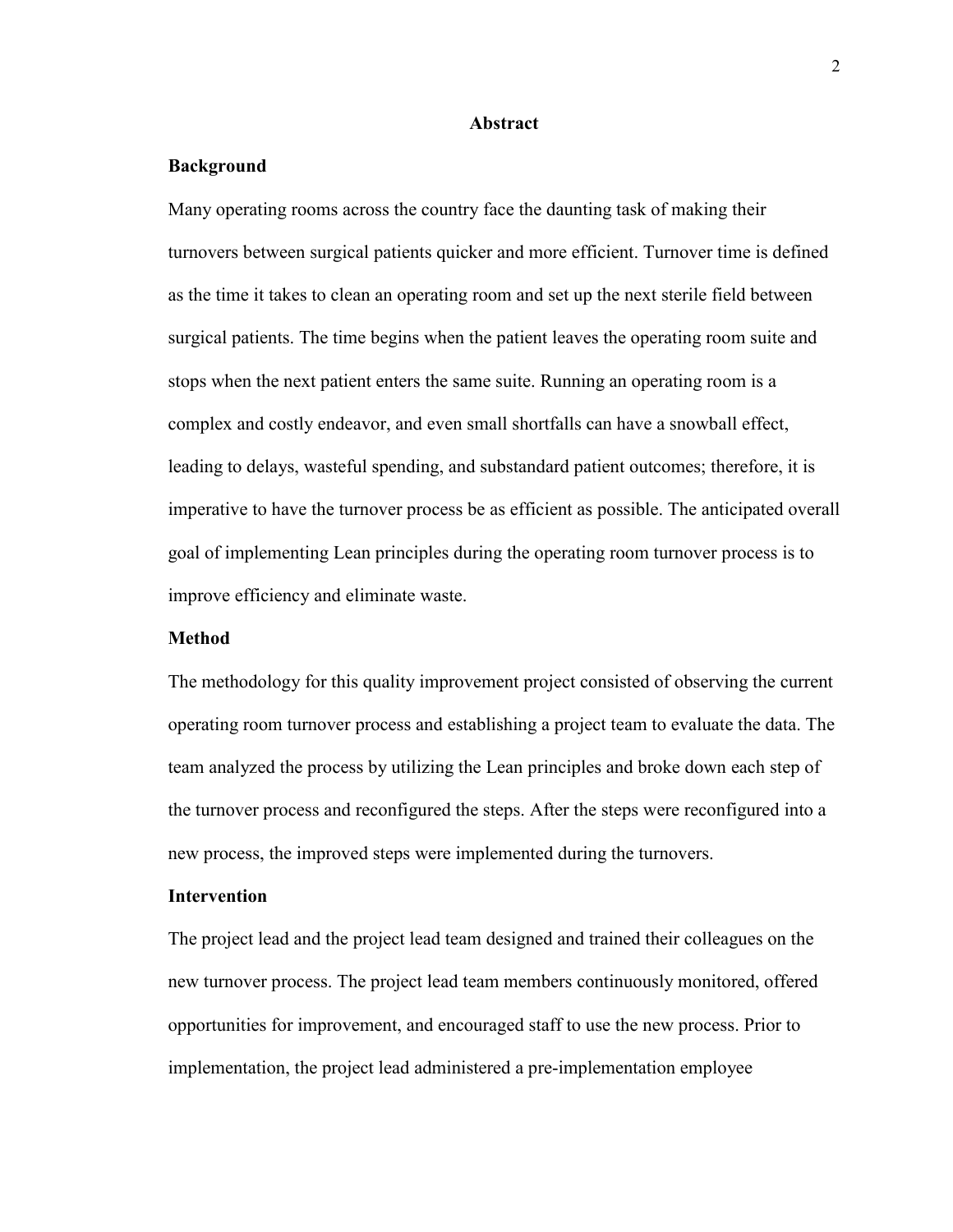satisfaction survey to all operating room staff. This survey was compared to a postimplementation employee satisfaction survey to determine how the project affected employee satisfaction. Each month the project leaders met with the administrative team to discuss average monthly turnover times, and incident reports.

#### **Results**

The process was implemented and observed for 3 months. During this time the monthly turnover time decreased by 0.5 minutes for 2 of the 3 months observed, zero-incident reports were reported or collected pertaining to the project, but employee satisfaction scores dropped from a pre-implementation average score of 36.7 to a postimplementation average score of 32.3. The surgery center also did not see an increase in expenses of on-boarding new employees due to the implementation of the project. The employee satisfaction scores decreased because of an increase in stress felt by the staff. High-stress levels were caused by an increase in patient volume due to the time of year, pandemic fatigue, and from still adjusting to a new electronic medical record.

#### **Conclusion**

With the rising cost of health care, opportunities exist to improve patient safety, minimize delays and waste, increase operating room use, and enhance the perioperative experience for the patient, family, and the perioperative team members. While this project did not meet all its intended objectives, it will still have a lasting impact on the surgery center. With assistance from management to continue encouraging and monitoring the turnover process, the project will be sustained.

*Keywords*: lean, operating room turnover, efficiency, employee satisfaction, patient safety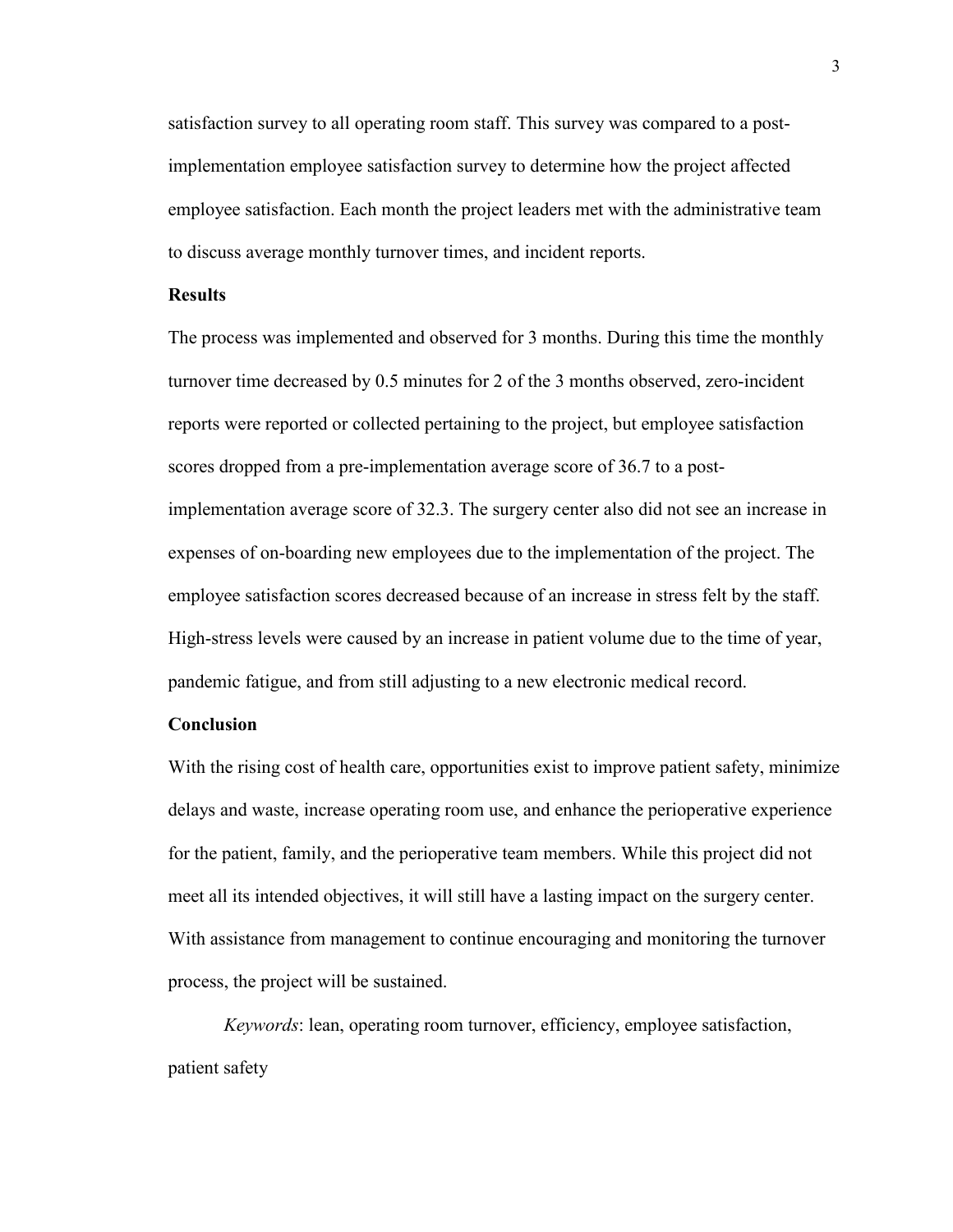#### **Acknowledgements**

I would like to express my sincere gratitude and appreciation to all those who gave me the possibility to complete this project. First and foremost, I would like to thank my husband and daughter for their unconditional love and support during this time. Kelly, thank you for being the best husband and showing me grace during the rough days and tough love in the moments when I needed it most. My precious Emileigh, thank you for making our days together interesting and for demanding me to take much-needed breaks from my work for snuggles and playtime. Thank you to my family and friends who have supported me emotionally, mentally, and financially. I knew, in the beginning, it was going to take a village to get me through this and I am so blessed to have each of you in my life to help push me along. A special thank you is due to my project chair Dr. Cindy Miller. I could not have gotten through this project without your guiding wisdom and knowledge. I would also like to acknowledge and thank Susan Deal-Smithey and Nicole Beamon; I would not be the person I am today professionally without your guidance and leadership.

I could not close this acknowledgement without thanking my Savior Jesus Christ for His never-ending mercy, love, and provision during this time. I pray each day that I continue to walk down the path for which He has laid out for me and to be a living example of His love and grace.

4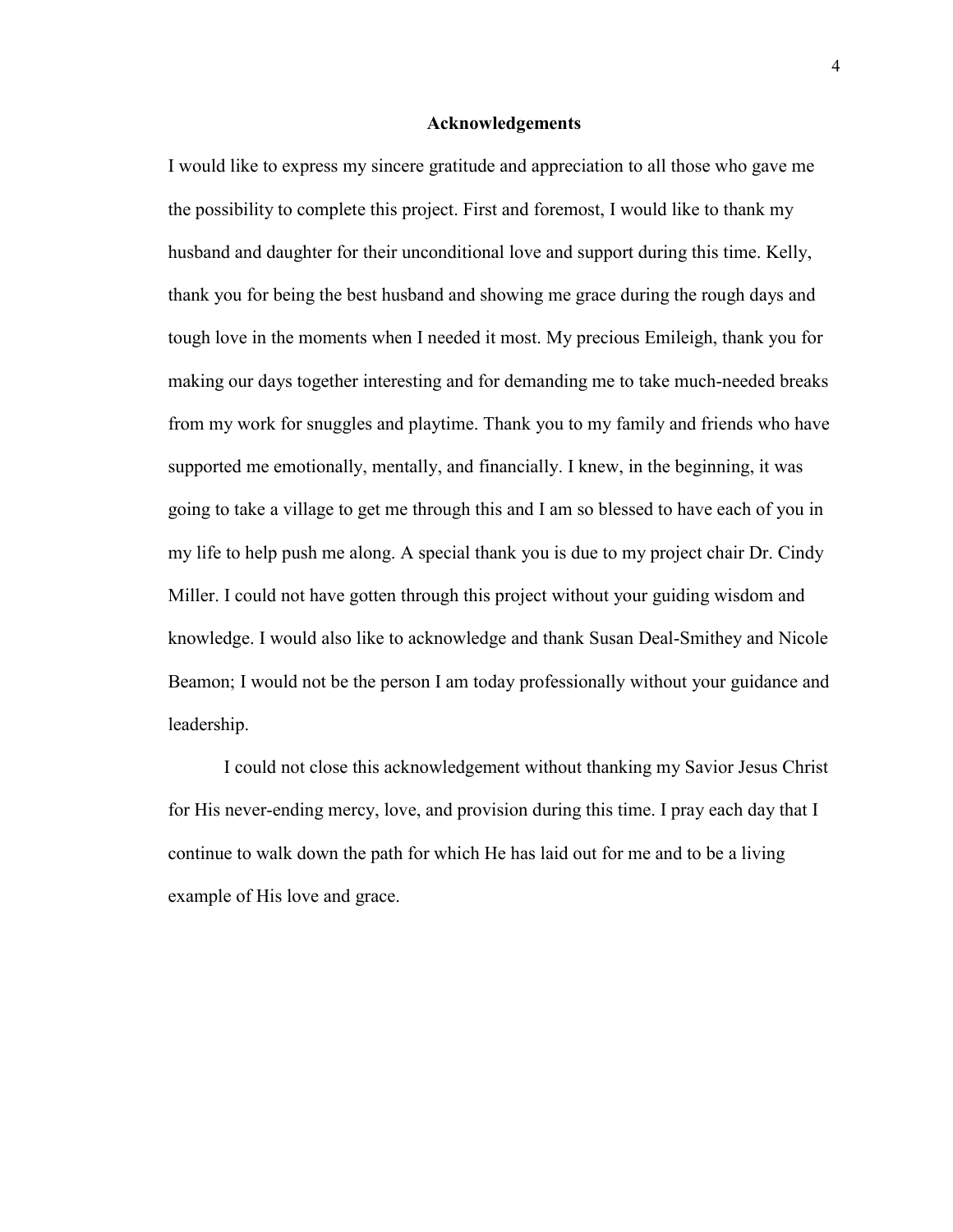# **Table of Contents**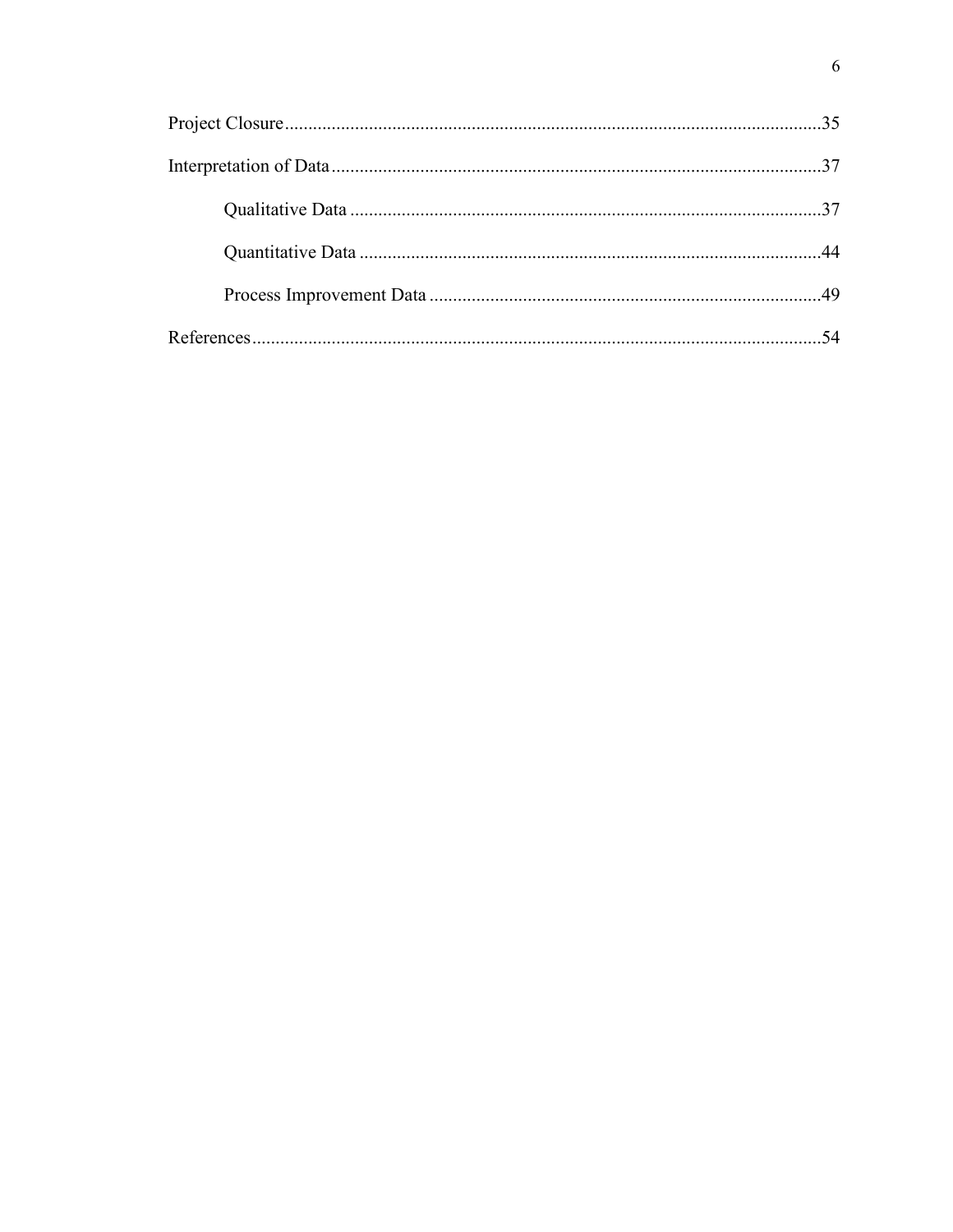# **List of Tables**

| Table 1: Breakdown of Average Case Cost and Calculated Cost Savings from Turnover |  |
|-----------------------------------------------------------------------------------|--|
|                                                                                   |  |
|                                                                                   |  |
| Table 3: Breakdown of Anticipated Monthly Savings vs. Cost the First Year Post    |  |
|                                                                                   |  |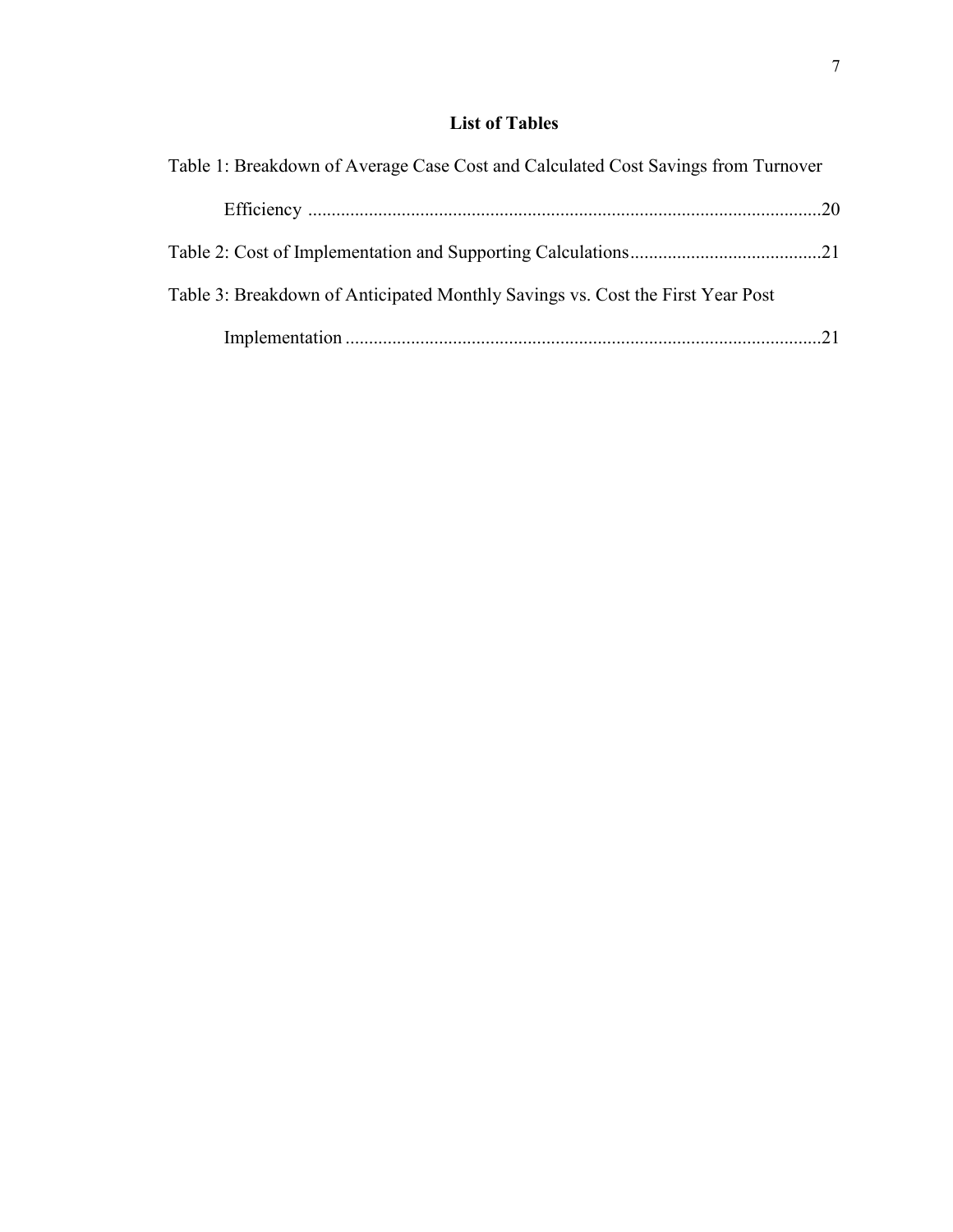# **List of Figures**

| Figure 1: Link between Lippitt's Theory and Project's Outcome Measures28          |
|-----------------------------------------------------------------------------------|
| Figure 2: Work Breakdown Structure Depicting Milestone Events and Required Major  |
|                                                                                   |
|                                                                                   |
|                                                                                   |
|                                                                                   |
| Figure 6: Comparison of Pre-implementation Survey Scores to Post-implementation   |
|                                                                                   |
| Figure 7: Comparison of Average Scores from Pre and Post Implementation Surveys47 |
|                                                                                   |
|                                                                                   |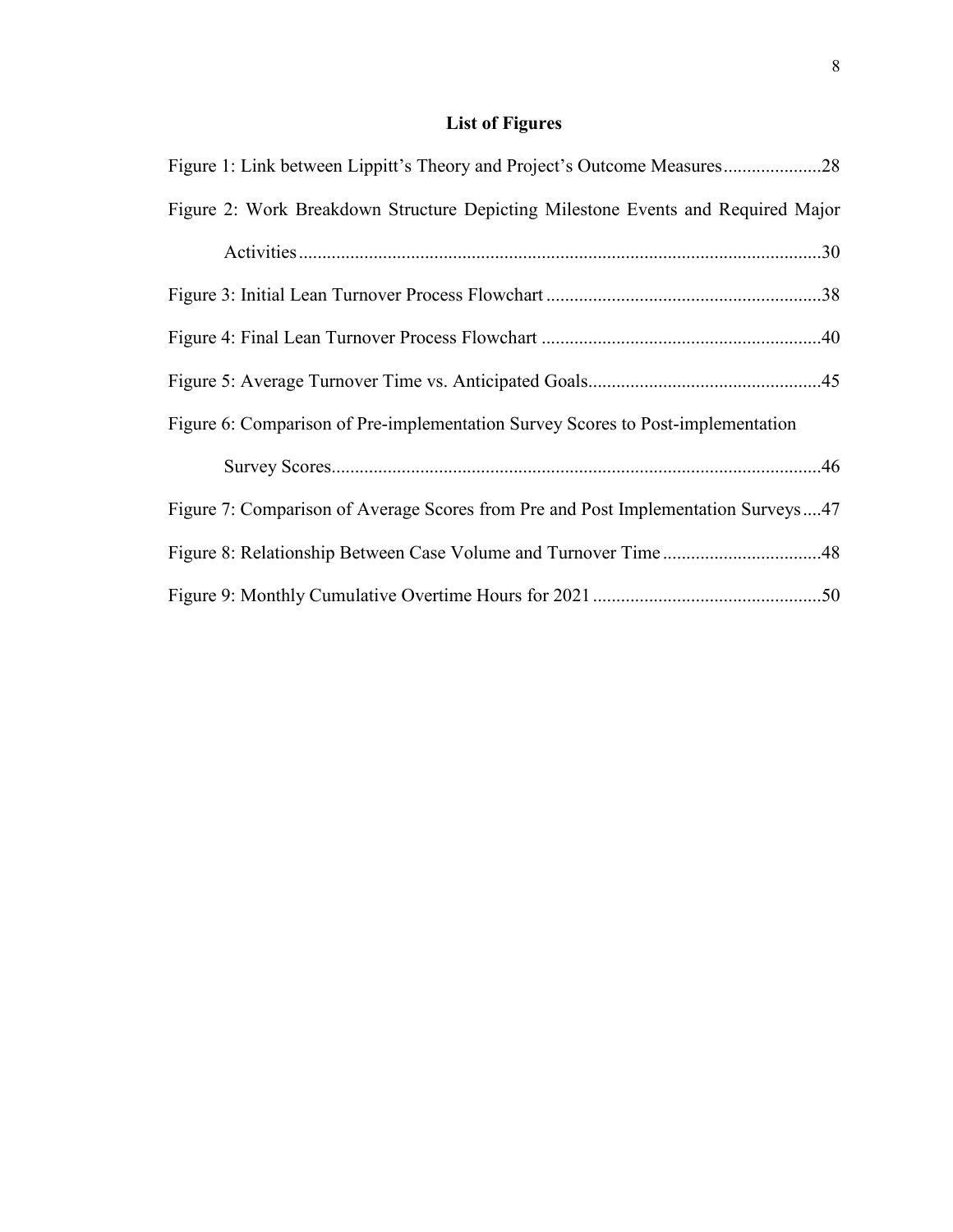#### **Problem Recognition**

The operating room is a fast-paced, high-stress environment with multiple critical, moving pieces. Each piece relies on the next to make the entire picture sound. Perioperative team communication is just one of the many important pieces of operational efficiency in the perioperative setting. Team communication can affect employee satisfaction, patient safety, and patient and family satisfaction. The JAMA Network studied six waste domains in the United States healthcare system including care delivery, care coordination, overtreatment or low-value care, pricing failure, fraud and abuse, and administrative complexity, and estimated the total annual cost of healthcare waste in the United States was between \$760 billion to \$935 billion (Shrank, 2019). With the rising cost of health care, opportunities exist to improve patient safety, minimize delays and waste, increase operating room use, and enhance the perioperative experience for the patient, family, and the perioperative team members.

The facility where the project was conducted is an outpatient surgery center solely dedicated to orthopedic surgeries. A variety of orthopedic surgeries are performed at the facility ranging from minor hand procedures to total joint arthroplasties. The facility is one of three outpatient surgery centers in a large metropolitan area performing outpatient total joints. It is a physician-owned facility, and the focus is heavily on providing superior care at a more affordable price to its patients. The inability to dig deep into the pockets of a large healthcare organization for daily operation costs creates tension on the purse strings of the facility; therefore, the staff and administrative team work diligently to find ways to improve operational efficiencies and eliminate excess waste all while still providing high-quality care. With the rise in national healthcare costs, it is imperative for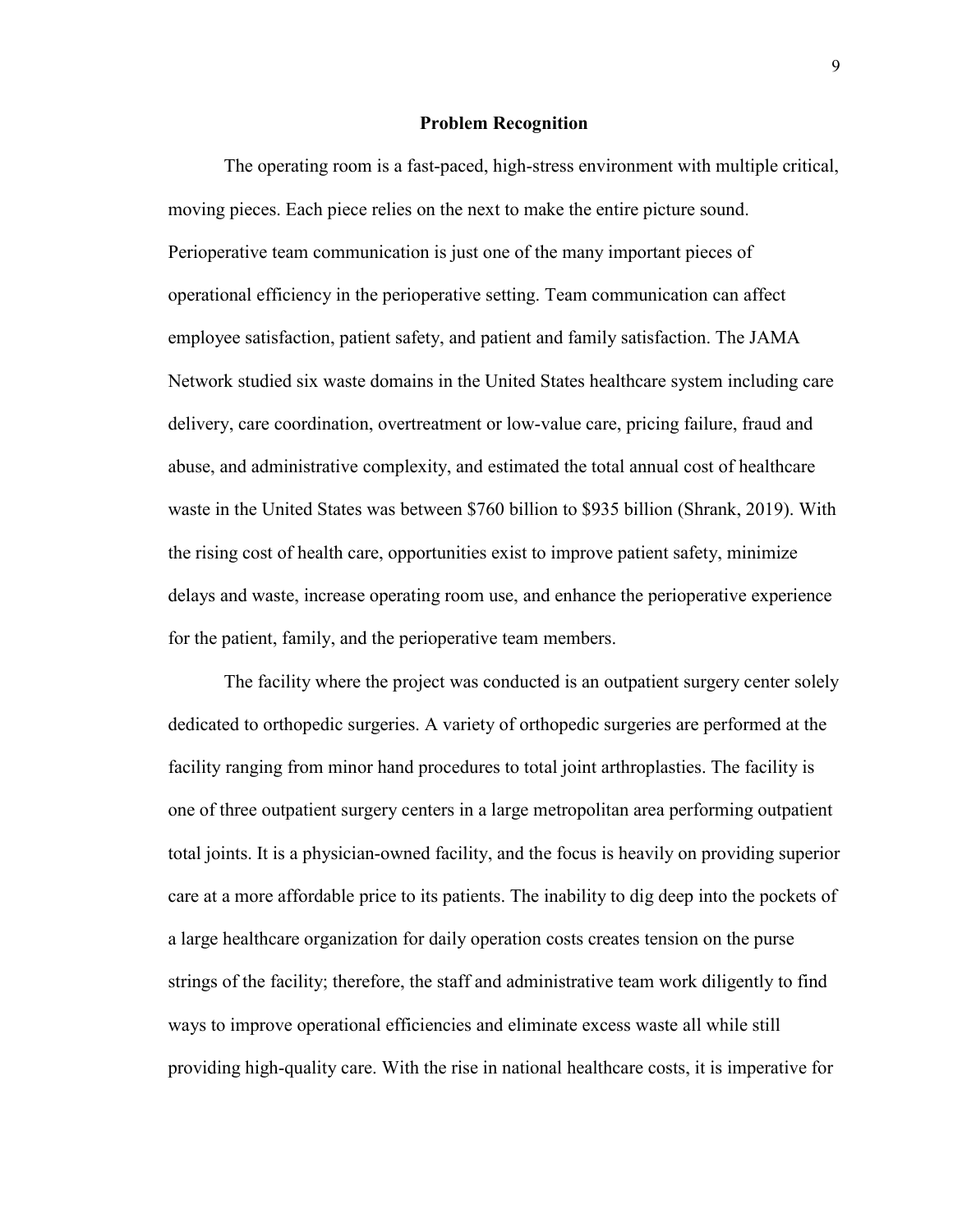these types of private facilities to identify process improvement strategies and quickly act to eliminate any operational interruptions and produce a prime, streamlined workflow.

Running an operating room is a complex and costly endeavor, and even small shortfalls can have a snowball effect, leading to delays, wasteful spending, and substandard patient outcomes (Stern, 2015). Many operating rooms across the country all face the daunting task of decreasing turnover times between surgical procedures, and this facility is no exception. The surgery center's goal for operating room turnovers is 20 minutes or less; however, their current average is 22.34 minutes. With an average net revenue of \$1487 per surgery, lasting an average of 100 minutes equals potential earnings of \$14.87 per minute. Decreasing the average turnover time will allow for more surgical cases to be added to the schedule, therefore increasing the facility's revenue.

Saving time in the operating room not only saves money but also increases patient safety and satisfaction. Safety in the operating room is the highest priority of all the team members and with a push to move quicker, errors can occur. Surgery requires an incredibly choreographed dance and if all parties involved hit their marks at the right time, patient safety will not be compromised; in fact, patient safety will improve by eliminating wasted time. Patient and family member satisfaction scores will also improve because surgeries will not be delayed or canceled.

The United States healthcare system is an ever-evolving, high-demand, and costly industry. It is imperative for administrative teams to improve operational efficiencies and eliminate excess waste in their facilities to keep costs affordable to patients. By decreasing the time it takes to turnover an operating room, patient safety, and patient and family satisfaction will improve.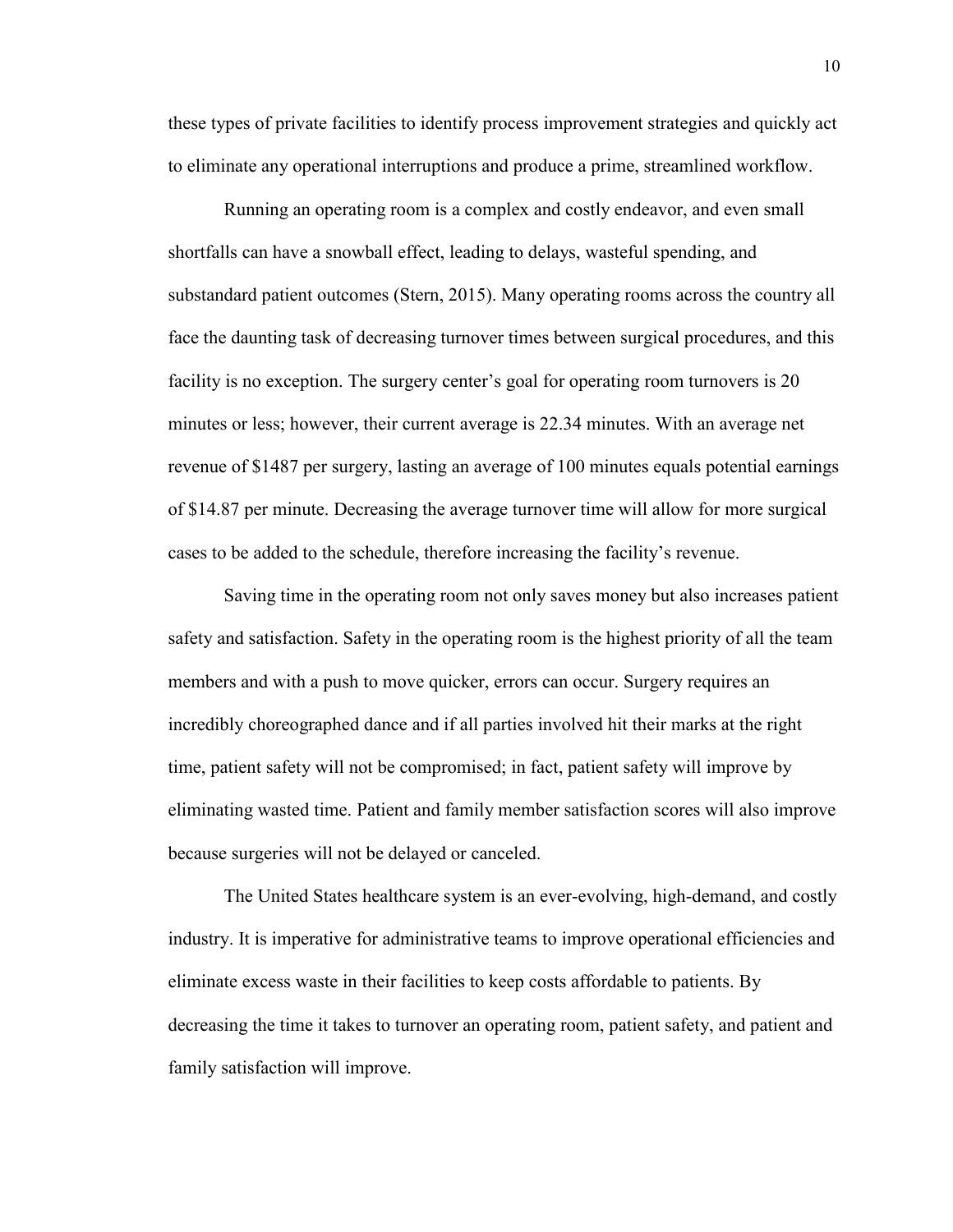#### **Literature Review**

The Lean philosophy has become increasingly popular in the healthcare industry because of its widely accepted management approach to improving quality and efficiency while controlling cost. More and more facilities are applying Lean principles to minimize waste with ongoing process improvement. All members of an organization strive to identify areas of waste and eliminate anything that does not add value for patients, thus contributing to patient satisfaction and improved care. With buy-in from all team members, "lean thinking" becomes part of an organization's culture (NEJM Catalyst, 2018).

A review of a study involving three different healthcare facilities was conducted to see how the implementation of Lean principles could help improve their current situations. By introducing the Lean mentality into their daily operations, the three facilities saw a decrease in turnover times, improvement in on-time surgery starts, an increase in patient satisfaction scores, a decrease in the patient's total cost for their procedure, a decrease in medication reconciliation errors, increase in internal communication and teamwork, and an overall increase in department capacity (Toussaint & Berry, 2013).

There are five Lean principles that make up the recipe to improve workplace efficiencies. These principles include defining value, mapping value stream, creating flow, establishing pull, and pursuing perfection. Defining value involves identifying what the patient wants from, or finds value in, the facility. Identifying and mapping the value stream includes identifying the activities or steps that contribute to value. The steps are broken down into categories of value-adding or wasteful steps to identify which steps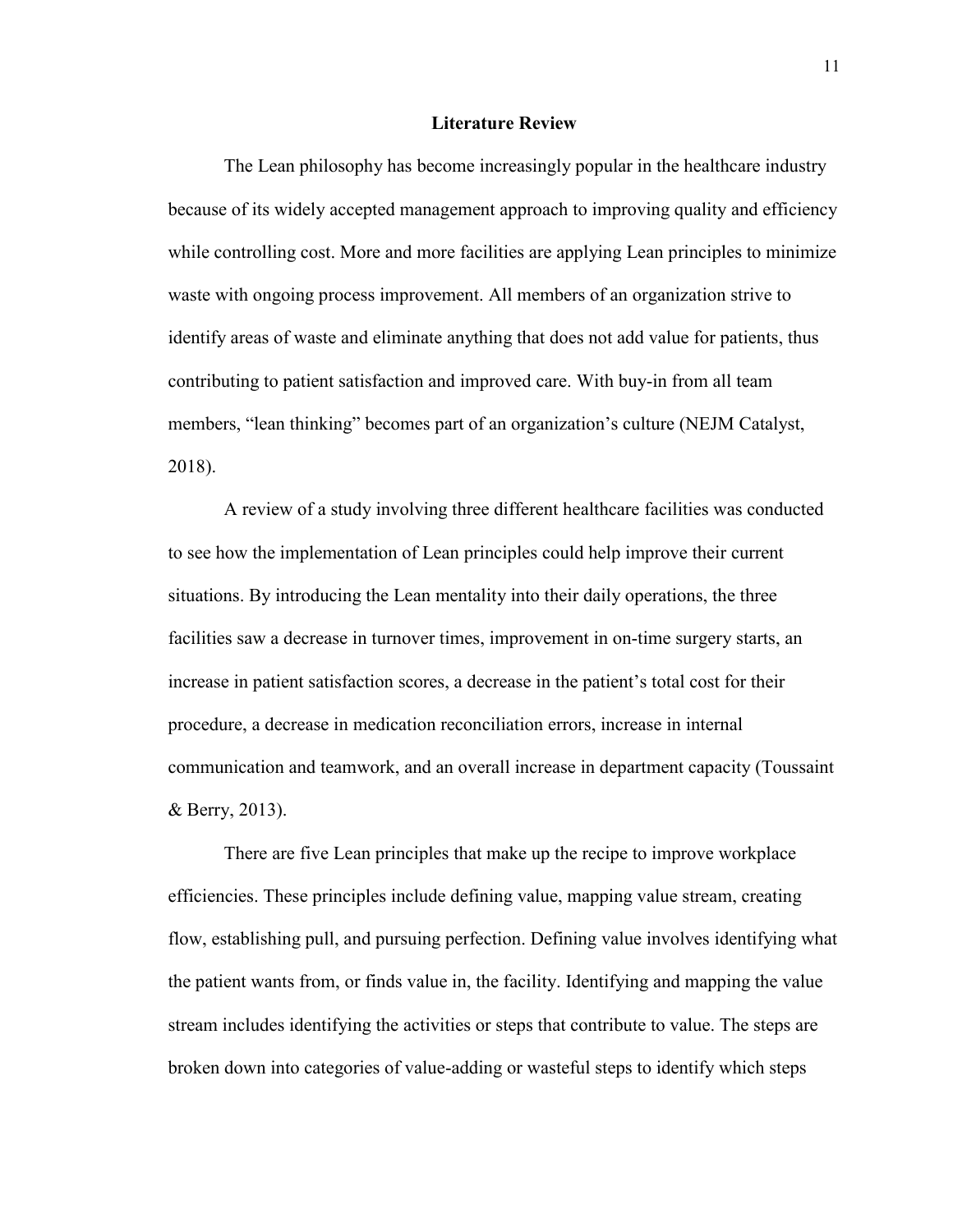need improvement. After removing the waste from the value stream, creating flow is to ensure that the remaining steps run smoothly without interruption or delays. After creating flow, a pull-based system is established to allow for a just-in-time delivery method to eliminate unnecessary inventory and wasteful spending. Lastly, the final principle is pursuing perfection which makes Lean thinking part of an organization's culture through continuous process improvement (Do, 2017).

Considering a major threat to the success of implementing Lean principles during operating room turnovers is staff acceptance, a study regarding the effects of change on organizational culture was reviewed. The study was conducted in the operating rooms of a Moreno Valley, California hospital called Riverside County Regional Medical Center. The department struggled with relatively long, nonproductive turnover times between surgical cases. The organization's leadership recognized the problem and empowered influential staff members to develop a more efficient turnover process that also paid careful attention to the department's culture. The hospital houses 10 operating rooms, which were all involved in the study, with an average turnover time of 45 minutes. The accumulation of nonproductive turnover time produced significant overtime costs to the institution and a great deal of staff frustration due to the frequent need for after-hour work coverage (Ninan et al., 2017). The facility had attempted multiple tries to change its process, all of which failed. The operating room leadership team acknowledged change can be challenging for an organization, particularly one that has been operating in a stable environment for a significant period of time.

The initial step the team took was a review and collaborative analysis of the causal factors in the prior failed initiatives. The team identified the process of how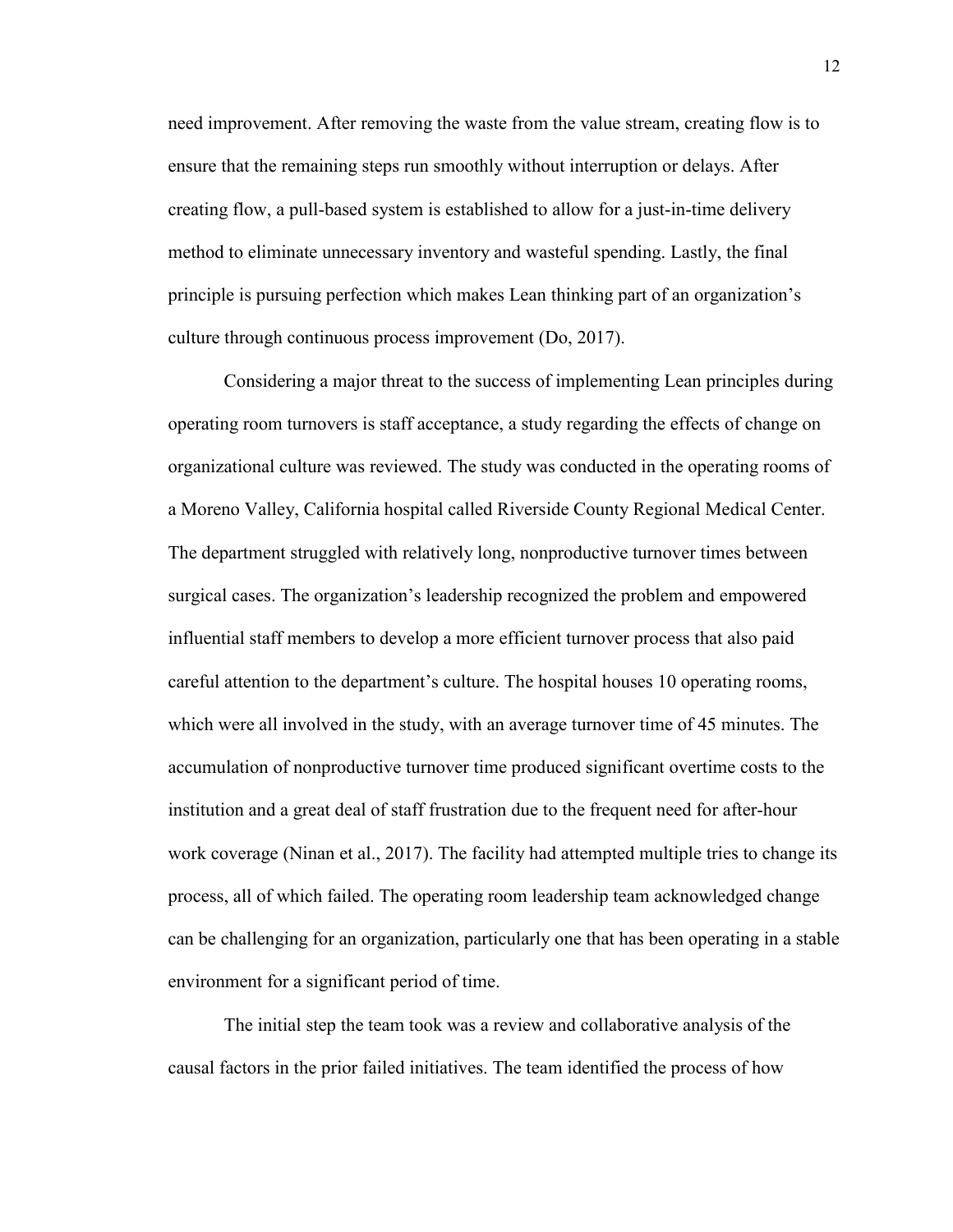changes were implemented as the common denominator in each failed attempt. The area of the biggest impact on assisting in improving the turnover time was parallel processing, especially with interviewing patients prior to surgery. The team also established a communication tool that tracked and analyzed all reasons for delays to the operating room from the pre-operative area. To help with staff buy-in and acclimation to change, the implementation process was introduced in phases on a smaller scale which helped the entire operating room team adjust to the necessary changes. The leadership team also requested feedback from all operating room staff throughout the entire process. The staff members were praised for their hard work and response to change. The overall result from implementing change while still recognizing and respecting the department's culture was a decrease in turnover time to an average of 22.7 minutes. This report highlights the significance of investing in the initial buy-in of key team members, the value of a phased implementation, and the importance of frequent feedback with positive reinforcement (Ninan et al., 2017).

#### **Needs Assessment**

#### **Target Population/Community**

The benefits of implementing Lean principles during the turnover process could include improving turnover times, patient safety, perioperative team satisfaction, and the surgery center profits when compared to continuing the current turnover practice. The population affected by the current turnover problem is the perioperative team, surgery patients, and the financial shareholders of the surgery center. Each population has the potential to reap the benefits of implementing Lean principles into the surgery center's operating room turnovers.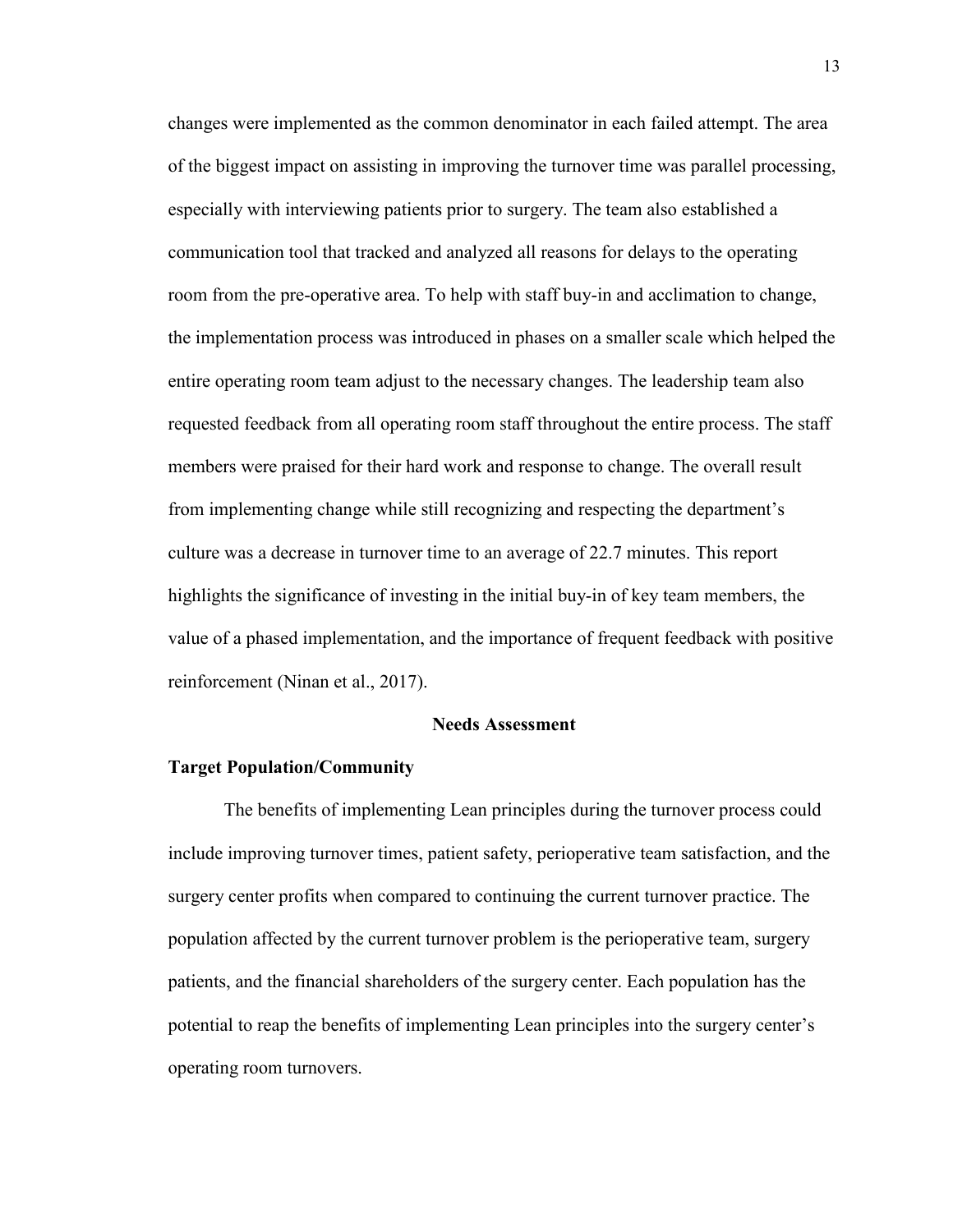#### **Sponsors and Stakeholders**

Sponsors and stakeholders have a vested interest in the outcome and benefit the most from the outcome. The quality control registered nurse (QCRN) has a continuous investment in the training of staff and the safety of patients, and will benefit from the standardization practices of the Lean principles. The medical director and surgery center shareholders are considered stakeholders in the project because they have a financial investment in the center and will financially benefit from improved turnover times. Perioperative team members such as registered nurses, sterile processing technicians (SPT), anesthesia staff, and certified surgical technologists (CST) are considered major stakeholders because they play major roles in the actual turnover process which determines the success of the project. These key players also reap the benefits of Lean principles by improving their time management skills and efficiency which can decrease the need for after-hours coverage and improve work-life balance. Surgery patients and patient family members are also considered stakeholders because they benefit the most from the surgery center implementing a standardized turnover process. Implementing Lean principles during the turnover process can decrease turnover times and allow for the surgery schedule to flow on time or early, thus potentially allowing the patient and family members to return home within a respectable amount of time. This standardization also improves the quality of care provided to the surgical patients by eliminating wasteful, unproductive time and allowing the perioperative team more time to interact with the patient.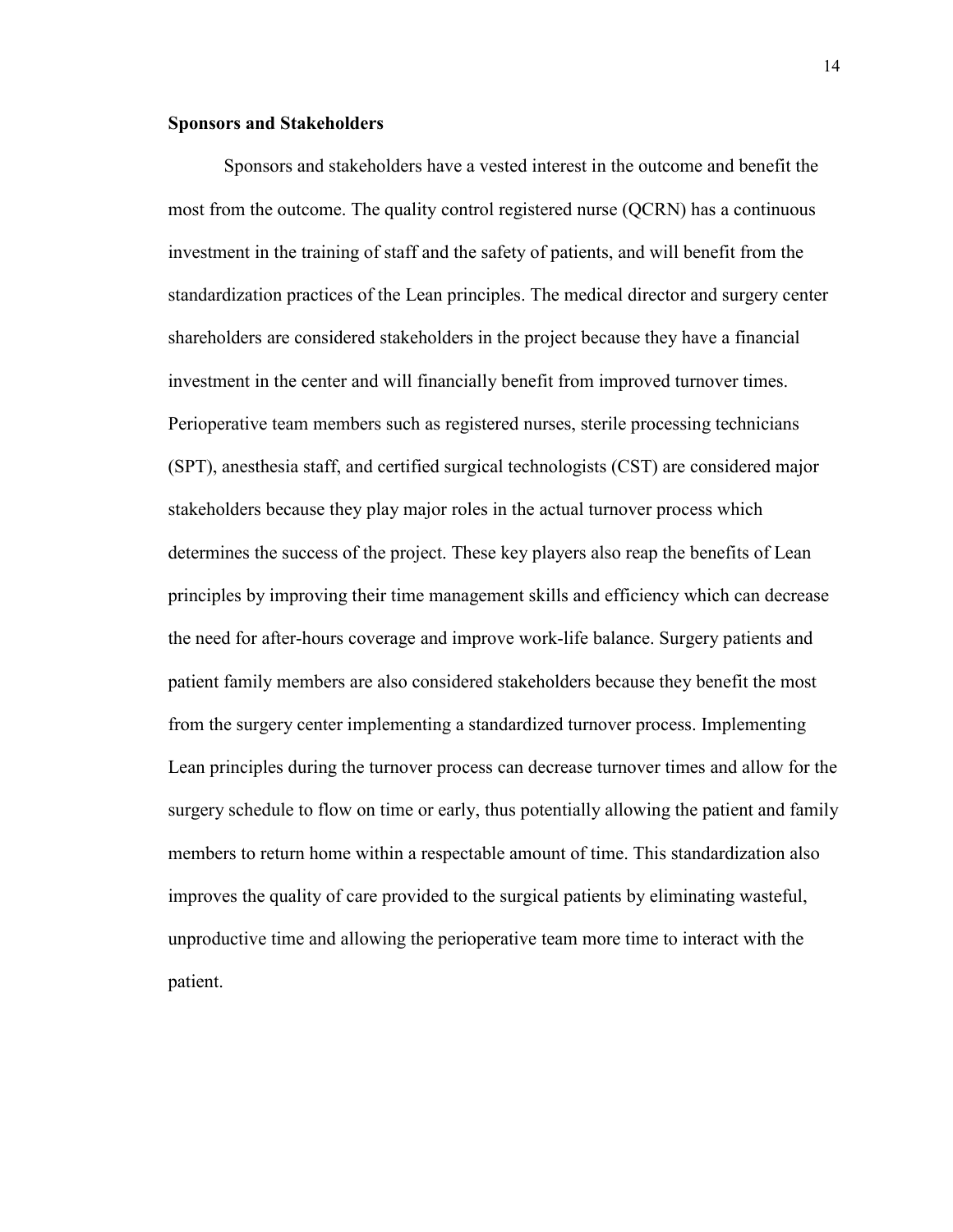#### **Organizational Assessment**

The surgery center takes pride in providing excellent quality care at an affordable price. The center values quality, service, community, and teamwork. It is a superlative organization of professionals committed to improving the lives they serve by providing exceptional patient care, compassion, and personalized service. Through innovation, continued education, and their research institution, they are dedicated to helping patients achieve their best health. They consider their team approaches their greatest asset and the foundation for success. Each team member shares a common passion for making lives better.

The Lean process emphasizes minimizing waste in every process, procedure, and task through an ongoing system of improvements (NEJM Catalyst, 2018). With these improvements, the overall expected outcome is for the company to become more efficient, at a more profitable rate, and still provide the same, if not better, high-quality care. The surgery center's goal is parallel with the Lean mentality in providing patients with a more affordable surgery than other surrounding facilities while still exceeding expectations in care. In order for incorporating the Lean principles into their turnover process to be successful, the organization must develop staff acceptance. It is the responsibility of the project lead, who is also a member of the team, to educate and encourage other team members.

The mission of the project, implementing Lean principles into the center's operating room turnovers, was to decrease turnover times, improve perioperative team satisfaction, and surgery center profits, while also continuing to provide, if not improve, quality patient care. Ambulatory surgery centers are known for being more efficient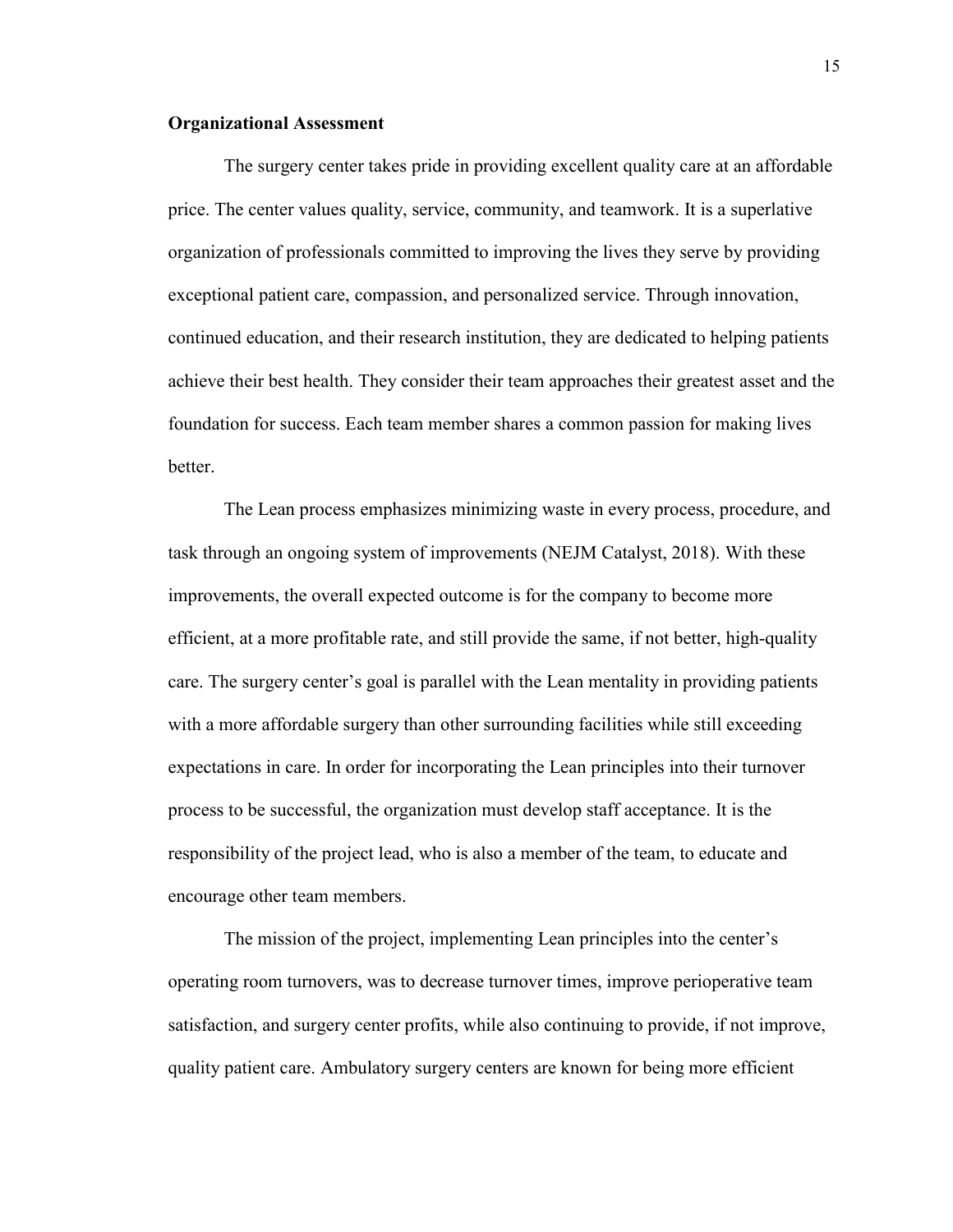which leads to greater productivity and lower costs. This has a significant effect on all relevant healthcare stakeholders. Patients can pay less for their care, physicians can share in greater profits, and staff members benefit from a more efficient workload. The healthcare industry, which is in dire need of cost control, has a significant financial opportunity to decrease spending without sacrificing the quality of care by following Lean principles.

#### **SWOT Analysis**

By conducting a SWOT analysis on implementing Lean principles during the operating room turnover process, strengths, weaknesses, opportunities, and threats are identified. The project's strengths are time management skills, waste minimization, time value for patients, and the principles that can be introduced incrementally during the implementation process. These attributes will allow the center to meet the project's goals of improving turnover times and becoming more efficient. Weaknesses include minimal staff acceptance, pre-determined negative attitudes towards process changes, or possible passive-aggressive sabotage. The Lean process also leaves no room for errors such as equipment failures. It is our human nature to dislike change and adopting the Lean principles requires change among employees to bring about a more efficient process to ensure that quality care is held at the forefront. If the employees reject the new methods, inconsistencies in delivery will occur. Another weakness of the project is the surgery center functions with minimal staff. One of the largest overhead costs that any organization contends with is payroll. The facility manages its payroll very lean with the minimal staff possible and therefore the center runs without extra custodial help. External factors that could have a positive impact on the project's success are strong leadership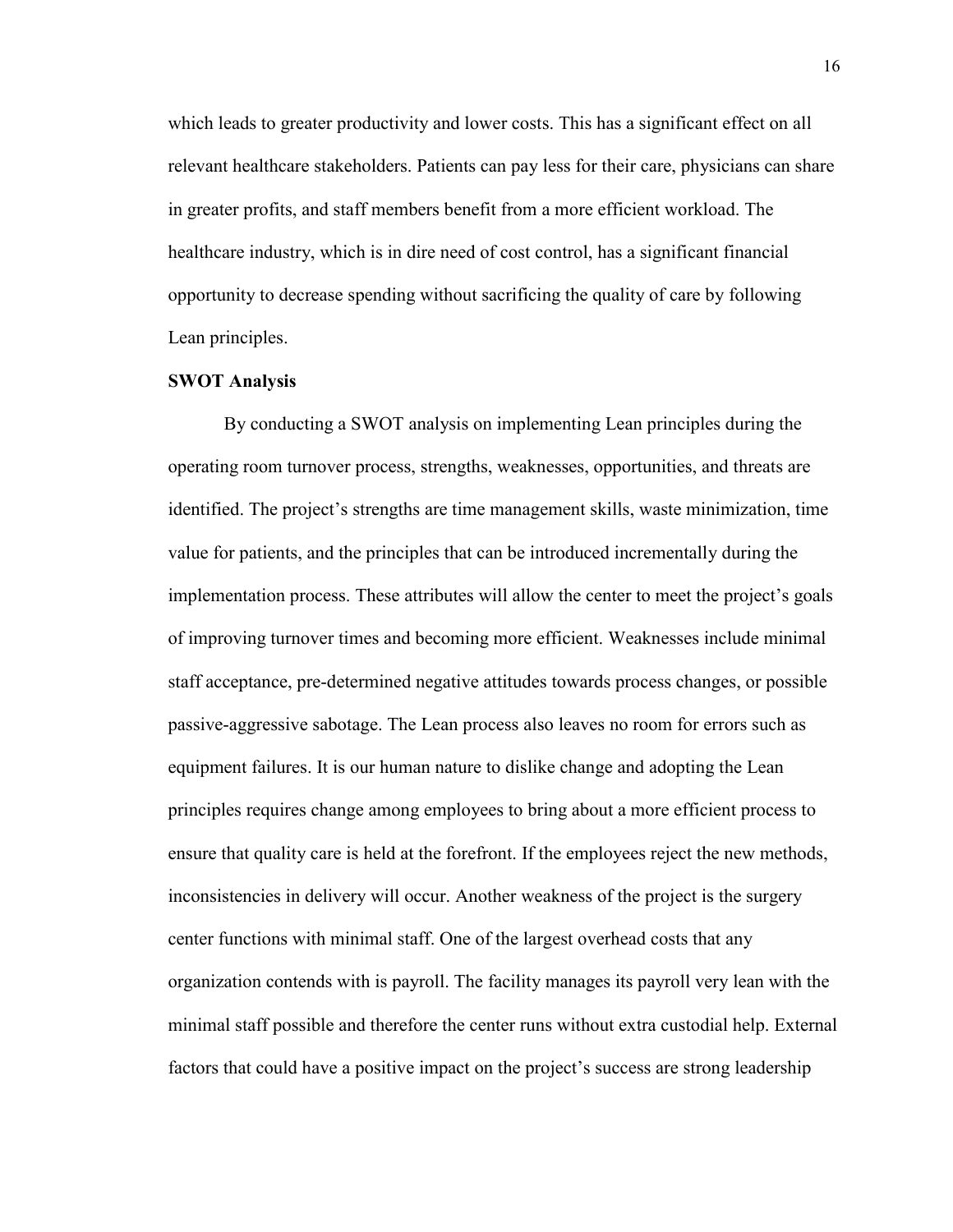staff who are previously trained in Lean principles and the surgery center being a physician-owned, small, single-specialty facility. Having a strong, supportive management team with skills to encourage the new process change can be helpful in avoiding disgruntled employees. Being a single-specialty facility allows for repetitive surgeries, and the small size eliminates extra space harboring unnecessary equipment and supplies. The small size also allows for less time traveling from one area of care to another. Threats that can have a negative impact on the success of the project are employee dissatisfaction, equipment or labor errors, and delivery inconsistency. With proper planning and training for the perioperative team members, the project should withstand dissatisfaction and inconsistencies. Employees should be educated on the positive gains they will experience because of the Lean process change prior to implementation.

#### **Available Resources**

The financial aspects, including travel costs, for the project, were kept to a minimum and absorbed by the surgery center and project lead. To make the process change successful very little financial support was needed; however, time for planning and coordination between the project lead, project committee members, and the perioperative staff was required. The personnel involved in planning and implementation of the project made up of a team consisting of the project lead, at least one project committee member, a lead certified registered nurse anesthetist (CRNA), one operating room registered nurse, one pre-operative/post-operative registered nurse, one CST, and the lead SPT. Because this process requires a team approach and all parties involved must have acceptance, all surgery center staff were informed about the project and educated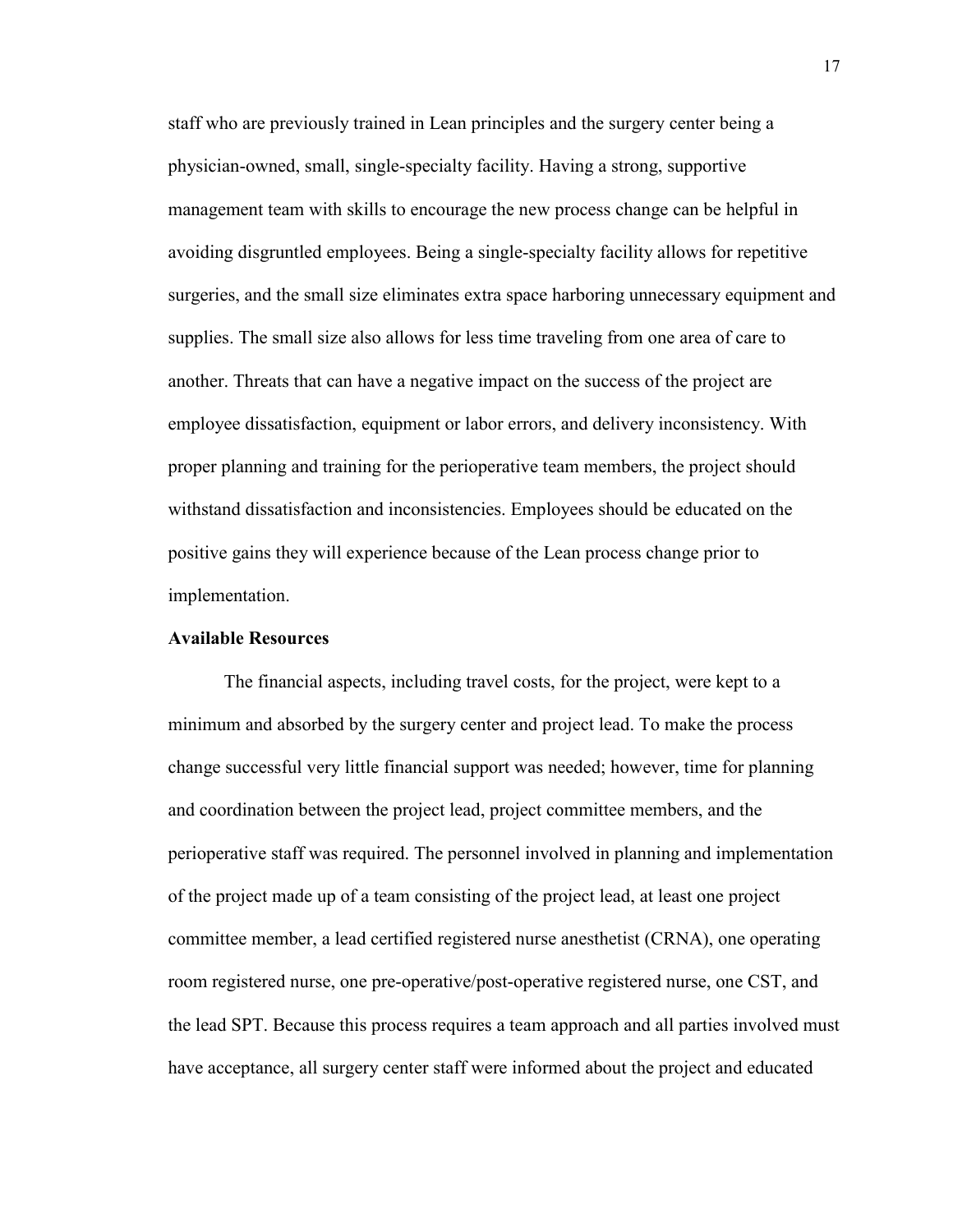prior to implementation. Office supplies were made available. Statistical analysis support was provided by the surgery center's QCRN who also served as a project committee member. There were no consultation costs accrued while planning and implementing the project since the project lead had training in Lean principles.

#### **Desired and Expected Outcomes**

The desired outcomes of the project were to decrease the operating room's turnover time without jeopardizing patient safety which will then improve perioperative team satisfaction and increase the surgery center's profits. It was hoped that the implementation of Lean principles would produce a positive change in the turnover process even if the expected outcomes were not reached. With minimal changes by the operating room staff, the turnover times were projected to improve. Decreasing the operating room turnover times may prevent further after-hours coverage by staff and decrease the center's payroll costs. Standardization of non-direct patient care tasks decreases the time spent on performing these duties, therefore allowing more time available to provide direct, personalized care to the patient. By doing so, should then improve patient safety and satisfaction. Creating a standardized flow and improving teamwork skills during the turnover process allow teammate roles to be clearly outlined. This provides staff satisfaction knowing all responsibilities are validated and divided equally.

#### **Team Selection**

The lead project team consisted of the project leader, at least one project committee member, the lead CRNA, one operating room registered nurse, one preoperative/post-operative registered nurse, one CST, and the lead SPT. Interprofessional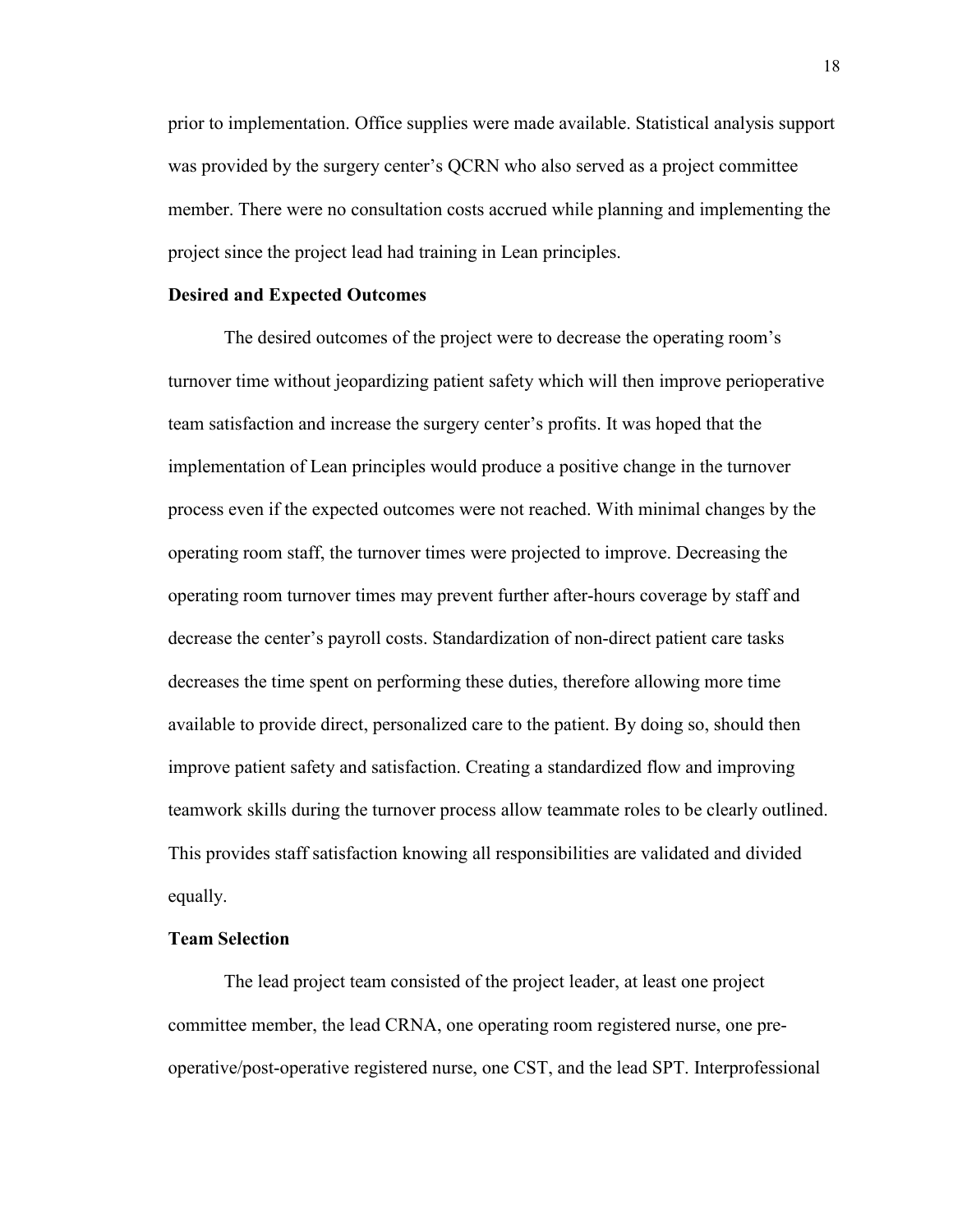collaboration brings a different perspective to the project so others can appreciate, learn, and respect each significant role. Considering the Lean initiative focuses on teamwork, guest staff members were invited to join the lead team meetings to add a different viewpoint on how the process was evolving or regressing.

#### **Cost/Benefit Analysis**

The surgery center completes an average of 9.5 cases per day utilizing three operating rooms. The average turnover time for the year 2020 was 23.5 minutes. To determine the savings per day the surgery center budgets its expenses based on 12.6 cases per day. For the purposes of this cost/benefit analysis, time savings from turnover reduction was based on four cases per room (12 cases total per day). The desired reduction of turnover time is 3.5 minutes which would reduce room turnover to 20 minutes total. This reduction of turnover time amounts to a 14-minute (4 x 3.5) reduction of the operational day. The variable cost per case for the surgery center is \$2,787 which is assumed to be the labor cost for each case. This extrapolates to \$26,477 (\$2,787 x 9.5) of labor costs per day. With a typical workday being 14.5 hours (0500-1930), a 14-minute reduction to the workday is a  $1.61\%$  (14 min / 60 min/hr / 14.5 hrs/day) reduction or \$426 per day (\$2,787 x 9.5 x 1.61%). Assuming 50 weeks (250 days) of operation which accounts for holidays and other non-operational periods, this is a yearly savings of \$106,500 (\$426 x 250). This data is summarized and organized in Table 1 listed below.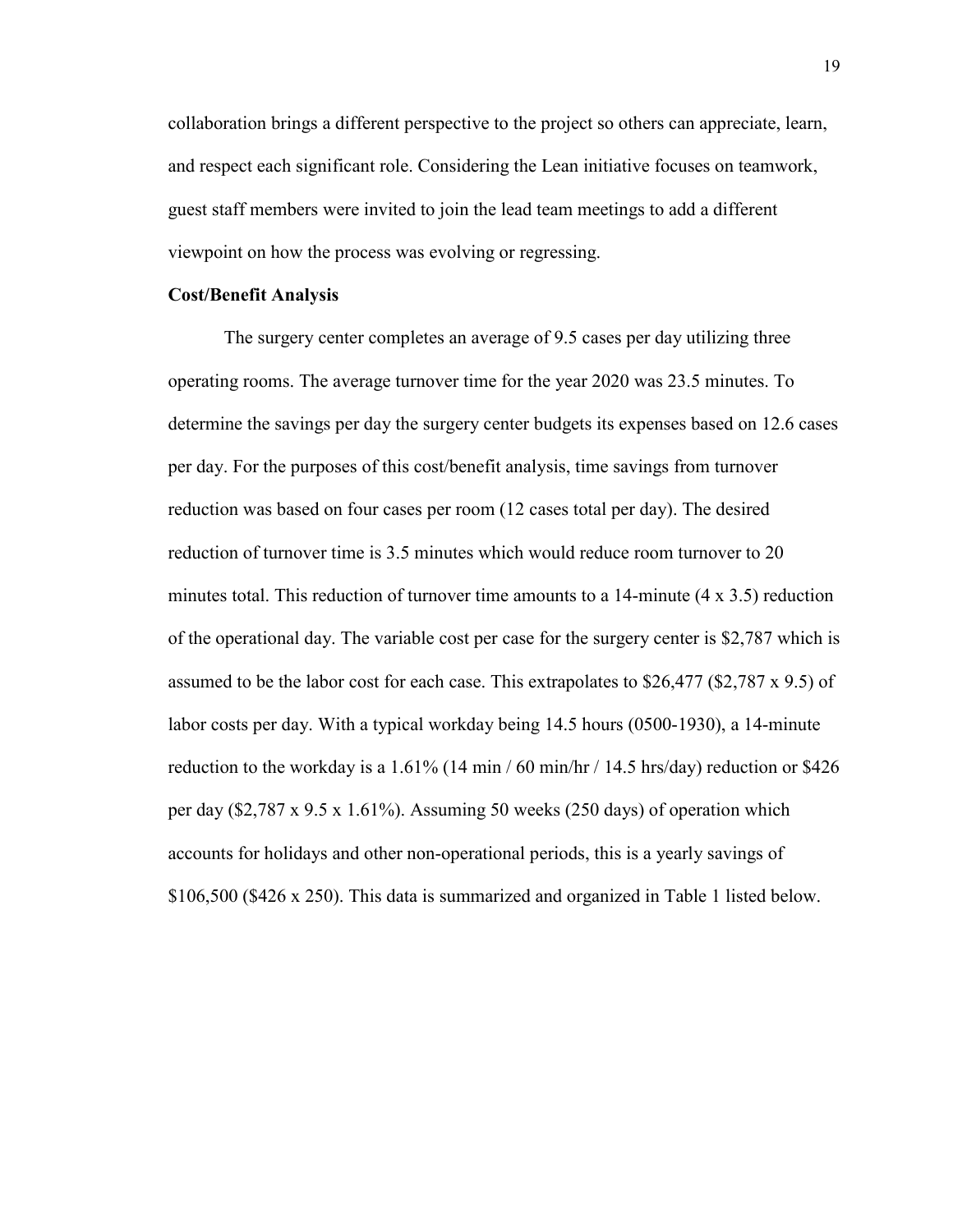#### **Table 1**

*Breakdown of Average Case Cost and Calculated Cost Savings from Turnover Efficiency* 

| Cost and Efficiency Variables          | Values     |
|----------------------------------------|------------|
| Average Cost per Case                  | \$2,787    |
| <b>Current Turnover Time (minutes)</b> | 23.5       |
| Desired Turnover Time (minutes)        | 20         |
| Total Operating hours/day              | 14.5       |
| Total Savings per day (minutes)        | 14         |
| Percentage                             | 0.01609195 |
| Cost per day                           | \$26,477   |
| Savings per day                        | \$426      |
| Savings per year                       | \$106,500  |

The cost to capture these yearly savings involves several components. Some are one-time expenditures while others are recurring costs. These costs are shown below in Table 2. The single largest one-time expense is the cost of 4 hours of training for all staff which is assumed to be \$13,238 (\$26,477/2). This cost will be spread out over a 4-week period. The largest recurring cost is the cost of monitoring and analyzing the progress. This would be conducted by an existing employee, the Quality Control registered nurse, who already tracks the metrics used in this analysis. The cost shown here is an approximate amount based on 5 hours spent each week assembling data and performing root cause analyses to direct efforts. While the cost of this staff member is already captured in the labor expenses for the surgery center, this additional time spent will detract from other tasks which will need to be accounted for. Other one-time expenses include the cost associated with providing the training which has two parts: the direct cost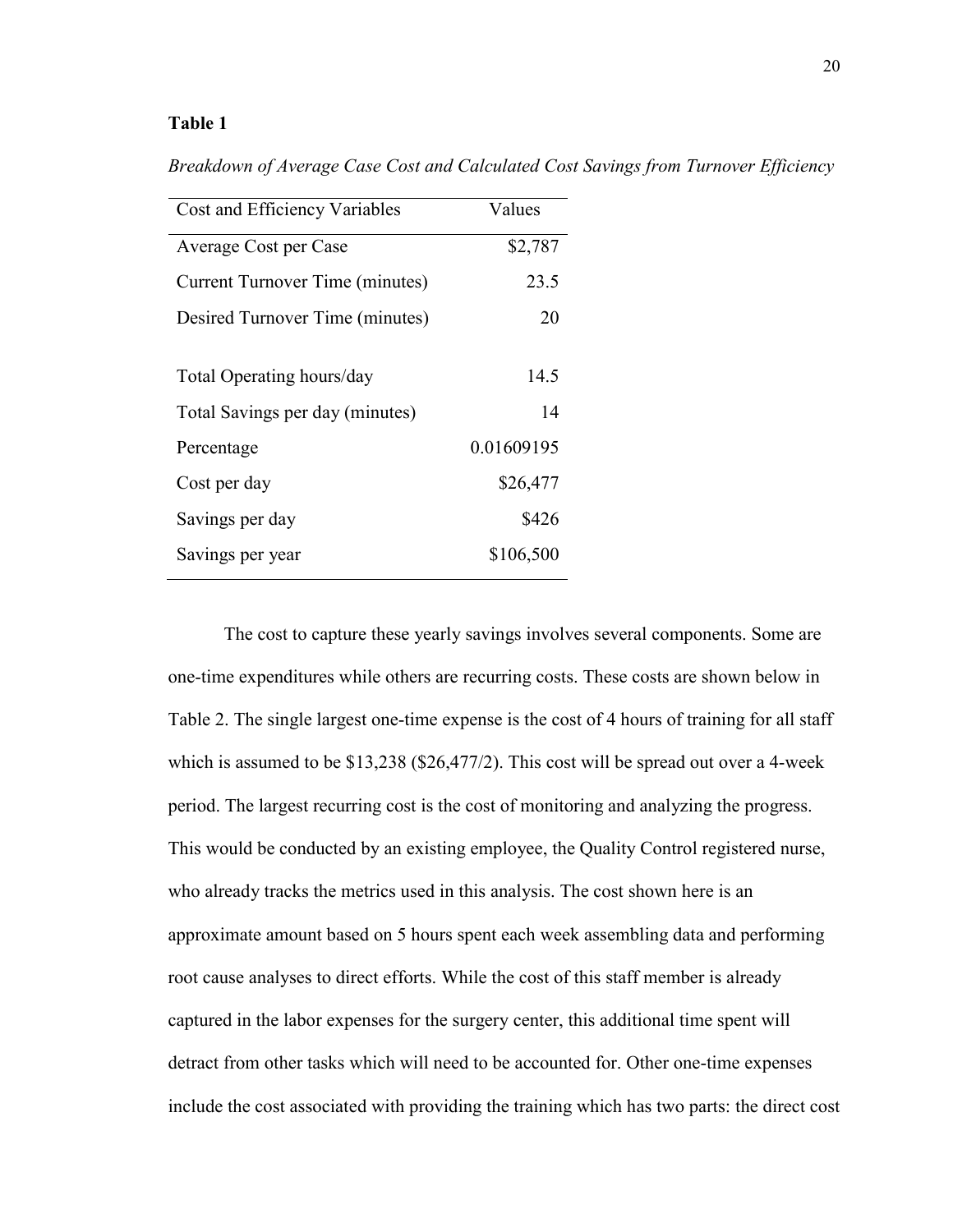to pay the trainers, project manager, and the costs for the trainers to prep the material; and the second recurring cost is continuing education training on a quarterly basis to keep staff up to date on progress. All of these costs total \$37,257 for a 12-month period.

# **Table 2**

| Expenditures                    | Cost     | Recurring? | Calculation                                  |
|---------------------------------|----------|------------|----------------------------------------------|
| <b>Employee Training (Labor</b> |          |            | 26477/2                                      |
| Cost)                           | \$13,238 |            |                                              |
|                                 |          |            | 2.5 hrs/wk $*$ \$100/hr $*$                  |
| <b>Recurring Monitoring</b>     | \$12,500 | Yes        | 50                                           |
| Project lead Costs              | \$2,400  |            | $12\text{hrs}^*2\text{ppl}^*\$100/\text{hr}$ |
| Pre-Training Prep               | \$2,000  |            | 20 hrs $*$ \$100                             |
| <b>Training Materials</b>       | \$500    |            |                                              |
| <b>Refresher Training</b>       | \$6,619  | Yes        |                                              |
| Total                           | \$37,257 |            |                                              |

*Cost of Implementation and Supporting Calculations*

After the 4-week training period, it is estimated that it will take staff 5 months to capture the complete time savings desired for the turnover time. Table 3 represents how much savings could be anticipated in the first 12-month period.

#### **Table 3**

*Breakdown of Anticipated Monthly Savings vs. Cost the First Year Post Implementation*

| Month   | Savings | Cost        | Calculation                          |
|---------|---------|-------------|--------------------------------------|
| Month 1 | \$0     | $-$19,180$  | $13,238+2,400+2,000+500+(12,500/12)$ |
| Month 2 | \$1,775 | $-$1,042$   | 12,500/12                            |
| Month 3 | \$3,550 | $-$ \$2,696 | $12,500/12+6,619/4$                  |
| Month 4 | \$5,326 | $-$1,042$   | 12,500/12                            |
| Month 5 | \$7,101 | $-$1,042$   | 12,500/12                            |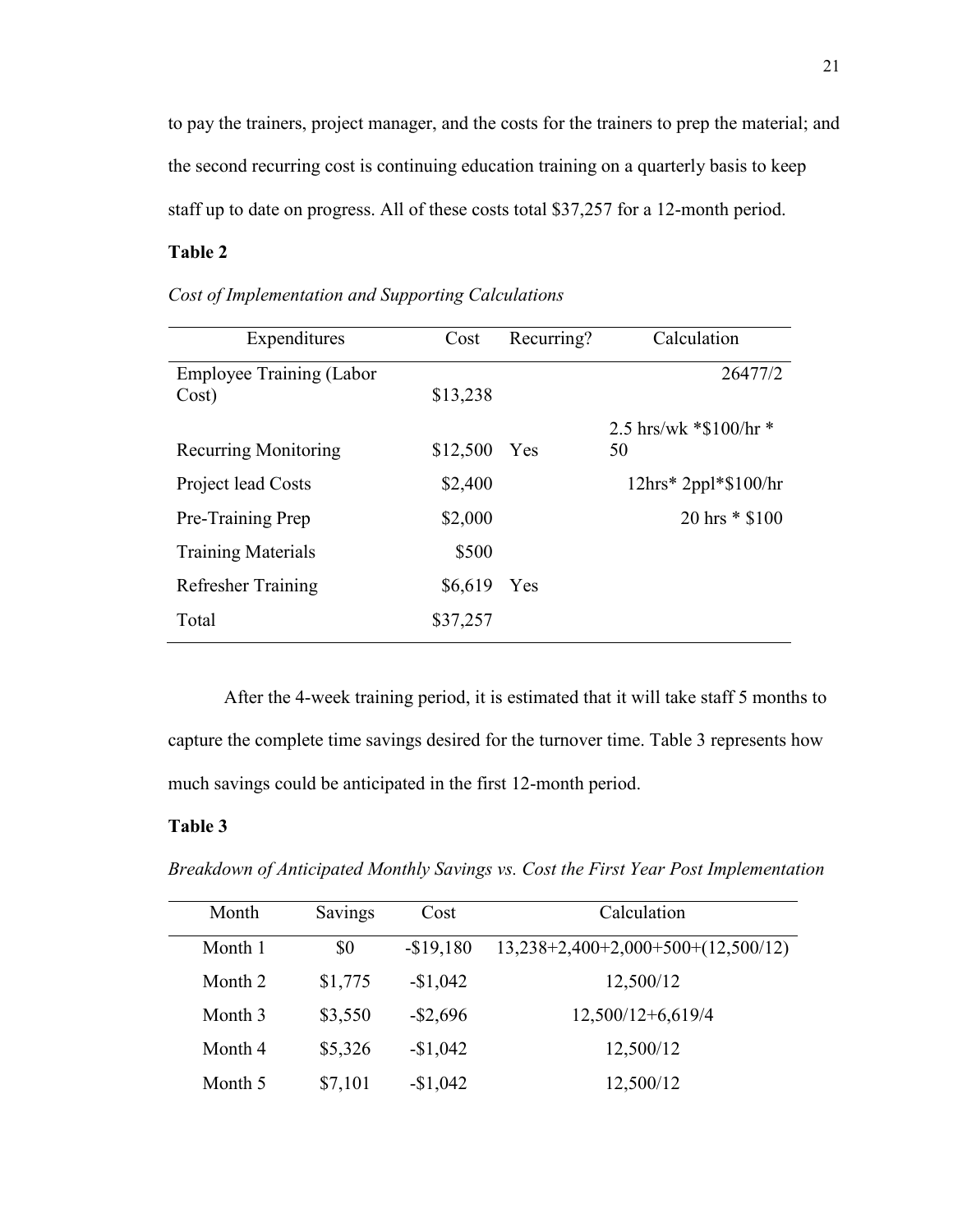| Month                | Savings  | Cost         | Calculation         |
|----------------------|----------|--------------|---------------------|
| Month 6              | \$8,876  | $-$ \$2,696  | $12,500/12+6,619/4$ |
| Month 7              | \$8,876  | $-$1,042$    | 12,500/12           |
| Month 8              | \$8,876  | $-$1,042$    | 12,500/12           |
| Month 9              | \$8,876  | $-$ \$2,696  | 12,500/12+6,619/4   |
| Month 10             | \$8,876  | $-$1,042$    | 12,500/12           |
| Month 11             | \$8,876  | $-$1,042$    | 12,500/12           |
| Month 12             | \$8,876  | $-$ \$2,696  | $12,500/12+6,619/4$ |
| <b>Sub Totals</b>    | \$79,886 | $-$ \$37,257 |                     |
| <b>Total Savings</b> | \$42,629 |              | 79,886-37,257       |

# **Scope of the Project**

Defining the scope of the project allows the project leader as well as the project's leadership team to make informed decisions throughout the progression of the project. The anticipated overall goal of implementing Lean principles during the operating room turnover process was to improve efficiency and eliminate waste. This process will improve perioperative team satisfaction by delegating turnover responsibilities equally among team members and potentially decrease overtime and time away from family. Patient safety was held at the forefront of the project; therefore, no patient's safety or satisfaction was jeopardized during the process. The project did not interfere with interpersonal relationships between administration and staff members. The most significant potential barrier to the project was staff member dissatisfaction which can lead to delivery inconsistencies. To prevent this barrier from occurring all surgery center staff were educated prior to implementation and continuous communication ensued throughout the process. All staff ideas and concerns were heard and supported. Having a strong leadership team can help to persuade the change from one technique to another. Another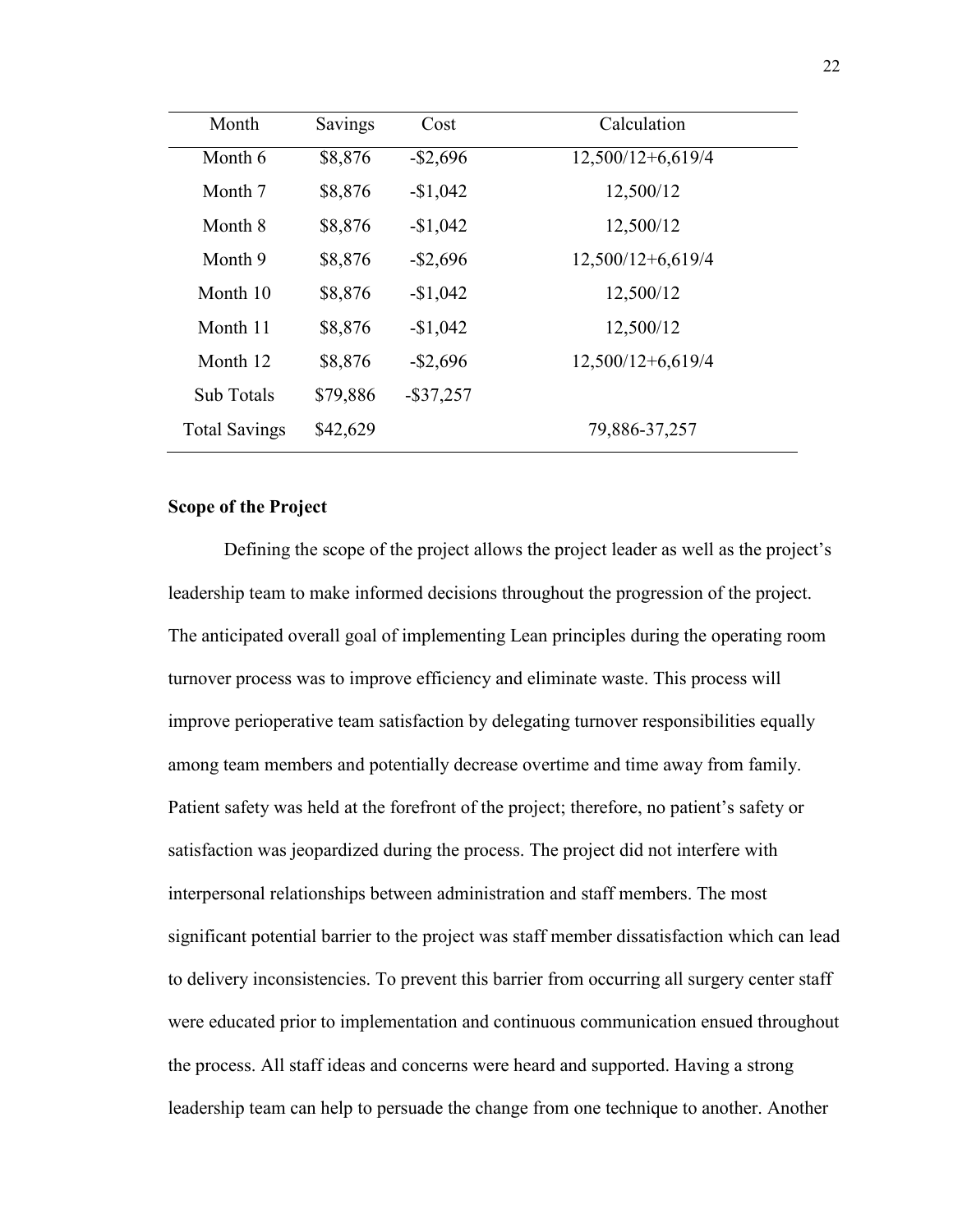barrier to the project was minimal staffing. Having an extra hand in the turnover process could help delegate all necessary cleaning tasks further and add value to the process.

#### **Goals and Mission Statement**

#### **Goals of Project**

One of the main goals of this project was to improve employee satisfaction at the surgery center. To make this improvement, Lean principles were introduced as a process improvement strategy during operating room turnovers. By implementing these strategies, it was hoped that the operating room nurses will be granted more time to spend on direct patient care, the CST will have more time dedicated to sterile field setup, and the SPT will receive dirty instruments in a timely manner, therefore allowing them more time for proper instrument inspection and sterilization. These tasks are critical to each individual responsible for completing them; therefore, allowing for the appropriate time to complete them provides the employee with satisfaction. Employees who feel rushed to complete critical duties or believe others think their job requirements are insignificant develop a sense of dissatisfaction with their job and workplace. Another major job dissatisfier is an increase in overtime which creates a decrease in personal time. Streamlining the turnover process and decreasing the amount of time required to efficiently complete all necessary turnover tasks helps prevent delays in the operating room schedule, allowing employees to finish their day in a timely manner.

Another goal for this project was to decrease operating room turnover times without sacrificing patient safety or satisfaction. Patient safety is held at the center of all process improvement projects and with a push to move quicker, errors can occur. The implementation of Lean principles will sustain, if not improve, patient safety by allowing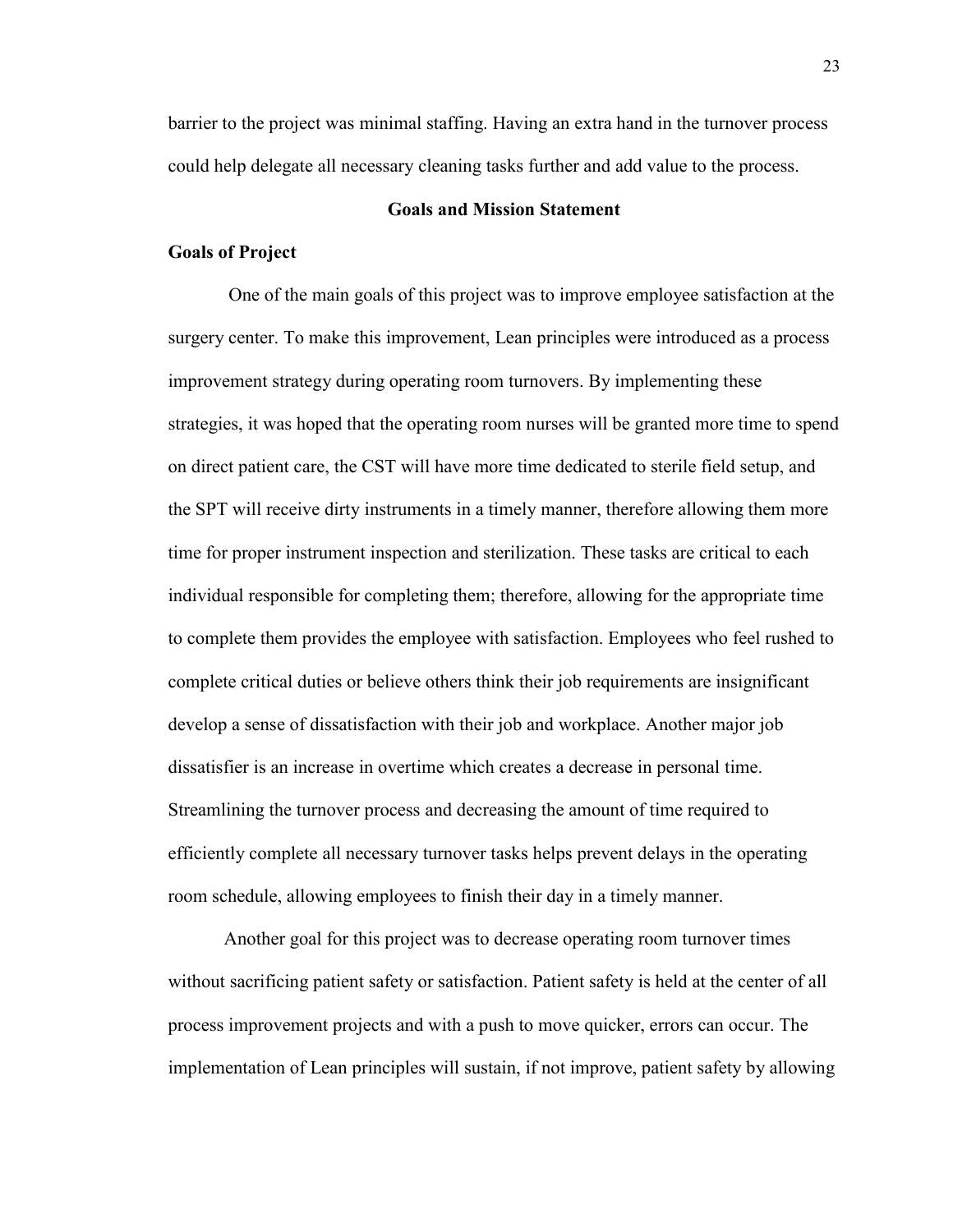nurses more time to spend in direct patient care and prevent patient errors, more time for sterile field setup by CSTs to prevent injury and contamination, and improved inspection and sterilization by the sterile processing department to prevent infections. Improved patient and family satisfaction is an added bonus for this implementation. By streamlining the turnover process and eliminating wasted time, the operating room schedule will run without delays or potential cancellations, thus preventing the patient and family members from spending unnecessary time at the surgery center and more time at home recovering.

The third goal for this project was to increase the surgery center's profits. This will be evaluated over time. By eliminating wasteful time throughout the day, the operating room schedule should finish on time without delays, thus preventing the need to pay employees overtime. Also, by improving employee satisfaction the overwhelming expenses related to staff turnover and the onboarding of new employees will decrease. As explained in the project's cost/benefit analysis, the reduction in turnover time equates to a minimum savings of 14 minutes per day which will not allow for an additional surgical procedure to be added on, however, will provide the staff with the necessary time to complete other required duties such as cleaning and preparing for the next day's assignment.

#### **Mission Statement**

The overall mission of this project was to develop a culture that enables a managed system to provide high-quality, cost-effective care to all surgery patients by eliminating waste and creating a standardized method of practice. The initiative was intended to improve the efficiency of the center's turnover process with the expectation

24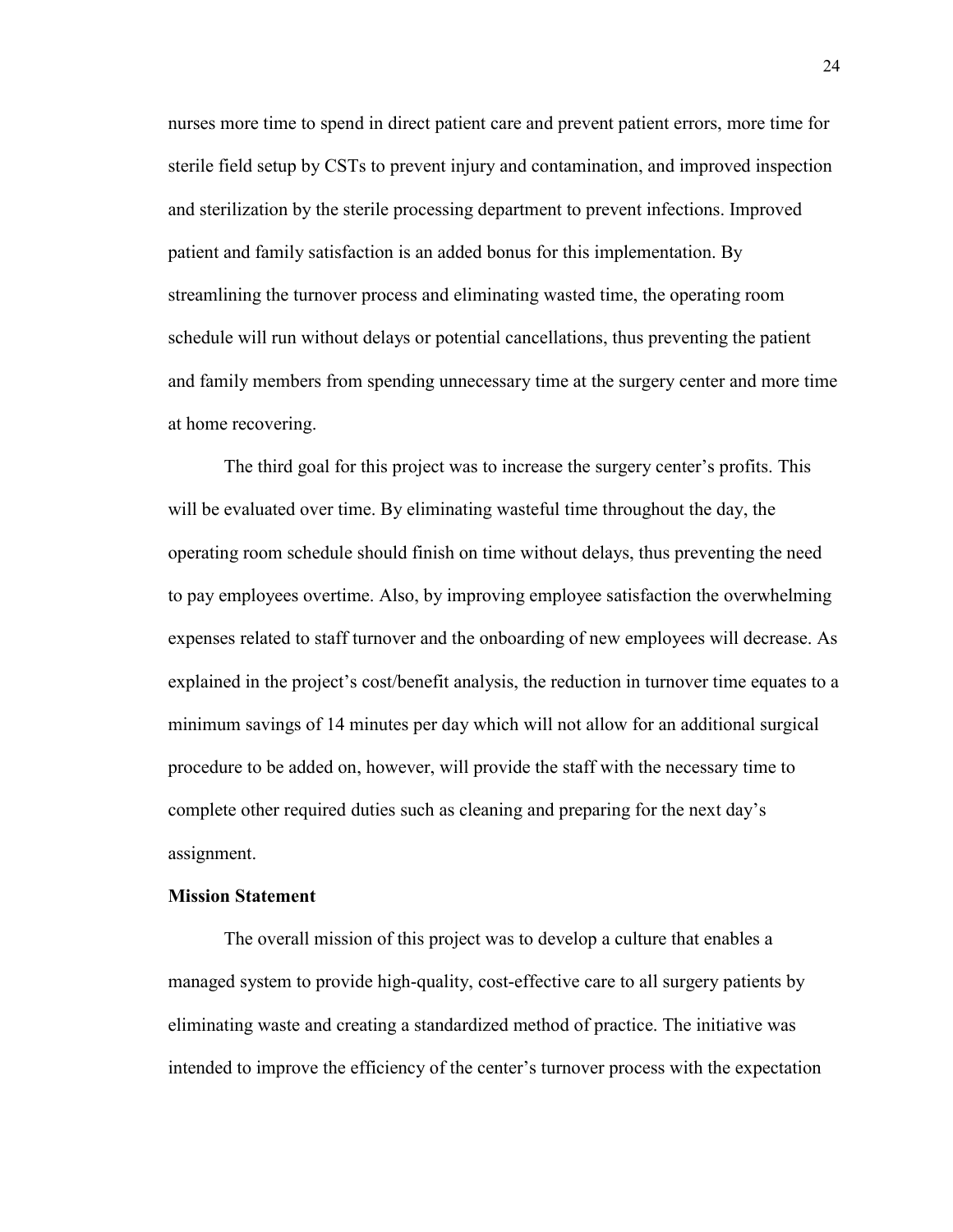of causing an increase in employee satisfaction, improved patient safety, and an increase in the surgery center's profits. The skills learned during this process will provide the perioperative team with the necessary building blocks for other process improvements throughout the surgery center.

#### **Theoretical Underpinning**

Lippitt's seven-step change theory was used to guide the progression of implementing Lean principles during operating room turnovers. The theory concentrates on the role of the leader affiliated with the change process (White, 2019). The transformation of tasks, processes, methods, structures, and/or relationships, otherwise known as change, is necessary for organizational survival and success (White, 2019). The translation of new knowledge into practice must be planned for and managed based on how the change affects the people and culture of the organization. This planning and management process ultimately determines whether the change will be a success or a failure (White, 2019). Lean principles are parallel with this concept because it encourages the practice of continuous improvement, and is based on the fundamental idea of respect for the culture and people.

Step 1 of the change theory requires diagnosing the problem, identifying who will be affected by the change, and determining the essential management personnel who will be responsible for solving the problem, collecting data, and ensuring to others the change will be a success (Spear, 2016). This step is critical in the initial planning phase of the project. It correlates with the needs assessment phase of the project by reviewing the literature and identifying supported outcomes of similar projects and determining the target population, sponsors, and stakeholders. This step also identifies the lead project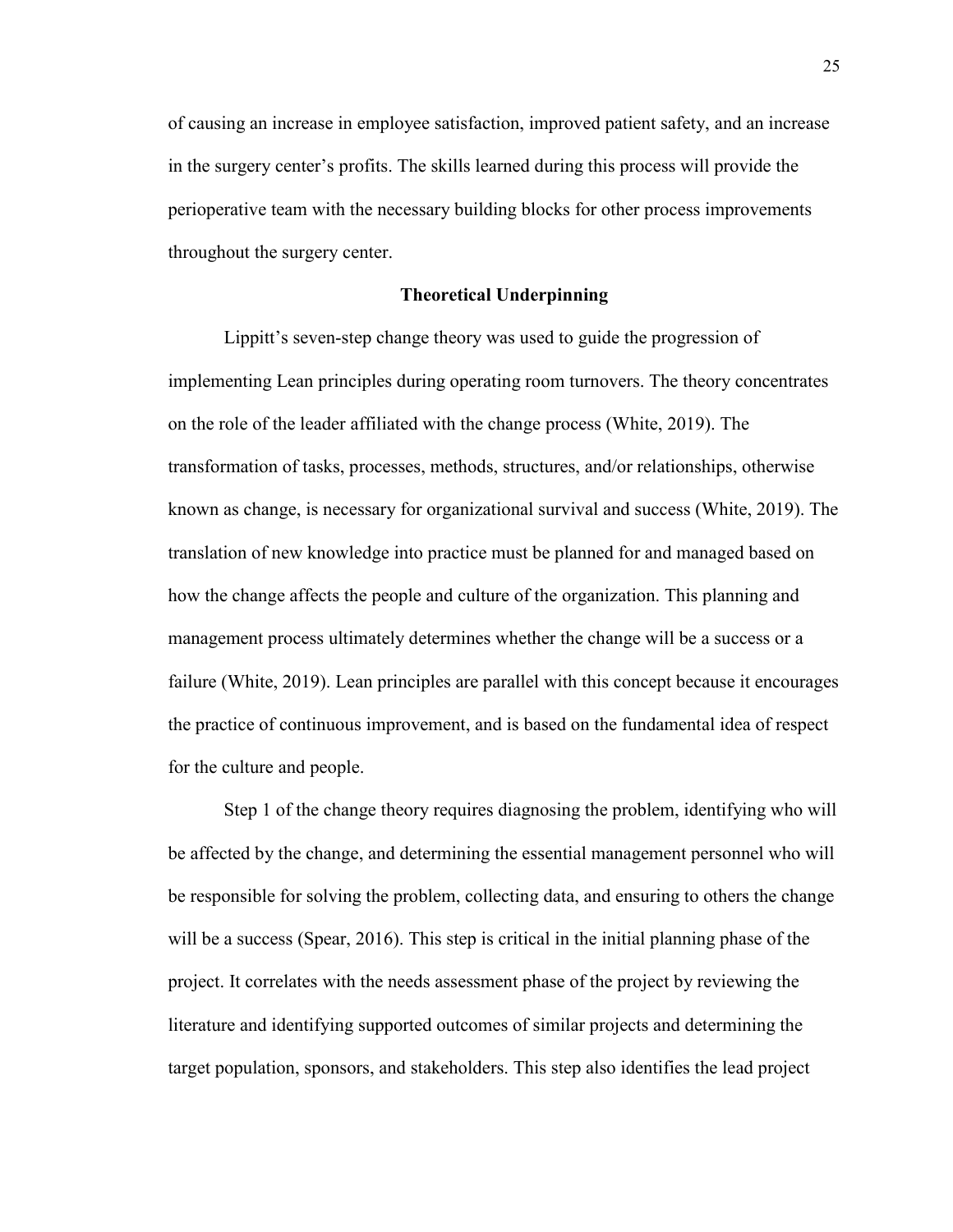team members who will be the recruiters of change for the facility. Incorporate Lean principles as a process improvement strategy requires many changes. The main change is eliminating waste from the process to create a more efficient workflow. By using Step 1 of Lippitt's change theory, the problem becomes more apparent, the employees most affected by the change are identified to help further improvements, and management is given a distinct role in ensuring a positive outcome from the process changes.

Steps 2 and 3 of Lippitt's change theory identify the motivation and capability for change and the available financial and human resources necessary to do so. This includes the change agent's commitment to change, stamina, and power (Spear, 2016). The project's needs assessment also identifies the resources available at the surgery center to make the project successful. The motivation of the perioperative team, as well as the management team, is critical for determining the success of the project. Without a positive outlook on change, the process of removing excess waste will fail and the outcome will not be as efficient as desired. This assessment step is revisited and evaluated throughout the implementation phase of the project to allow management and the project team lead opportunities to influence unmotivated employees.

Step 4, choosing progressive change objects such as developing a plan of action and strategies (Spear, 2016), plays a major role in the planning phase of introducing Lean principles into operating room turnovers. One of the five Lean principles is creating flow, which includes developing action plans to help ensure the flow of the necessary steps runs smoothly without interruptions or delays. Strategies such as breaking down steps and leveling out the workload are used to ensure value-adding activities are part of the action plan (Do, 2017).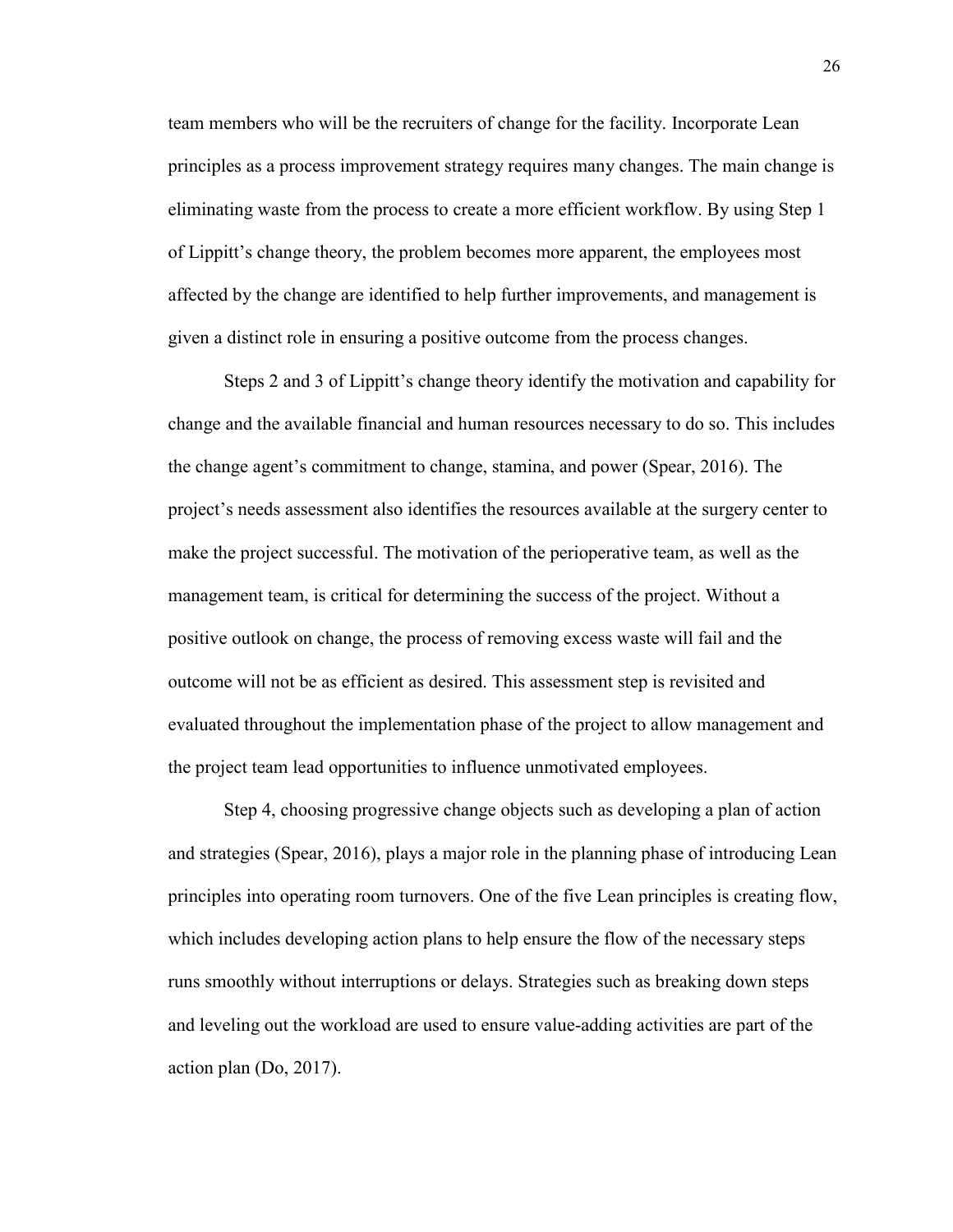Explaining the role of the change agent to all involved employees and ensuring expectations are clear is Step 5 of Lippitt's change theory (Spear, 2016). This step is included in the planning phase of the project. All staff members are made aware of the project and the change agent (project lead team) prior to implementing the new process. By establishing these expectations, employees understand what is expected of them and know who their lead representatives are for expressing concerns and receiving clarification on the process.

Step 6, maintaining the change by facilitating feedback, enhancing communication, and coordinating the outcomes of change (Spear, 2016), is continuously assessed throughout the implementation phase of the project. The lead project team met twice prior to implementation and monthly once the project was underway. Employees were provided with constant communication and support from the lead project team and the project leader. The employees were also provided the opportunity to assess the role of the lead project team and their ability to communicate. Suggestions on ways to better communicate provided by the employees were incorporated into the project. Lean principles are centered around the idea of creating an efficient, streamlined workflow; therefore, if a step does not work or is considered unnecessary, the entire process is evaluated, and the step is eliminated. This process cannot be executed without facilitating feedback from the employees producing change.

The final step in Lippitt's change theory is Step 7, eliminating the helping relationship of the change agent (Spear, 2016). This step takes some time to achieve because of the constant reassurance and support required by staffing. Implementing Lean principles is an ongoing process of analyzing and eliminating steps until the most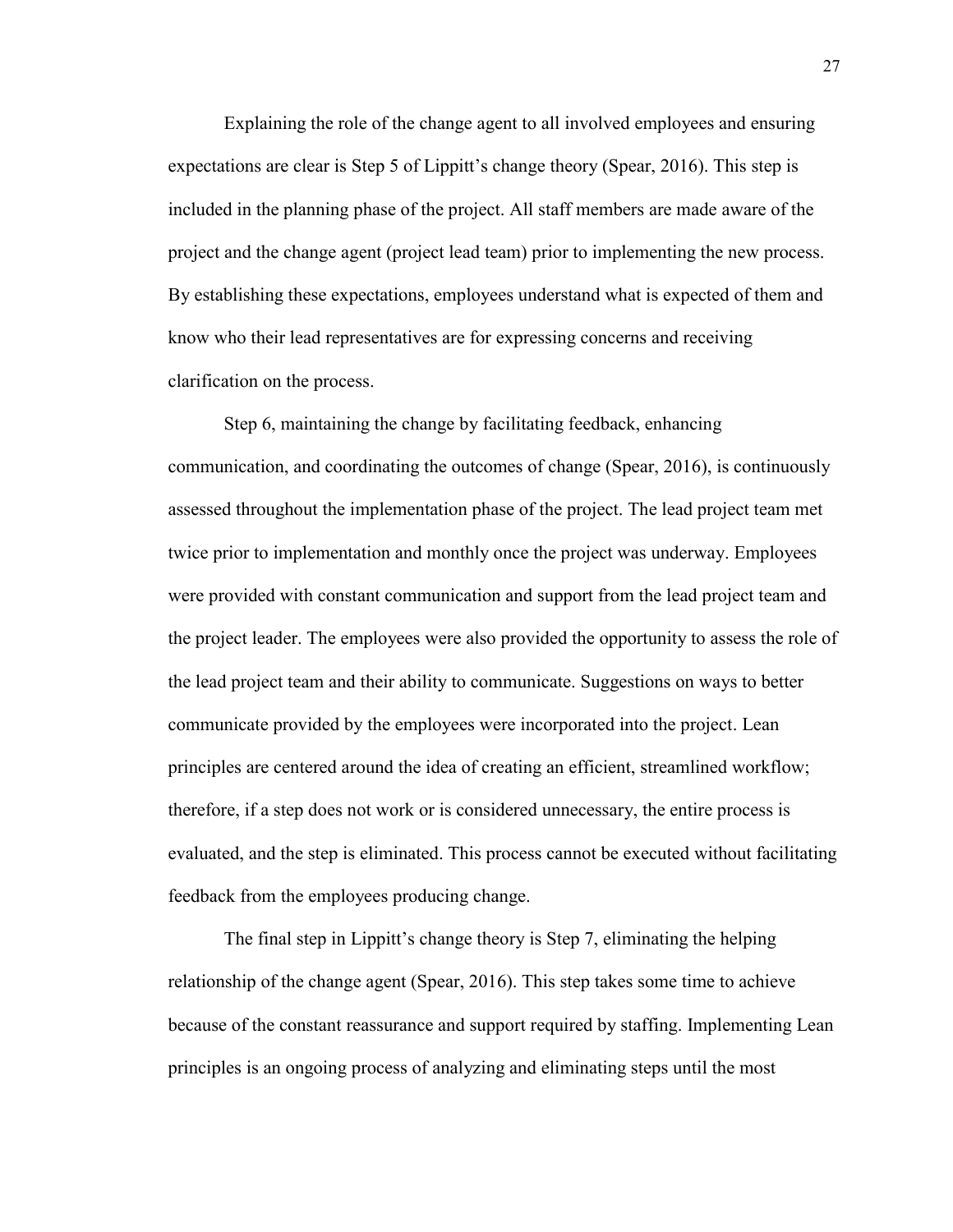efficient, cost-effective method is established, which can take time. At the end of the implementation period, the project lead, along with the lead project team evaluate the progress of the new operating room turnover process to determine when the change agent can be removed. If the team feels it is not the right time, the change agent continues to support the perioperative team's efforts to create a streamlined process.

Lippitt's theory uses terminology similar to the nursing process of assessment, planning, implementation, and evaluation. This allows the theory to be more useful to nursing management when trying to invoke change into their daily processes because it incorporates a more detailed plan of how to generate change and it is underpinned by the four elements of nursing. Figure 1 demonstrates how the theoretical concepts are linked to the outcome measures.

#### **Figure 1**



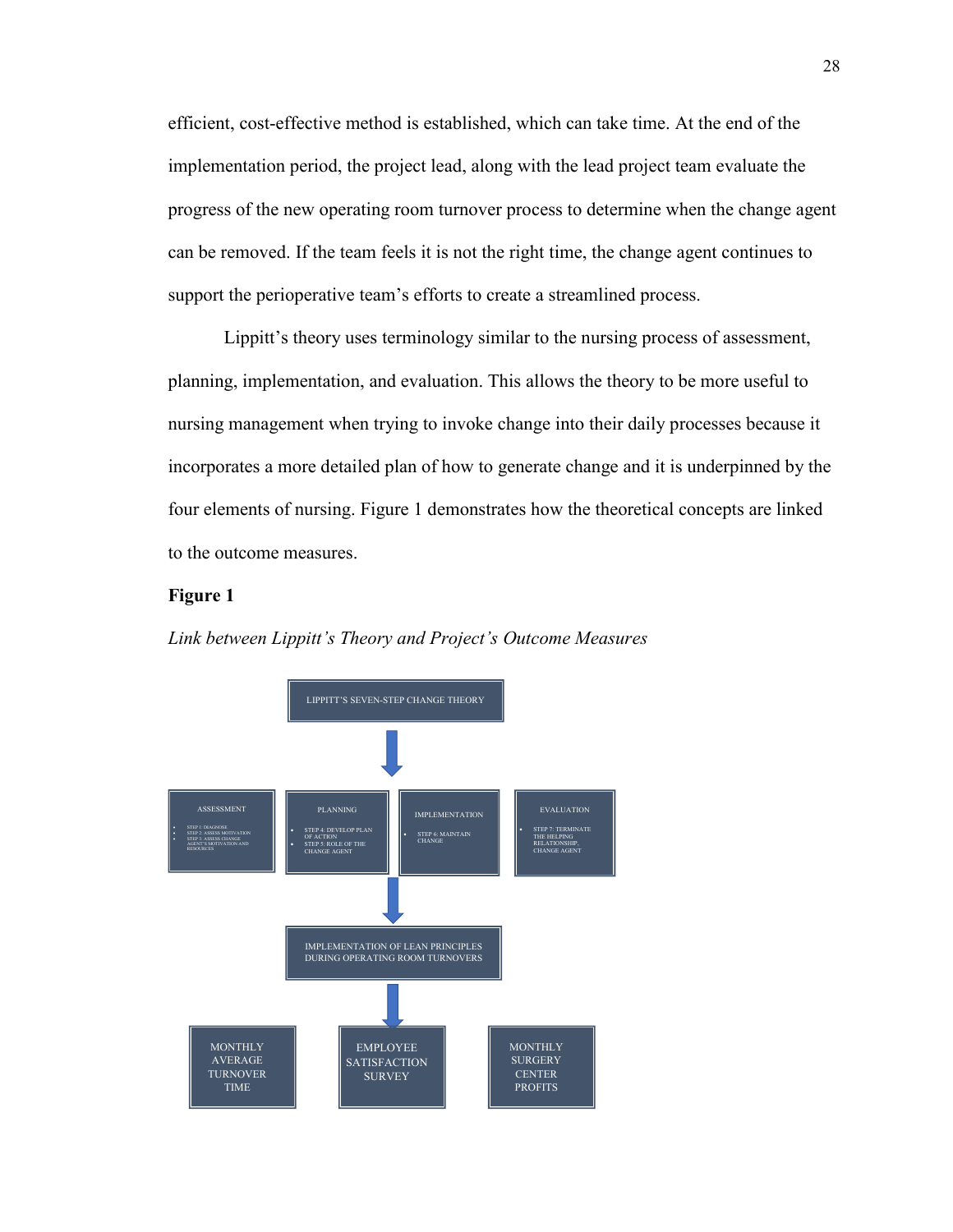#### **Work Planning**

The project was introduced in the fall of 2021. All surgery center staff were informed, educated, and trained prior to implementation. They were given the opportunity to provide input on how the process should be executed. By providing the staff with the necessary information ahead of time and allowing them to have a direct effect on the actual process, the goal of complete staff buy-in will have a greater chance of success. The initial activities involved observing current practices, identifying ways to make improvements, and educating and training staff members. These steps are vital to occur prior to the initiation of other activities. After these initial steps were concrete the middle phase, or implementation phase, could occur. Evaluation and monitoring of the project occurred during and after the implementation phase. The final evaluation and data collected were reviewed and presented to the management team at the surgery center at the end of December 2021.

#### **Timeline**

The Work Breakdown Structure (WBS) shown in Figure 2 depicts the project's milestone events and all major activities which were required for the project to be executed in a timely manner. This allowed for major steps to be broken down into smaller tasks so they could be easily monitored and completed (Zaccagnini & Pechacek, 2021). The WBS allowed for all the work required for the project to be identified so the project could be accomplished efficiently.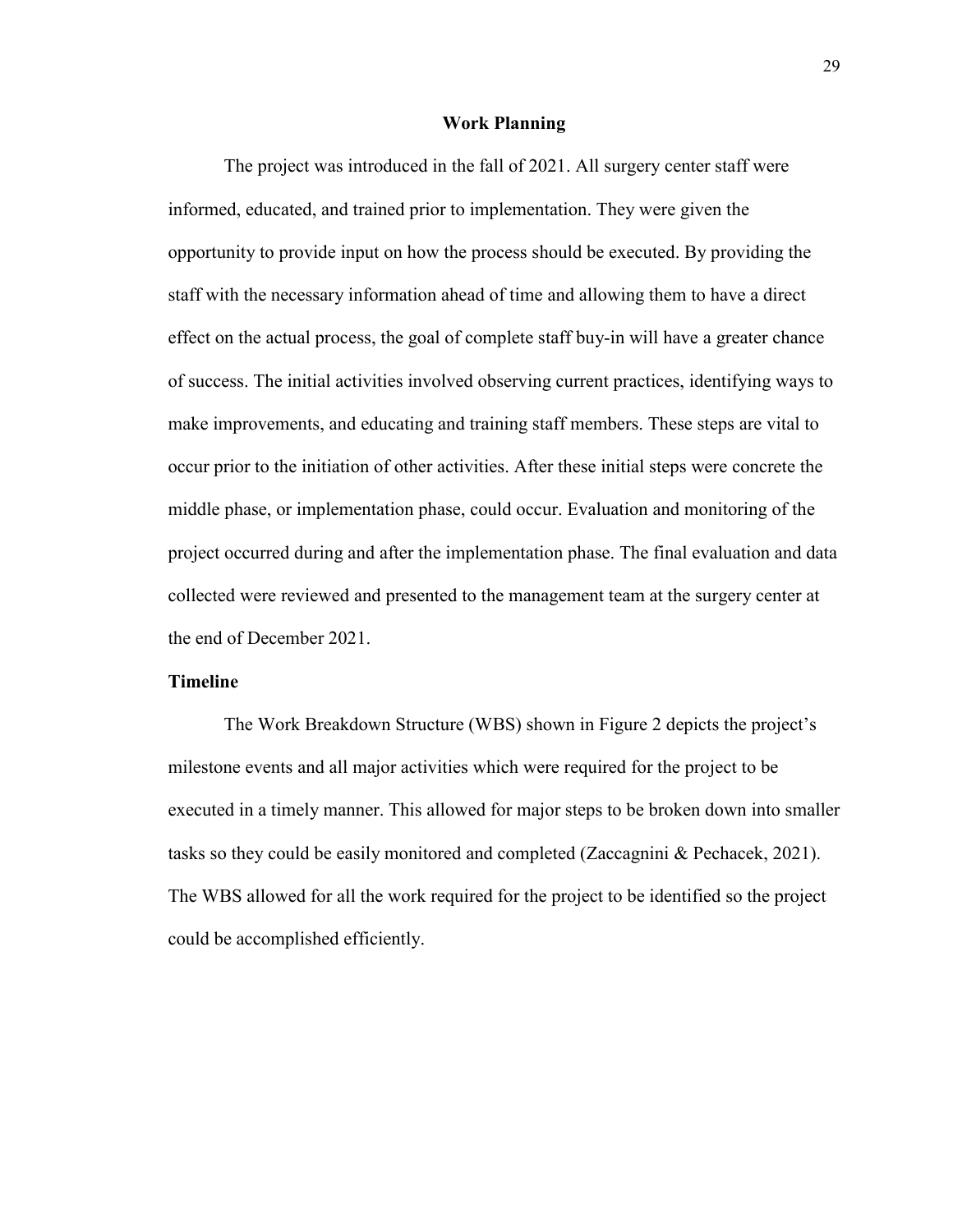## **Figure 2**

*Work Breakdown Structure Depicting Milestone Events and Required Major Activities*



#### **Evaluation Planning**

Value analysis, or value engineering, is a quality improvement method that uses a systematic team approach that analyzes ways to improve value in a product, facility, system, or service (SkyMark, 2020). It focuses on a very structured analysis of materials, processes, and designs by multifunctional teams to seek cost-effective alternatives (Zaccagnini & Pechacek, 2021). Value analysis is the quality improvement method used to evaluate each outcome objective for the project because this structured methodology laid the foundational groundwork for the Lean and six sigma techniques for quality improvement in health care (Zaccagnini & Pechacek, 2021). The method's process involves forming a team to study, dissect, organize, and structure the new product, or in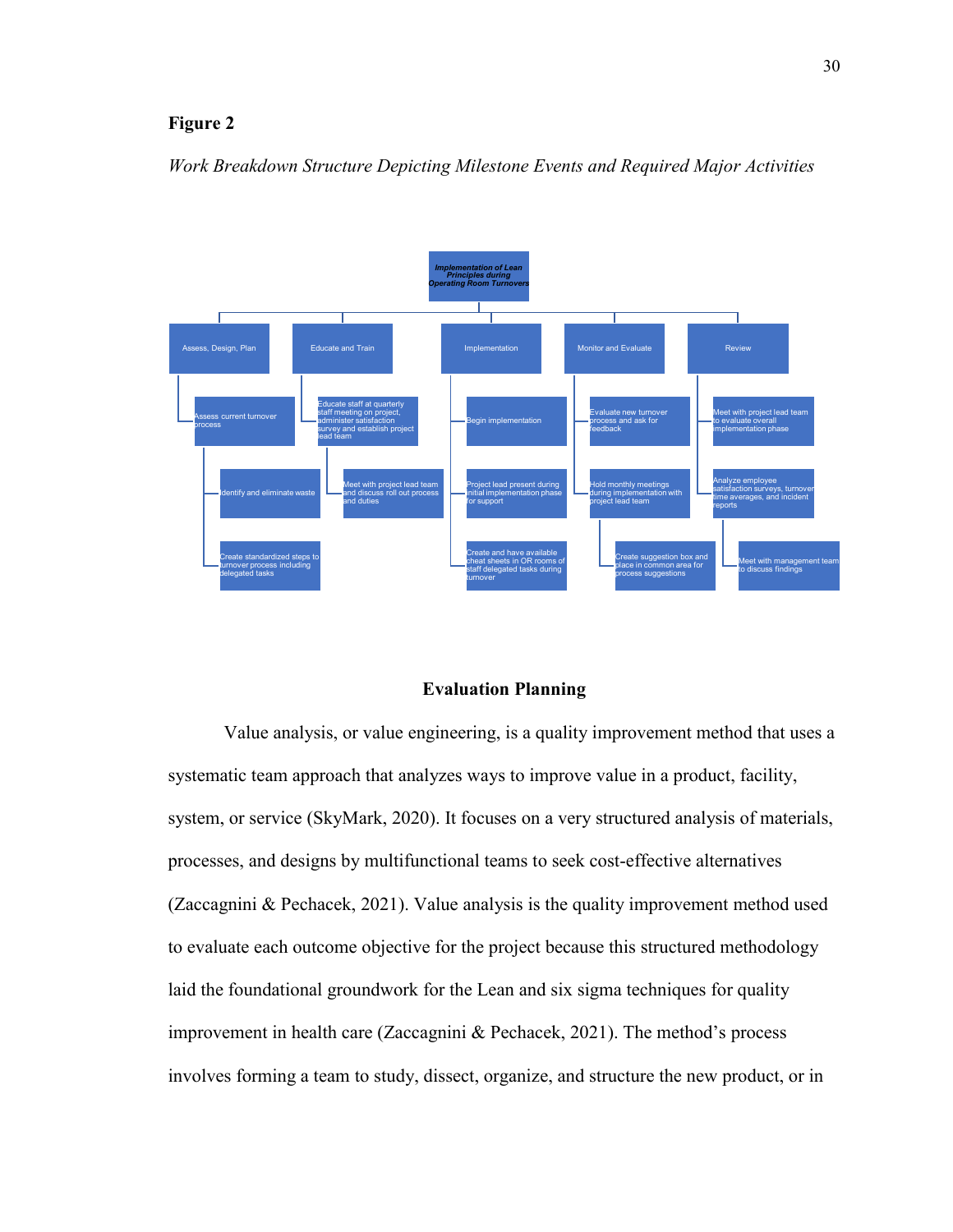reference to the project the new turnover procedure. The process also looks at all the roadblocks that may occur preventing achieving the overall goals of the project. The core principle of Lean is to cut out unnecessary and wasteful steps in the creation of a product or delivery of service so that only steps that directly add value are taken (AHRQ, 2020). Similar to value engineering, Lean also uses a team approach to analyze a system or service to improve the value of the final product which will be provided to the customer. A core team was established prior to implementation to help dissect and analyze the turnover process. The team also evaluates the progression of the project. The core team members are the backbone of the project and hold imperative responsibilities in determining the success of the project.

Outcome objective one, the surgery center's perioperative team job satisfaction score will increase by a minimum of two points, was evaluated by an anonymous survey provided to the staff. The survey consists of 10 questions handed out prior to the implementation phase of the project and then again afterward. Employees were encouraged to answer truthfully and anonymously. The employee's satisfaction is evaluated by using this survey and the scores derived from it. Employee satisfaction is a key component in the success of the implementation process. To help ensure the meeting of this objective, employees were educated prior to the implementation phase and given the opportunity to provide input, ask questions, and express concerns.

Outcome objective two, monthly average operating room turnover times will decrease by at least 3.5 minutes to meet the goal of 20 minutes without jeopardizing patient safety, was monitored by reviewing and comparing the collected monthly data. Turnover times were collected daily, and averages were evaluated each month. Many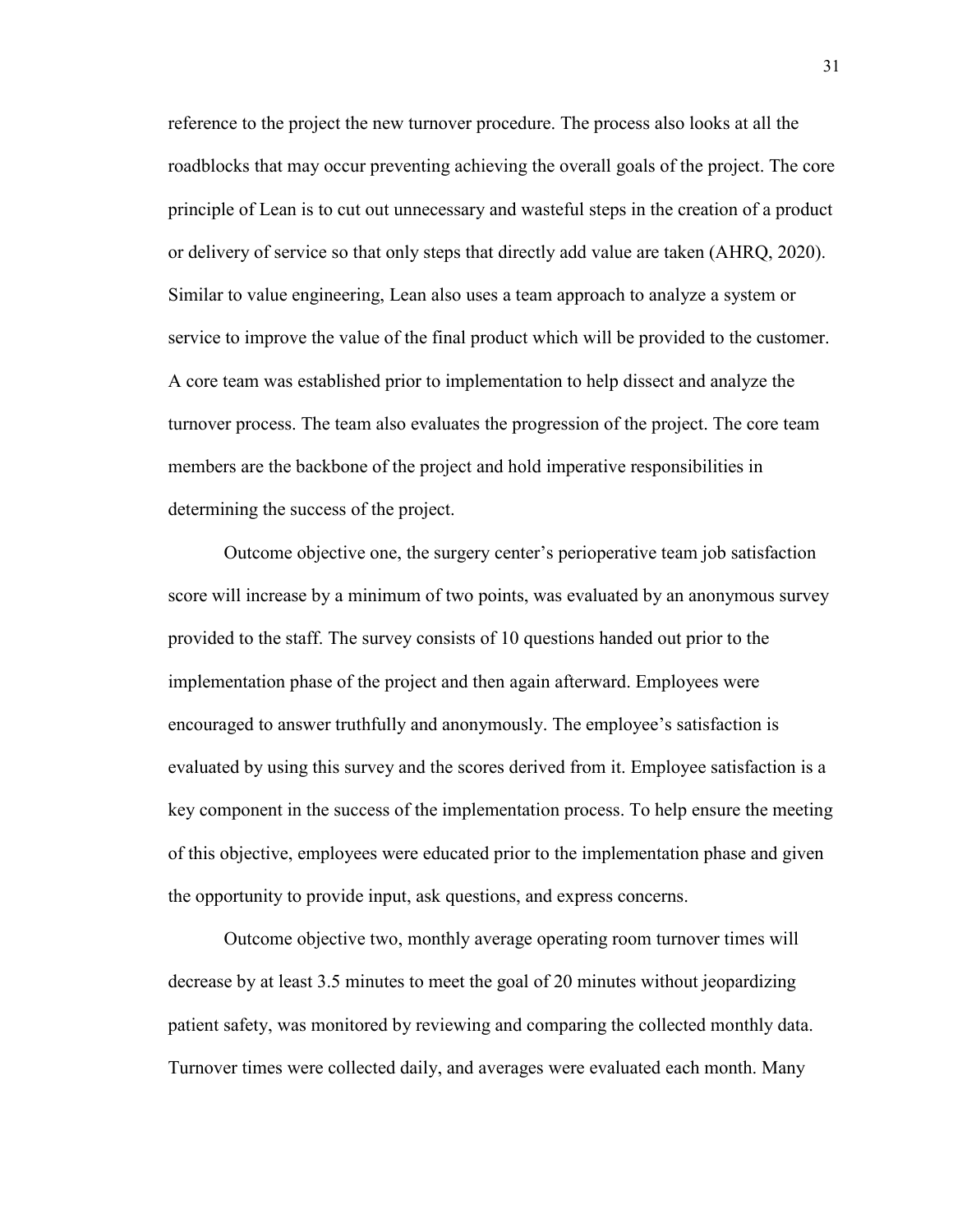nonmodifiable factors play a role in the success of this objective such as staffing shortages, implementation of a new electronic medical record system, and an end-of-theyear increased workload due to insurance deductibles being met. Patient safety was kept at the forefront of the project and will never be sacrificed to meet this objective. The surgery center will continue to strive toward this goal after the initial implementation phase. This objective is the overall goal of the project and holds great value. Analyzing the value of improving the turnover time will provide benefit the surgery center's profits, even if the objective is not fully met.

Outcome objective number three, the surgery center will not see an increase in onboarding new employee expenses and overtime expenditures, which were monitored closely each month. The success of achieving this objective is dependent on the previous two outcome objectives. If employee satisfaction decreases then the surgery center will begin to lose employees and will be required to hire and onboard new employees, increasing their expenditures. Also, if the turnover times do not decrease as expected, the surgery center will continue to see overtime expenses. Evaluating the value of preventing an increase in the surgery center's expenditures improves the center's profitability. To increase the opportunity of meeting this objective, monthly meetings were held to evaluate employee concerns and suggestions, and to review the monthly turnover time averages. Management continuously encouraged employees and provided positive feedback and gratitude throughout the project's implementation phase.

The value analysis quality improvement model mimics the Lean process in numerous ways including analyzing ways to improve service by evaluating the process. This evaluation is performed by a multifunctional team that seeks to find cost-effective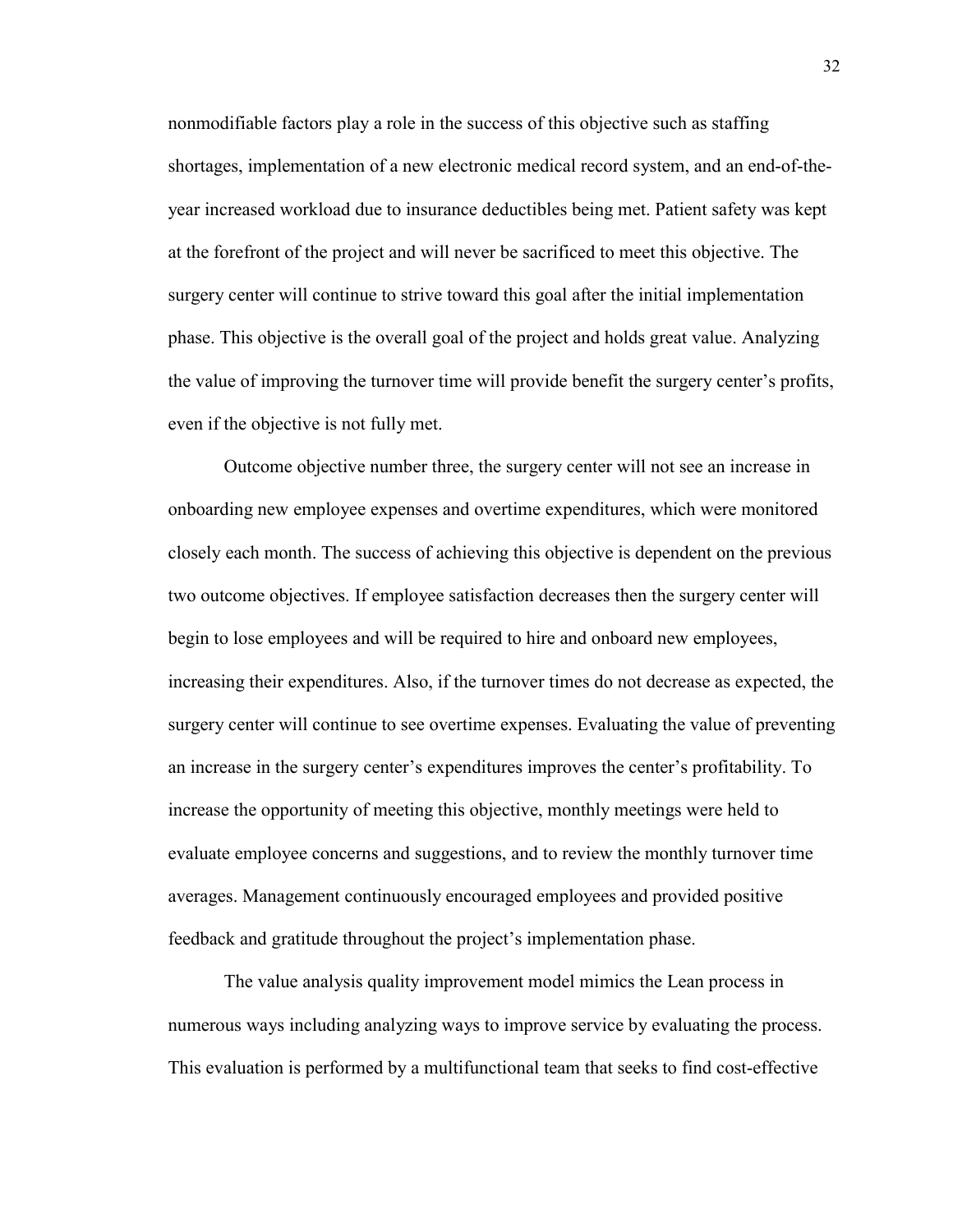alternatives to improve service. The process also evaluates the potential roadblocks which may occur and prevent the project from being a success. The assigned core team provides continuous review and progress analysis of the project. This continued review serves as the evaluation method for the project's outcome objectives.

#### **Implementation**

The project, Implementation of Lean Principles during Operating Room Turnovers, was given approval by the Nursing Research and Evidence-Based Practice Council to proceed with the implementation phase. Implementation began with educating staff about the project's process, goals, objectives, and mission statement. Staff members were provided an opportunity to ask questions and express concerns, and a project leadership team was established prior to implementing change in the turnover process. The project lead team met weekly to identify areas of improvement by breaking down the current process and analyzing each step. The new streamlined process created by the team was implemented and data collection began. A pre-implementation survey was administered to staff to score employee satisfaction. This score was compared to a postimplementation survey after collecting data for 3 months.

#### **Threats and Barriers**

There were several threats and barriers to the project that was nonmodifiable. The project was implemented during the fourth quarter of the year. The surgery center experiences an increase in surgery case volume during the last quarter of the year due to patients meeting deductibles and requesting surgery. Each department located within the center is impacted by a packed surgery schedule. This influx of patients places greater stress on the staff to be more efficient in their work and leaves little room for errors.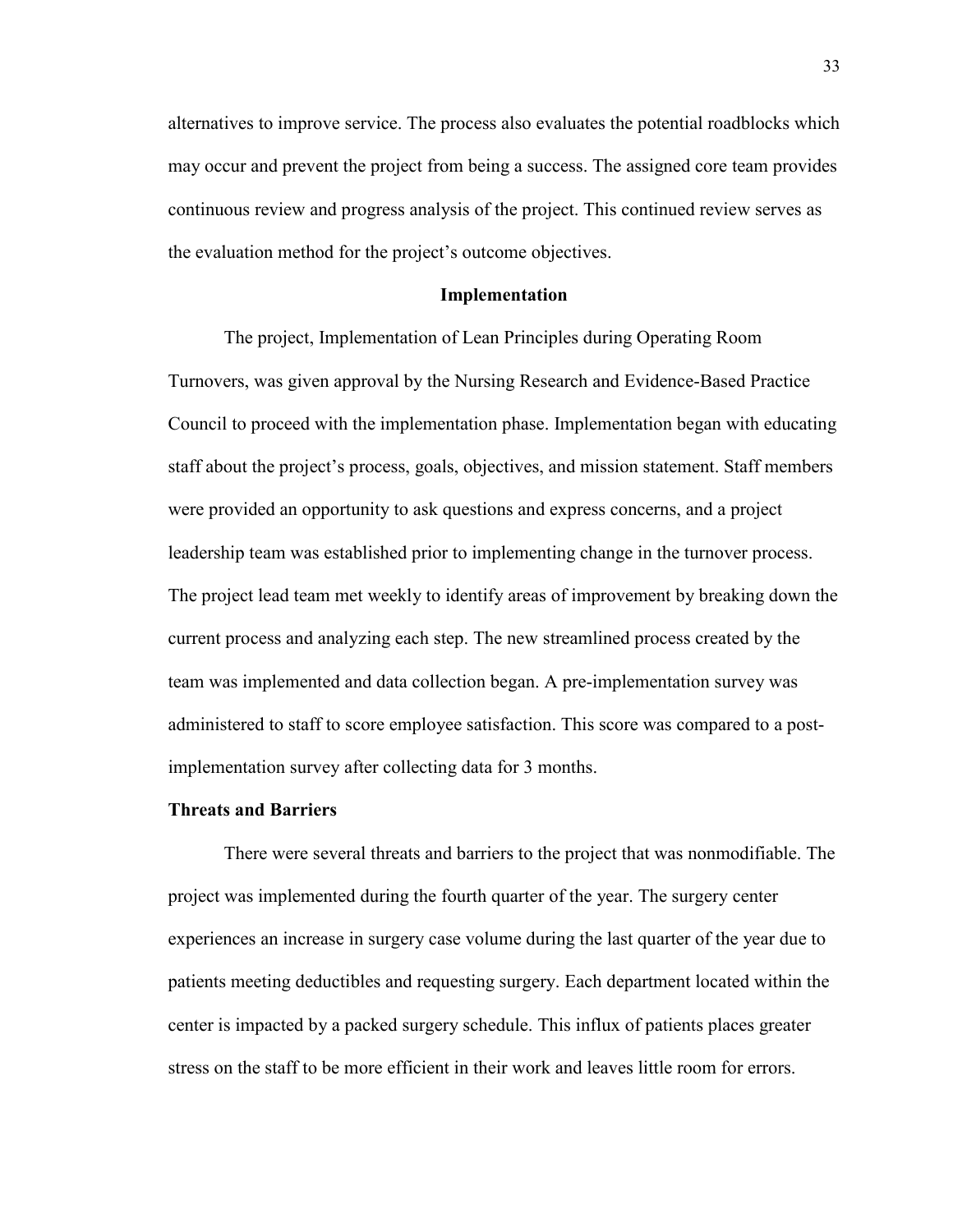During the implementation process, the surgery center faced several challenges that were threats to the project; the first was a distinct increase in patients and another was adopting a new electronic documentation system.

On top of an increase in surgery patients, another threat to the project was the surgery center was still adapting to changing their documentation process. In July 2021, the center underwent a dramatic change from documenting on paper to having its first electronic medical record (EMR). In October, the center was still working through glitches in the system and getting adjusted to the new EMR. This change also affected surgeons and mid-level providers and their routine for signing consents, completing history and physicals, and reviewing medication reconciliations. This change was a threat to the project because it created delays in the pre-operative area. The surgeons had difficulty completing their history and physicals appropriately and signing off on medications which created delays with patients going to surgery.

Another threat to the success of the project was employee commitment to the process after implementation. The staff were very compliant and involved in the new turnover process at the beginning of implementation. However, as time progressed and the stress of a packed surgery schedule grew, the staff became less cooperative. The team also suffered a decrease in staff during the latter part of the implementation because several employees tested positive for COVID-19, requiring them to quarantine and two other employees were on medical leave. When asking the staff why their attentiveness declined, they explained with daily case counts well above average, and working longer hours during staffing shortages, it was difficult to remember new procedures; being so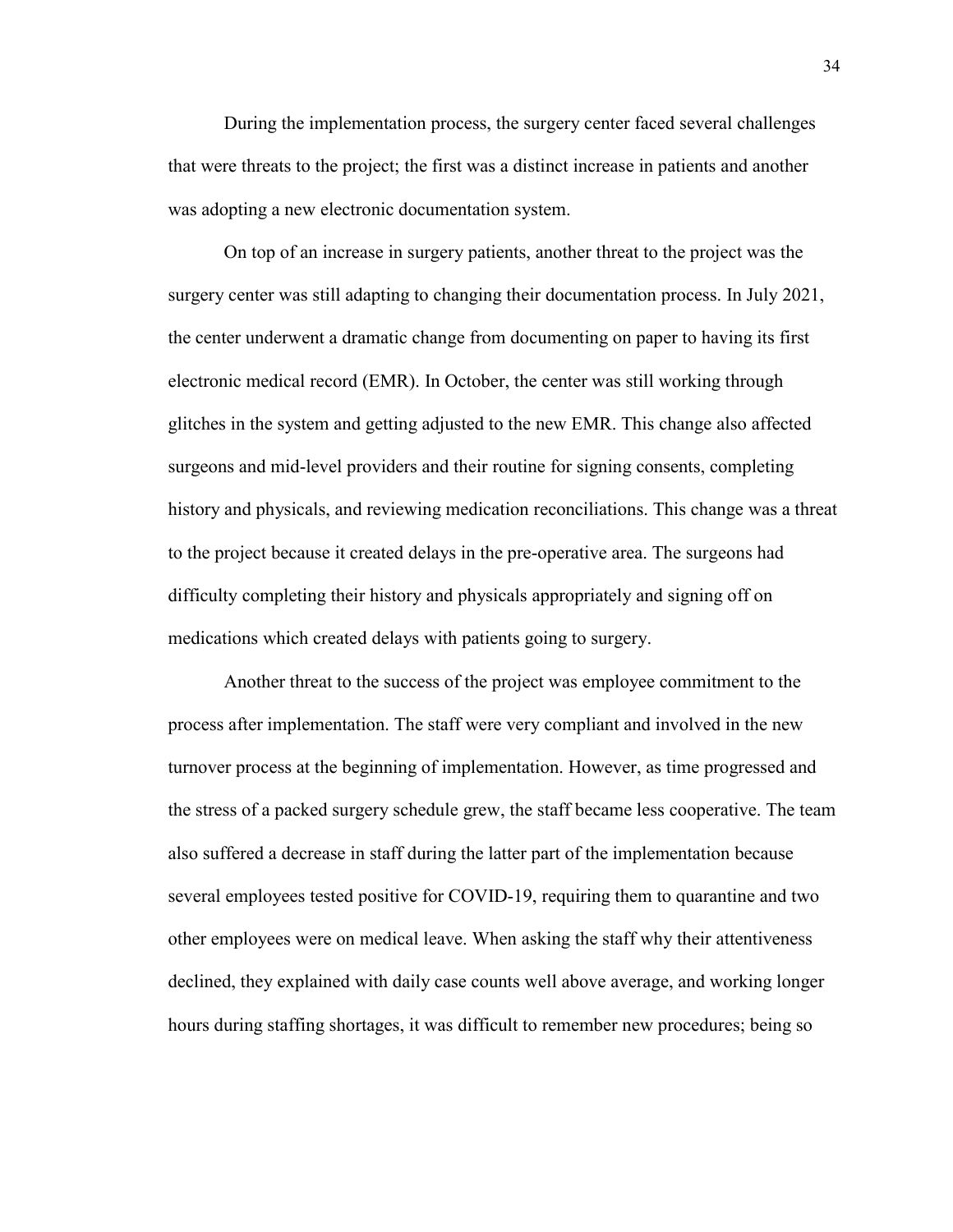busy forced them into a state of muscle memory and they reverted to their previous turnover routines.

#### **Monitoring of Implementation**

Prior to implementing the new turnover process, the project lead observed, on two separate occasions the original turnover process to identify ways for improvement. The first week the new process was put into effect, the project lead and project lead team members observed the staff and offered suggestions. The staff were unhappy with the new process and stated it left too much room for patient errors. The project lead team met the following week and revised the process. After revisions were made and put into place, the staff were more compliant and approved of the new process. Monitoring continued weekly after implementation until the observation period was complete. The project leadership team continued to meet monthly to discuss how the turnover process was working, evaluate monthly turnover time averages, and review any incident reports pertaining to the project. Once the observation period had ended, the project lead administered a post-implementation survey to the staff and met with the surgery center's administrator and director of nursing to discuss progress and success. The project lead then sent out an email to all the surgery center's staff to make them aware of the project's outcome.

#### **Project Closure**

The project did have a positive impact even though it did not meet its original objective of decreasing turnover times by 3.5 minutes. The process did decrease the time from 23.5 minutes to 23 minutes in October and November. During December, the average turnover time was 23.7 minutes. The project was unsuccessful at improving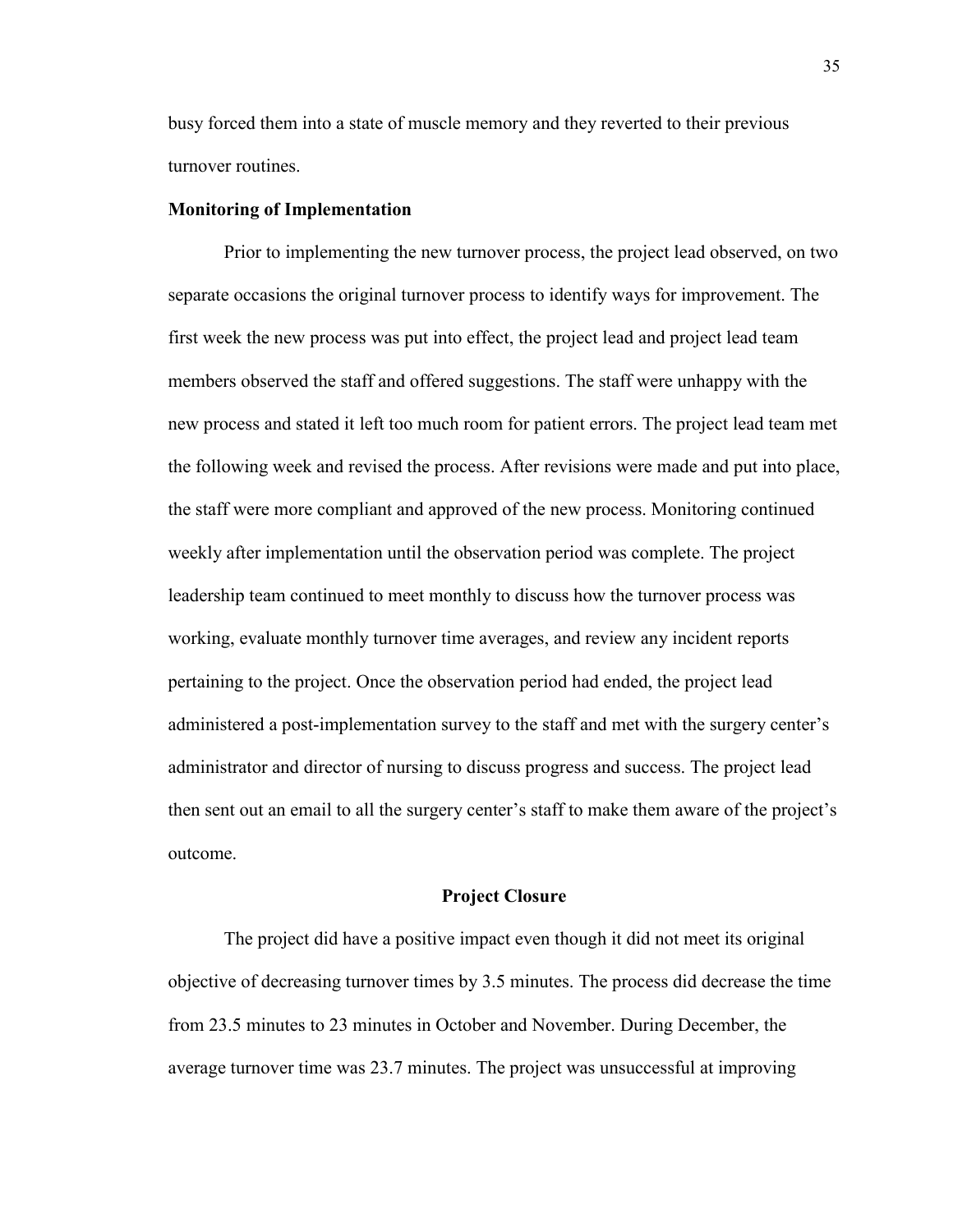employee satisfaction as evidenced by a decrease in employee satisfaction scores on the post-implementation survey when compared to the pre-implementation survey. This decrease in satisfaction was multifactorial. Several staff members were out on medical leave during the implementation period, leaving the remaining staff short of help during the most demanding time of year, and morale was at a low due to the current COVID-19 pandemic. These factors were unpreventable however detrimental to the success of the project. During the implementation period, the surgery center did accrue onboarding expenses for two new employees. However, these employees were hired to fill positions that were vacated prior to implementation. No surgery center employees resigned during the time of implementation and no incident reports collected during implementation were related to the project.

One outstanding outcome of the project was the surgery center's administrative team implemented a new quarterly staff bonus program. The program required the staff to reach two goals during the quarter to receive the bonus and one of the goals was to reach a turnover time of 23 minutes. The administrative team encouraged the staff to use the Lean turnover process to help meet this matrix. The staff has never been given the opportunity for a bonus program and this was greeted with much enthusiasm. Another outcome of the project was the project lead team members requested the surgery center create a Lean team to analyze and remove waste from other processes in the different departments throughout the surgery center. The staff recognized how useful the Lean principles could be in improving procedures and were encouraged by management to continue bringing ideas to the forefront. Even though the project technically did not meet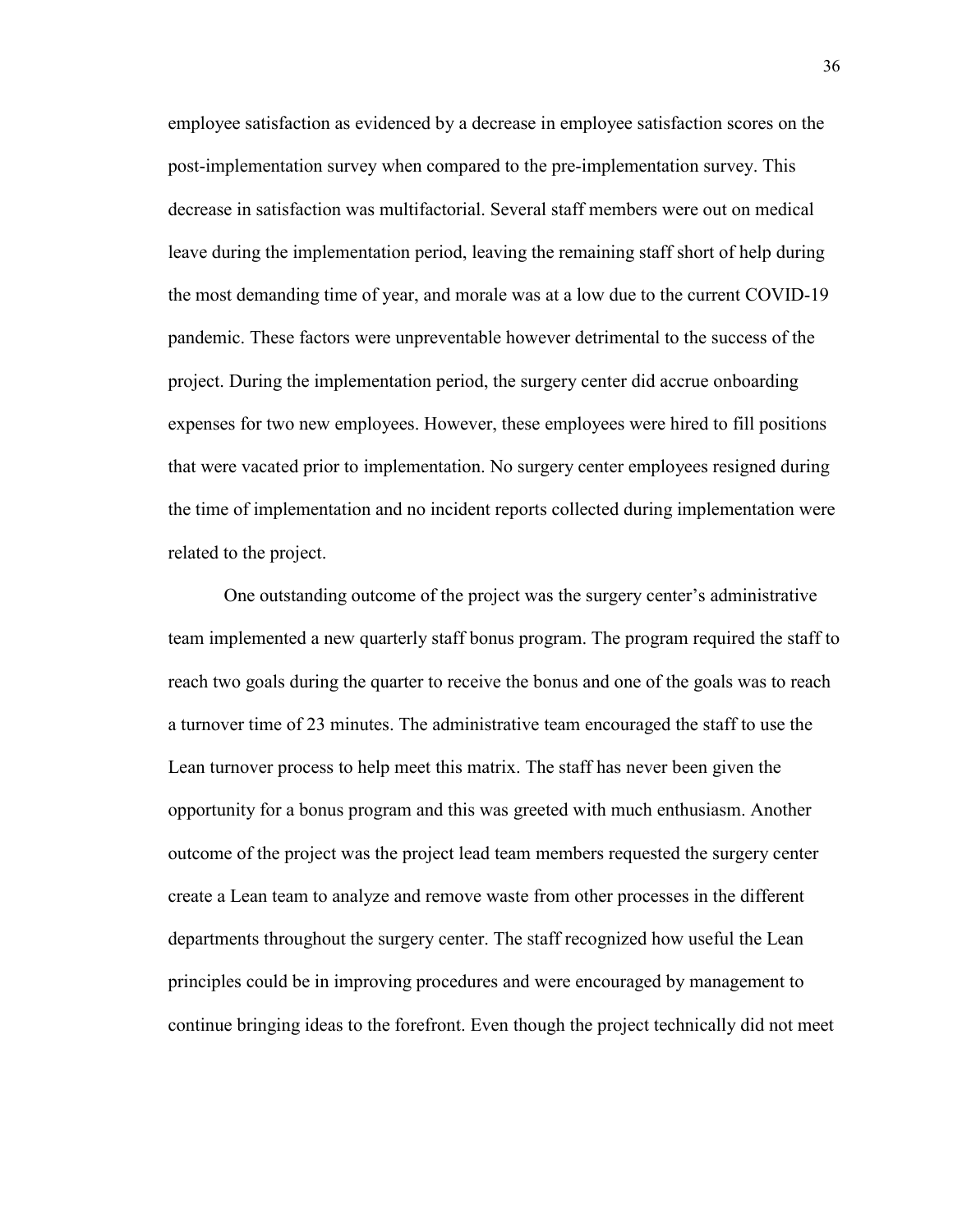the objectives set forth in the beginning, it did bring positive change to the surgery center which will continue to benefit the center in more than one area.

#### **Interpretation of Data**

#### **Qualitative Data**

Qualitative data was collected for this project by forming a lead project team, observing the turnover processes pre and post-implementation, and one-on-one interviews with staff members and management. The data analyzed focused on gaining insight, reasoning, and motivation as to why the project was a success or failure. The project lead observed three different turnovers prior to the implementation period to identify areas for improvement. These findings were brought to the project lead team meeting for discussion. The project lead team met weekly for 6 weeks prior to implementation day. The team used the Lean principles approach to create a new, more efficient turnover process. During the first meeting, the project lead introduced the purpose of the team, the current turnover time average, the definitions for "valuable" vs. "wasteful" according to Lean, and findings from observation of the current turnover process. In the following meetings, each step of the turnover process was broken down and reviewed for value or wastefulness. All steps categorized as wasteful were then analyzed to see if the step needed to be eliminated or changed. Prior to implementation, the team had created an efficient, detailed flowchart, Figure 3, outlining the new turnover process for the staff to follow. The project lead educated staff on the new process during lunch hours and provided copies for their review prior to implementation. Laminated copies of the turnover flowchart were visibly hung in each operating room for staff to reference.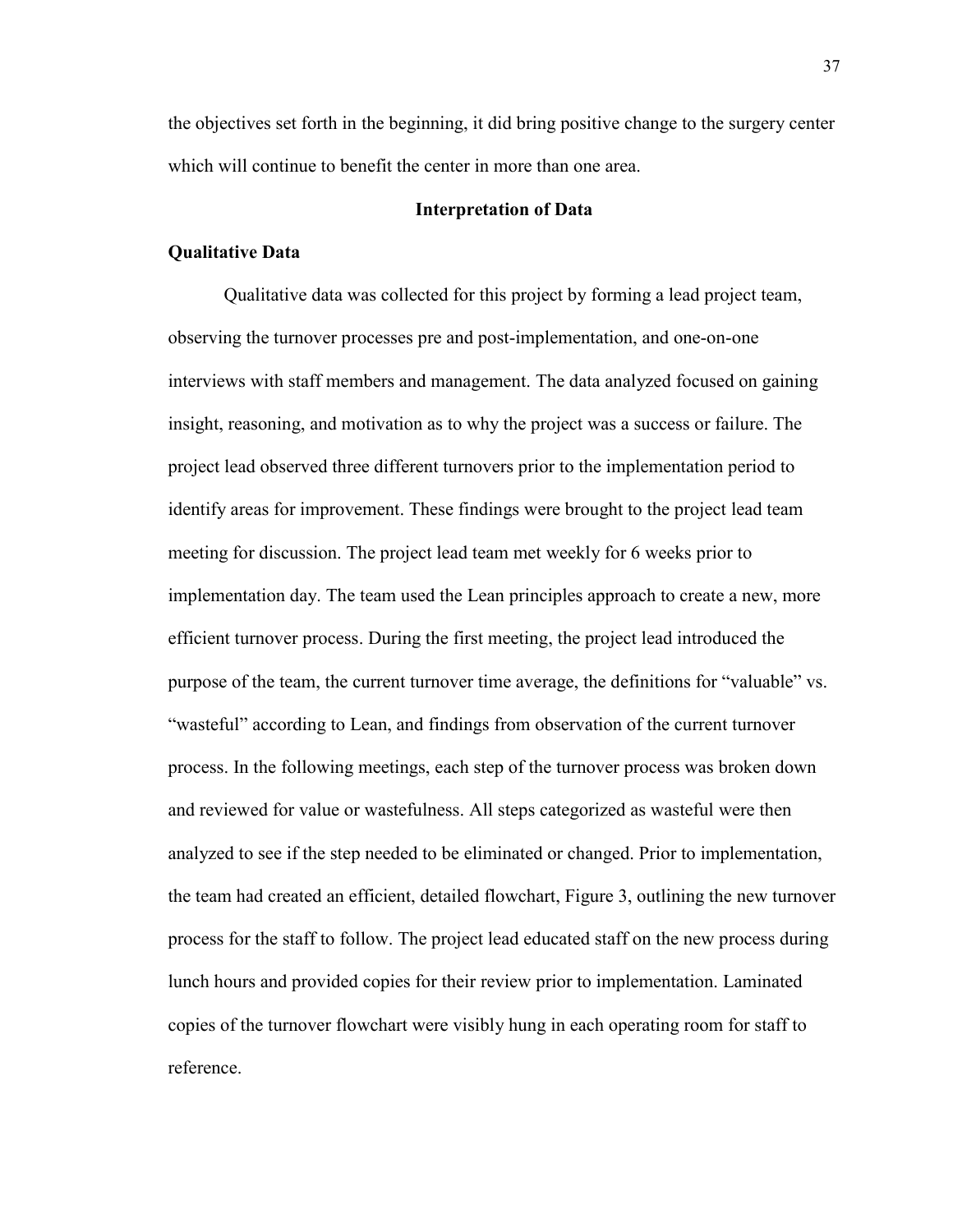# **Figure 3**

### *Initial Lean Turnover Process Flowchart*



During the first week of implementation, the project lead observed the transition to the new turnover process and offered feedback and suggestions. The project lead talked to various operating room team members and asked for their opinions on the new process. It was brought to the project lead's attention that multiple steps to the new process were not working as planned. Some of the new process steps were not beneficial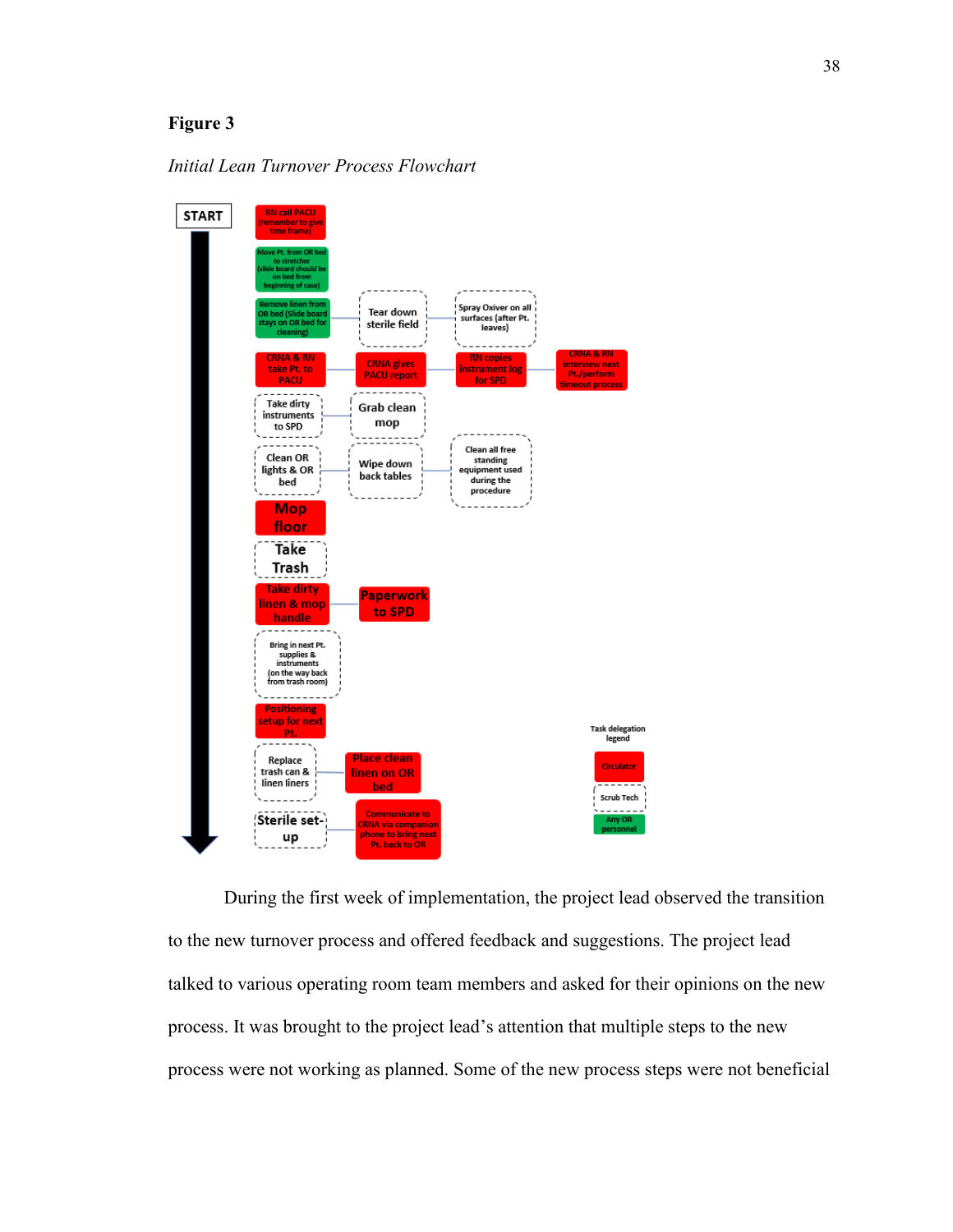to the turnover or the team. The specific steps in question were the elimination of the circulating nurse providing a report to the PACU nurse, and the circulating nurse assisting in the timeout process with the CRNA in pre-op. The PACU nurses felt the circulating nurse's report was vital because it gave them the surgical procedure if any local anesthetics were used, and what type of dressing the patient was going home with. This information is documented in the EMR system; however, it was difficult to find. Therefore, the PACU nurses relied on the circulating nurse for this information. The second step in question was having the circulating nurse be a part of the timeout process with the CRNA in pre-op. Prior to the patient being transported to the operating room, a timeout procedure must be completed as a final safety check to make sure all proper documentation is correct, filled out, and signed by all parties, and the surgeon has seen the patient and placed a mark on the operative site. This information is confirmed with the patient and reviewed by two licensed providers in the medical record. Considering both the circulating nurse and the CRNA had already interviewed the patient prior to them being transported to the operating room, the project lead team believed it would be conducive for these individuals to complete this task together. However, the CSTs that were left in the room to start the cleaning process felt the new step caused the circulating nurse to be gone from the operating room too long and they were left to clean the room by themselves.

As soon as these concerns were brought to the project lead team's attention, the process was reevaluated, and the decision was made to change the process. Figure 4 is the revised draft of the initial turnover flowchart. The decision was made to have the circulating nurses provide the PACU nurses with a shortened handoff report limiting the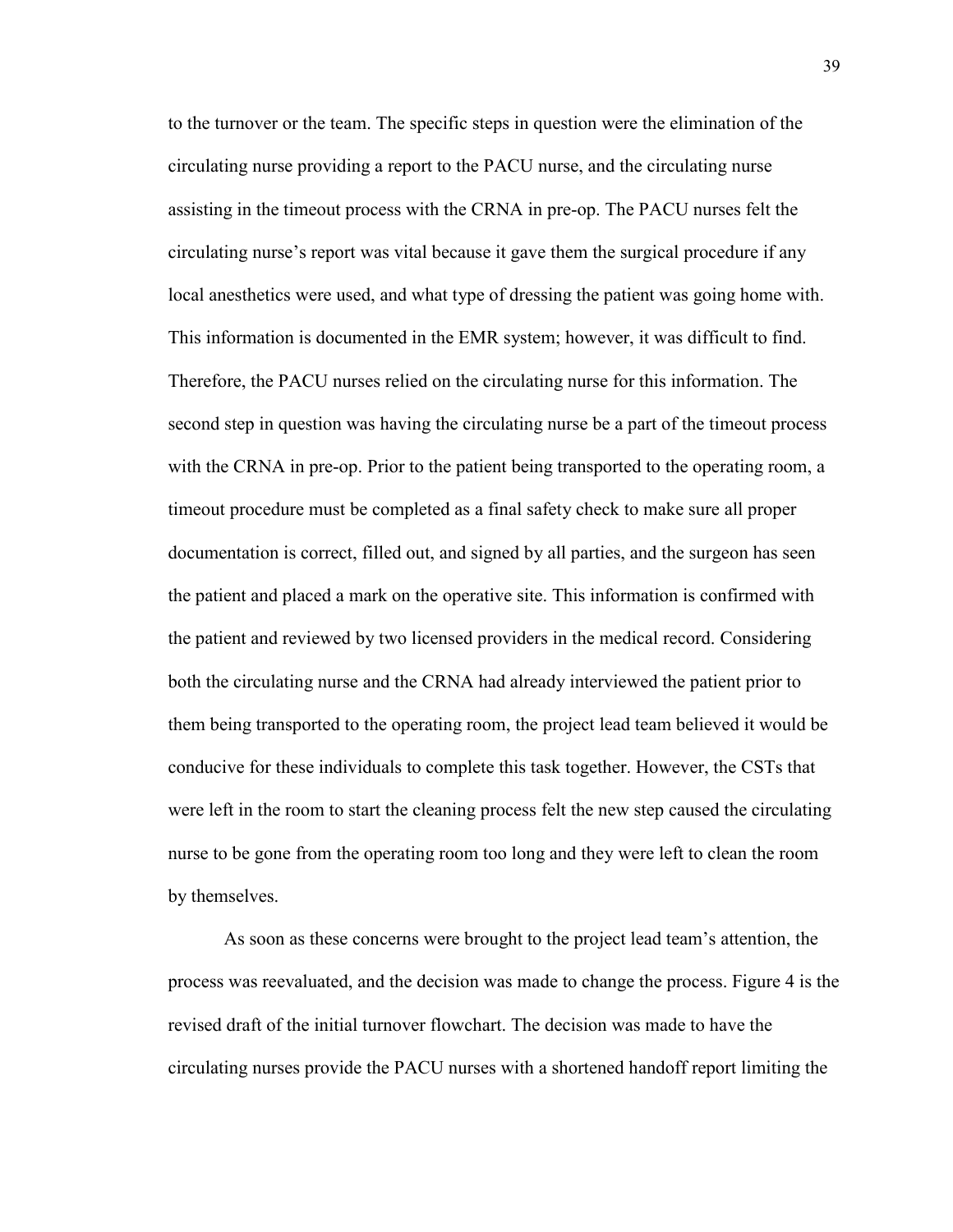information to only the key components the PACU nurses requested, i.e., stating the surgical procedure, if any local anesthetic was used, and the type of dressing the patient would be going home with. The other stated concern of the circulating nurse being gone too long from the room was addressed by exempting them from being involved in the timeout process with the CRNA in pre-op. The step was changed to have the CRNA complete the timeout process with a pre-op nurse.

# **Figure 4**

#### *Final Lean Turnover Process Flowchart*

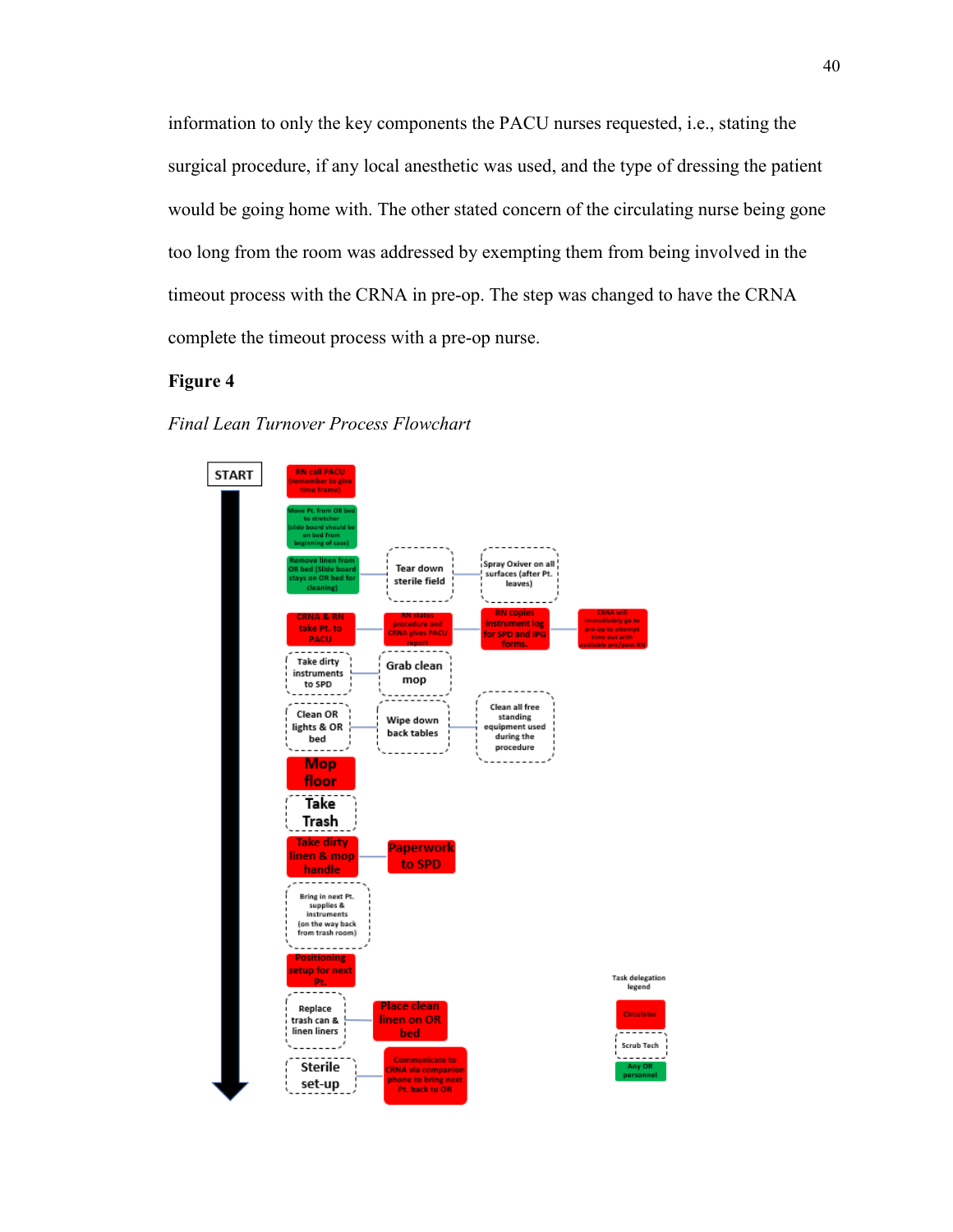The revised process was implemented in the second week of the implementation phase. After the staff initiated the revised process, they became content with the outcome. The two areas of weakness were no longer a concern, and the revised process became the final flowchart. The initial laminated copies were replaced with the revised version in each operating room and staff members were given the opportunity to ask questions and voice other concerns. Another concern that was brought to the attention of the project lead during interviews with staff members was the surgeons and mid-level providers not completing their orders, history, and physicals, and consents for surgery in a timely manner. This information is part of the pre-op timeout process and must be completed prior to the patient being transported to surgery. The delay in having these documents completed slowed down the turnover time because the CRNA was not able to complete the timeout process in a timely manner. This also caused the pre-op nurse to stop what they were doing to track down the surgeon and inform them to complete the necessary paperwork. Much of this delay was due to the new EMR system which the surgeons and mid-level providers were still becoming accustomed to. The providers were under the impression the information was complete due to improper entry of orders and wrong documentation for history and physicals. After reeducation by the Epic superuser team, the vast majority of these issues were corrected.

The project leadership team continued to meet monthly during the implementation period and the project lead continuously monitored the turnover time progress. The project leaders met with the administrative team monthly to discuss average turnover time and incident reports. During the quarterly staff meeting, the project lead updated the staff on the project's progression, gave the opportunity for them to discuss issues or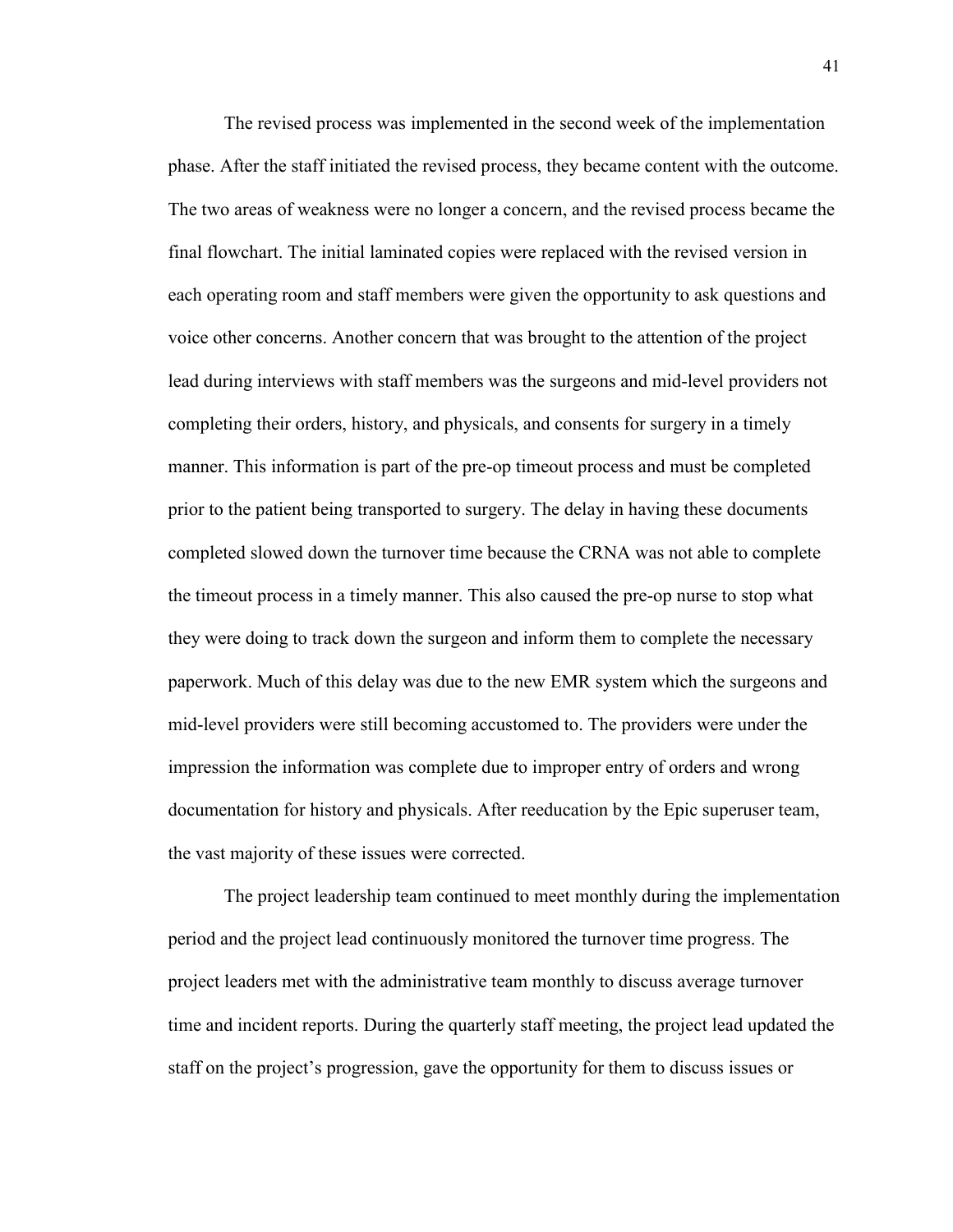concerns, and advised them on how the rest of the implementation period will move forward.

While observing the turnovers towards the end of the implementation period, the project lead noticed that several of the staff members were not following the steps on the flowchart. When asked why the steps were not being followed, they stated they felt too much stress from being short-staffed during the busiest time of year for surgical cases. The staff stated they resorted back to their old way of doing the turnover process because they could not concentrate on a new process with added stress.

All healthcare facilities are currently struggling with staffing shortages. These shortages generally fall into two categories, an overall lack of qualified staff and staff reductions due to sickness, mostly related to the current COVID-19 pandemic. COVID-19 quarantine requirements, at a minimum of 5 days, far exceed what is normally experienced for other sicknesses and have certainly impacted staffing levels during the implementation period. Furthermore, the shortage of qualified staff in the healthcare industry across the country has increased demand for these individuals and thereby increased compensation. This is most notable in the market for traveling medical staff. While no staff was lost during implementation, the surgery center is not fully staffed and has struggled to do so in competition with other facilities.

Prior to implementation, the surgery center went live with a new electronic medical record system. This process was a complete change and adjustment for all staff and doctors. The learning curve of this new system undoubtedly affected all aspects of the center's operations in non-quantifiable ways. This system removes certain flexibility that existed when utilizing paper documentation and places hard stops in the patient care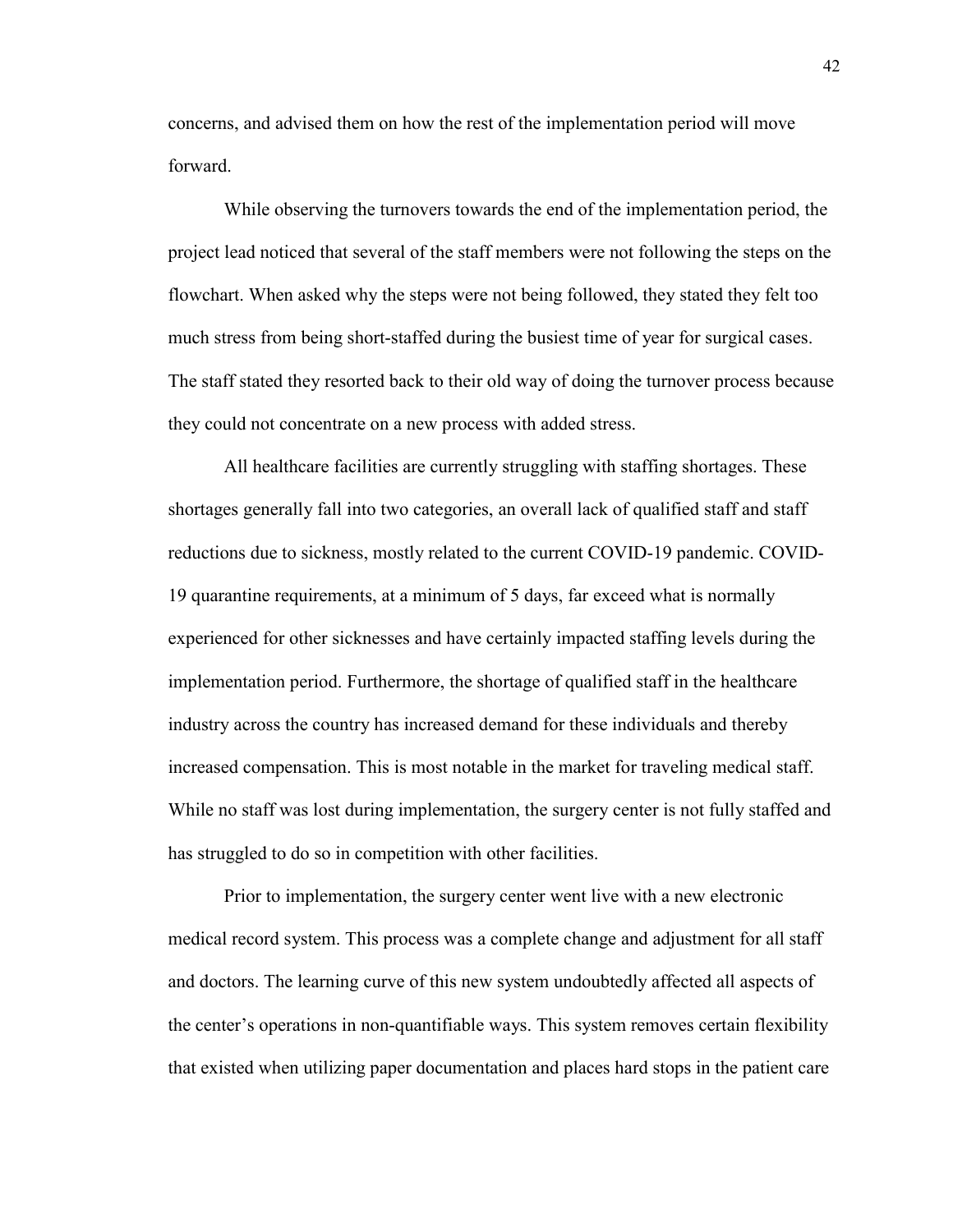process to ensure patient safety is maintained. This system depends heavily on providers entering the appropriate orders in a timely fashion. Tackling two new processes in the same timeframe is not ideal and unfortunately, it was unavoidable.

One activity that benefits the overall efficiency of the surgery center and specifically helps reduce turnover times is the purposeful scheduling of back-to-back similar cases. The personnel that handles scheduling always look to place cases in sequence with other cases that are similar in nature. An example would be total joint cases that are always scheduled sequentially in the same room so that all the same equipment is staged, thus reducing wasted energy of moving different equipment in and out of the rooms. While the scheduling personnel tries to schedule back-to-back similar cases, this specific tool to help reduce turnover time is not being followed as closely as it could be. The schedulers battle patient arrival time conflicts, surgeon preferences of surgery order, and equipment conflicts on a daily basis which influence the order arrangement of surgical cases. Moving forward to combat this issue, the scheduler, administrative team, and surgeons should collaborate on a set of guidelines to be followed so that efficiency is kept at the forefront. There should be an emphasis placed on how critical it is to schedule like cases back-to-back to help efficiency and reduce turnover time.

Another positive influence on the implementation and overall goal of reducing turnover times is a new incentive program introduced by the executive leadership of the surgery center. This incentive program provides a financial incentive to the staff for achieving a quarterly average of 23-minute turnover time as well as maintaining a predetermined patient satisfaction score. While this project did not influence the incentive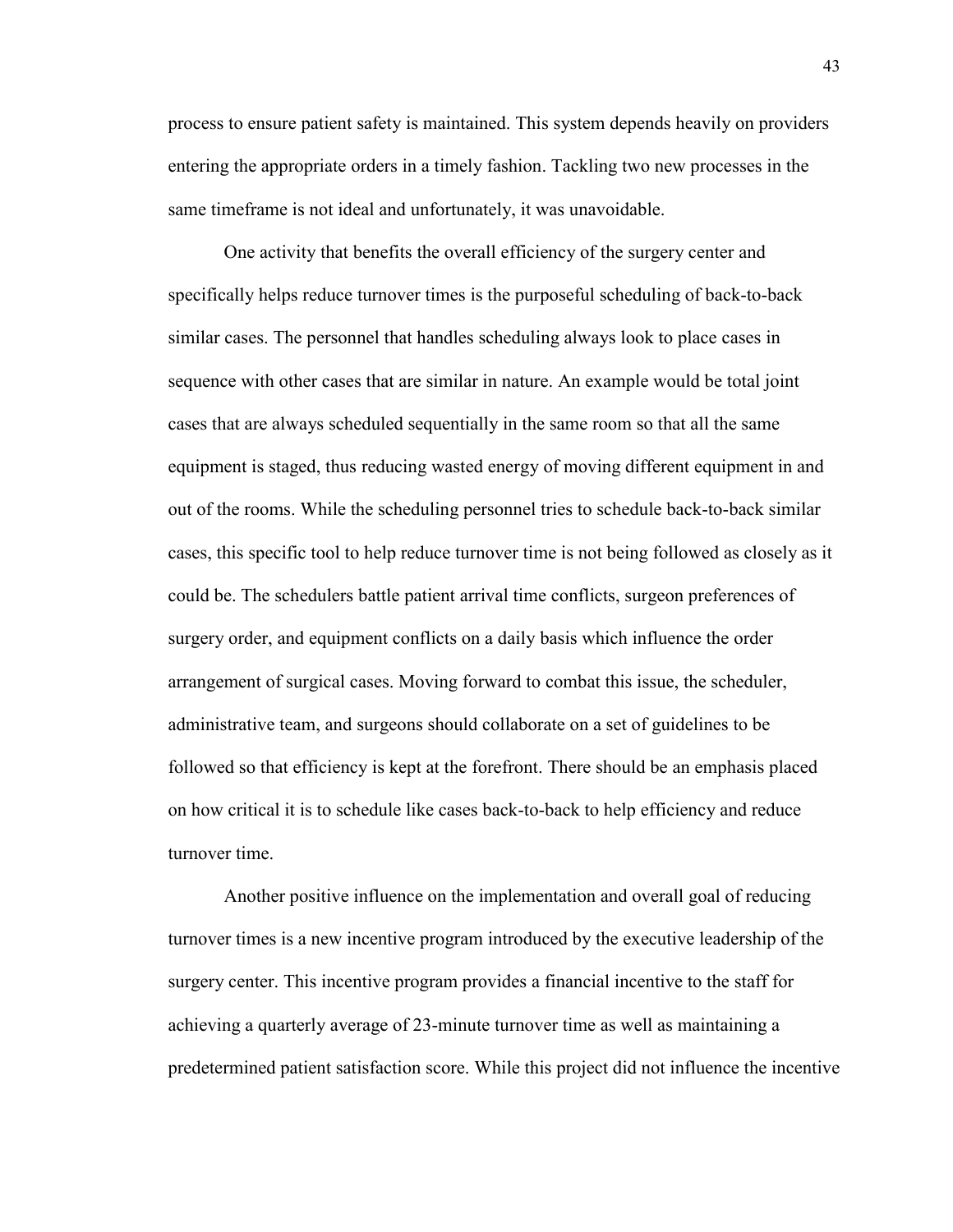program, the staff are now motivated to continue to implement the principles taught and exercised during this project.

Safety is of utmost importance in health care. Perhaps the most important outcome of this project was focusing on patient safety and achieving zero incidents. The project was successful in maintaining the safety of staff and patients while implementing the new process. The surgery center witnessed zero incidents during the implementation process, both in the turnover process as well as overall. This project has demonstrated that Lean strategies can be implemented in the surgical environment without compromising patient safety. This conveys an important message to nurses and other support staff who are, many times, the patient's advocate and guardian of safety.

#### **Quantitative Data**

When charting the average turnover times versus the goals of the facility and the project goals, no trending is visible, as depicted in Figure 5. The turnover time did decrease from the original average of 23.5 minutes to the surgery center's new goal of 23 minutes in 2 of the 3 months observed. To further the efforts of this project, the surgery center should gather more data and consider collecting the data at more frequent intervals. More data would hopefully identify trends that the leadership could utilize to target specific processes or problems to drive additional reductions in turnover times.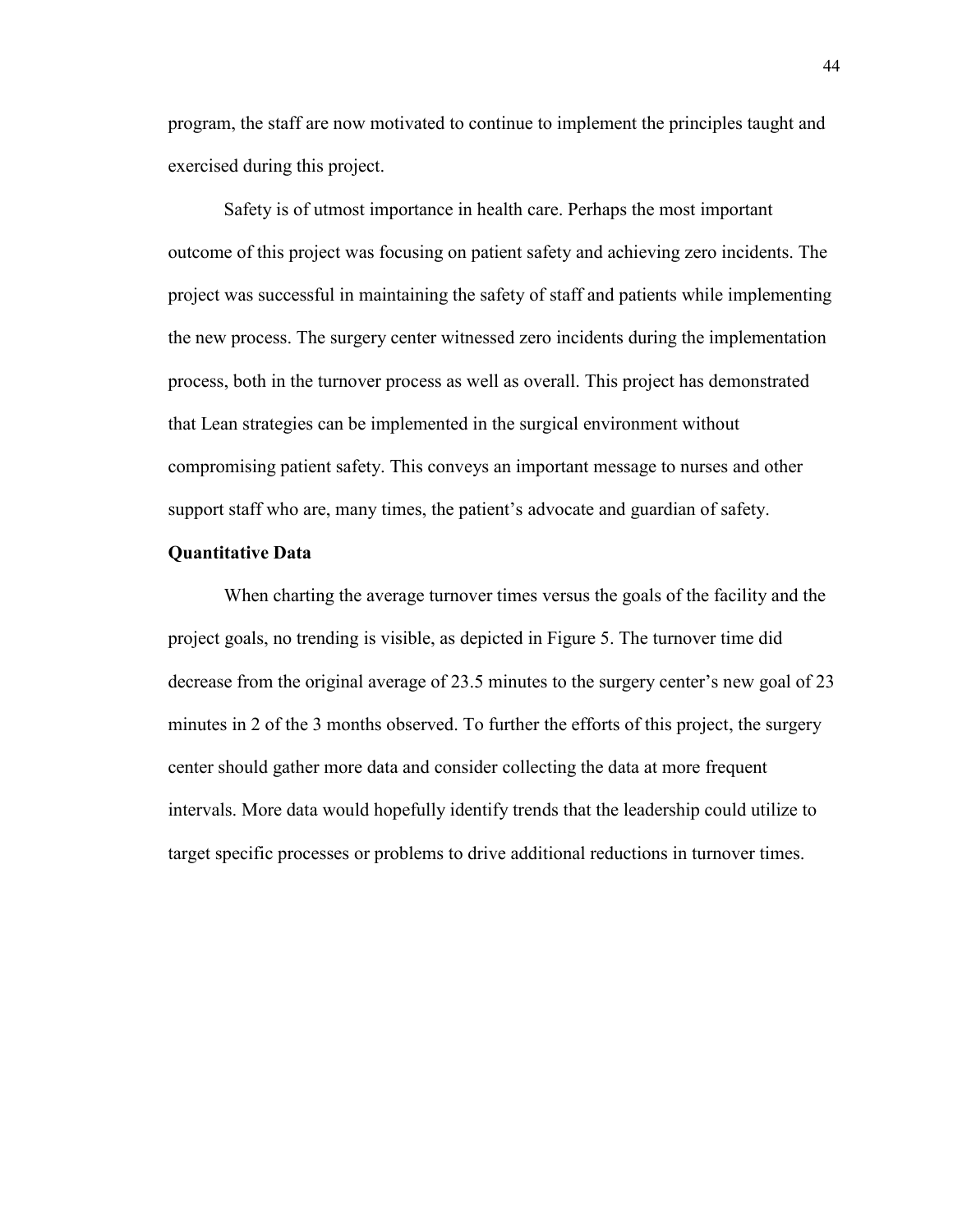# **Figure 5**



*Average Turnover Time vs. Anticipated Goals*

Comparing the pre-implementation scores of surveyed employee satisfaction with the scores post-implementation on a box and whisker plot, shown in Figure 6, provides a comparison of the variation in the data. The overall shape of each plot is very similar to each other with similar-sized upper and lower quartiles as well as a similar span for the middle quartiles. However, the pre-implementation survey showed that 25% of the data (quartile 2) is clustered between 35 and 36 showing consensus among employees on satisfaction. The post-implementation plot shows a data set that is much more evenly distributed, which statistically speaking would be considered normal distribution.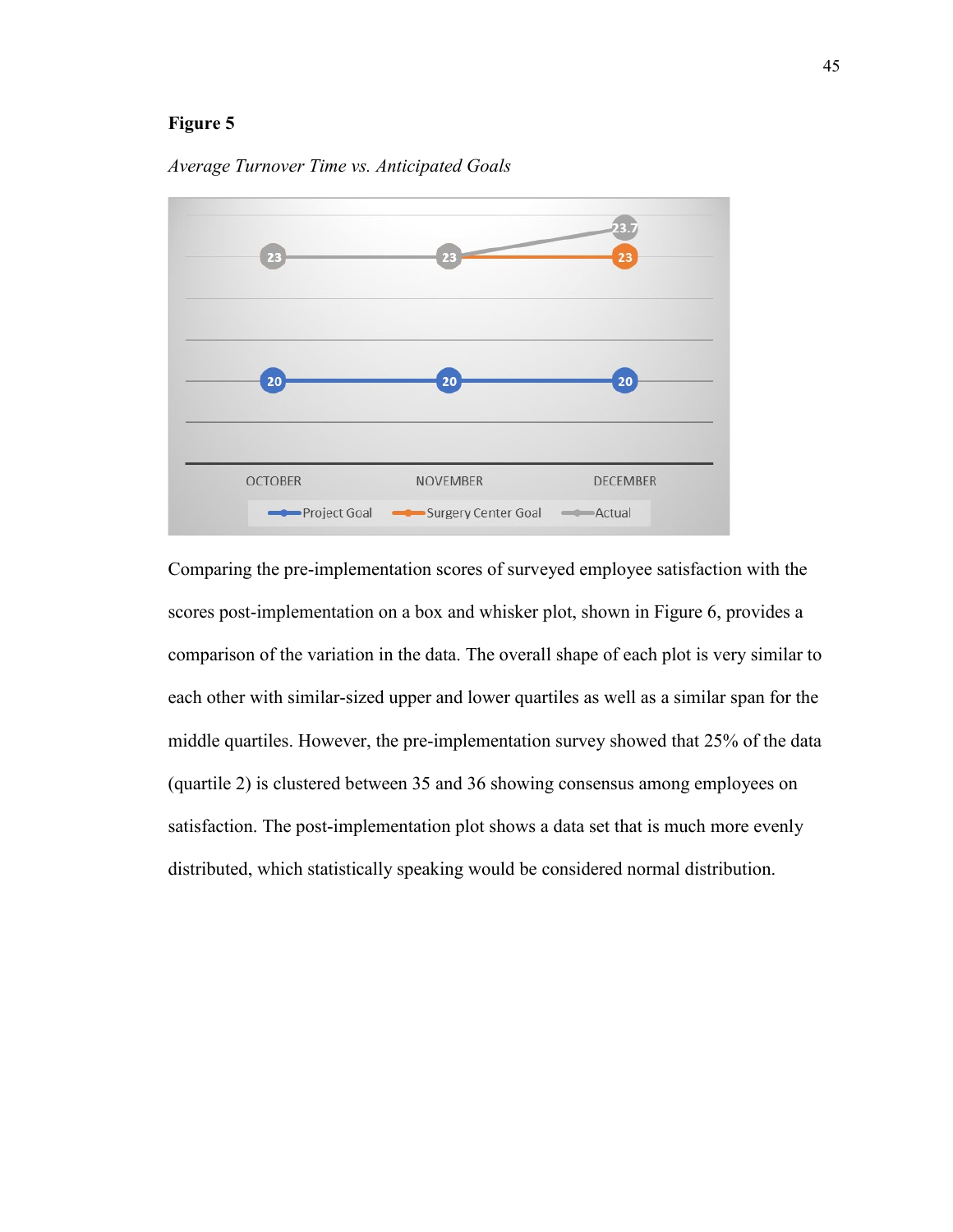#### **Figure 6**



*Comparison of Pre-implementation Survey Scores to Post-implementation Survey Scores*

The survey questions were focused on opportunities for growth, teamwork, work/life balance, feedback, quality and customer focus, and communication. Three questions were geared toward work/life balance, one question toward opportunities for growth, one question toward teamwork, one question on feedback, two questions on quality and customer focus, and one question on communication. The last question on the survey reflected the staff member's opinion of the project adding value to the organization. The survey scale used to measure the employee's answers is the 5-point Likert scale ranging from strongly disagree to strongly agree. The scoring system is as follows: 1-strongly disagree, 2-disagree, 3-neutral, 4-agree, and 5-strongly agree. Each question was given the corresponding numeric score based on the employee's answer. These numeric values were then summed for each individual and then the average across all employees was calculated. After the further breakdown of the questions, the categories that decreased by the greatest amount, according to the survey results, were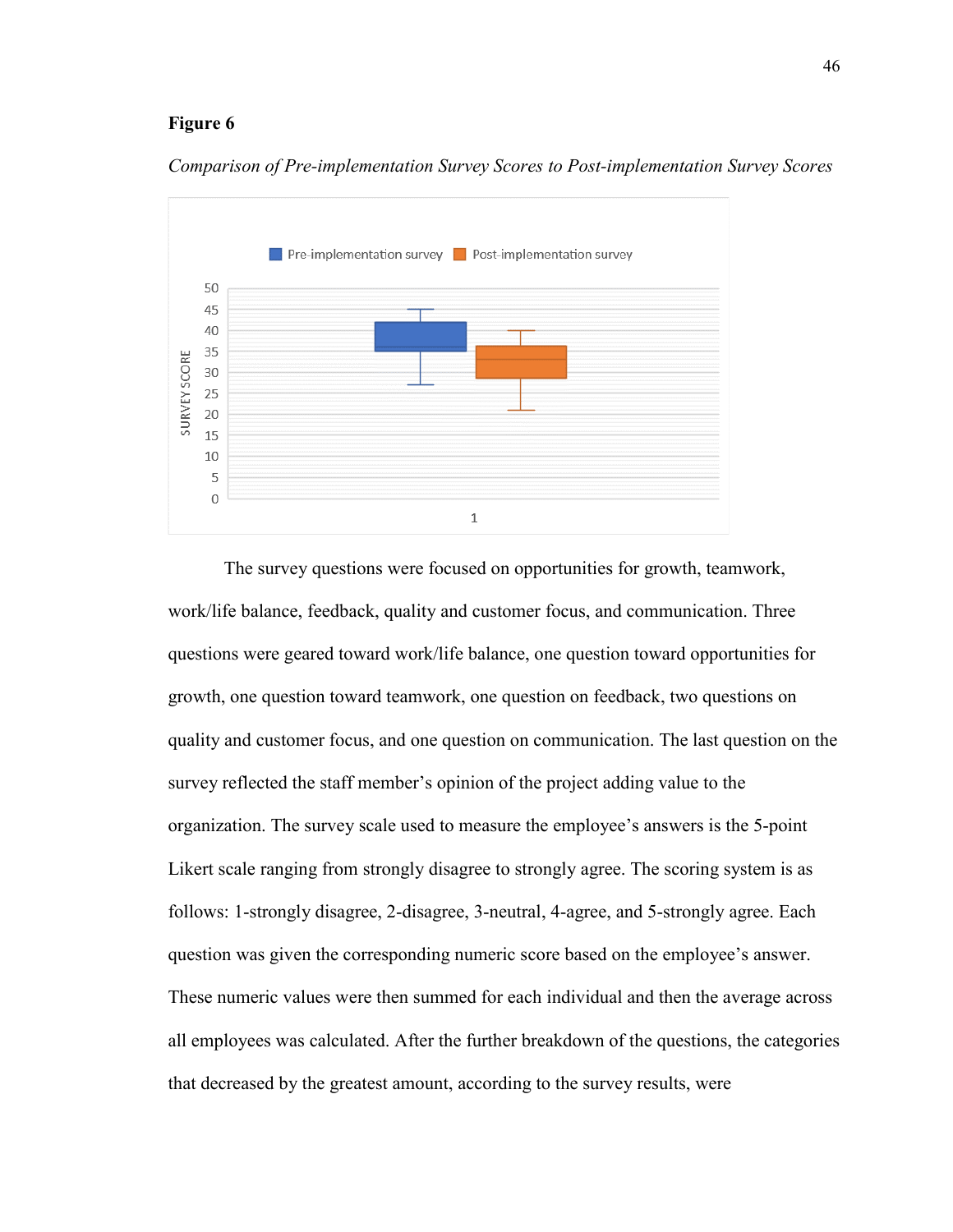communication and work/life balance. Figure 7 is a representation of each category and how the values changed according to survey results. When asked, "The environment in this organization supports a balance between work and personal life," the survey results dropped from an average of 4.1 on the pre-implementation survey to 2.9 on the postimplementation survey. When asked, "Information and knowledge are shared openly within this organization," the survey results decreased from an average of 4.4 to 2.9. After reviewing the results with the staff, the feedback from them was the drops in communication and work/life balance were more a product of increased stress felt by the staff due to increased case volume and decrease in available staff, and less a product of the new turnover process. When reviewing the last question on the survey regarding the staff's feeling as to if the project added value to the organization, out of the eight postimplementation surveys, three surveys were left blank, three surveys were in favor of the project adding value, and two surveys stated they did not feel the project added value. The leadership of the surgery center should collect additional data over an extended period of time to truly understand the impact on employee satisfaction.

#### **Figure 7**



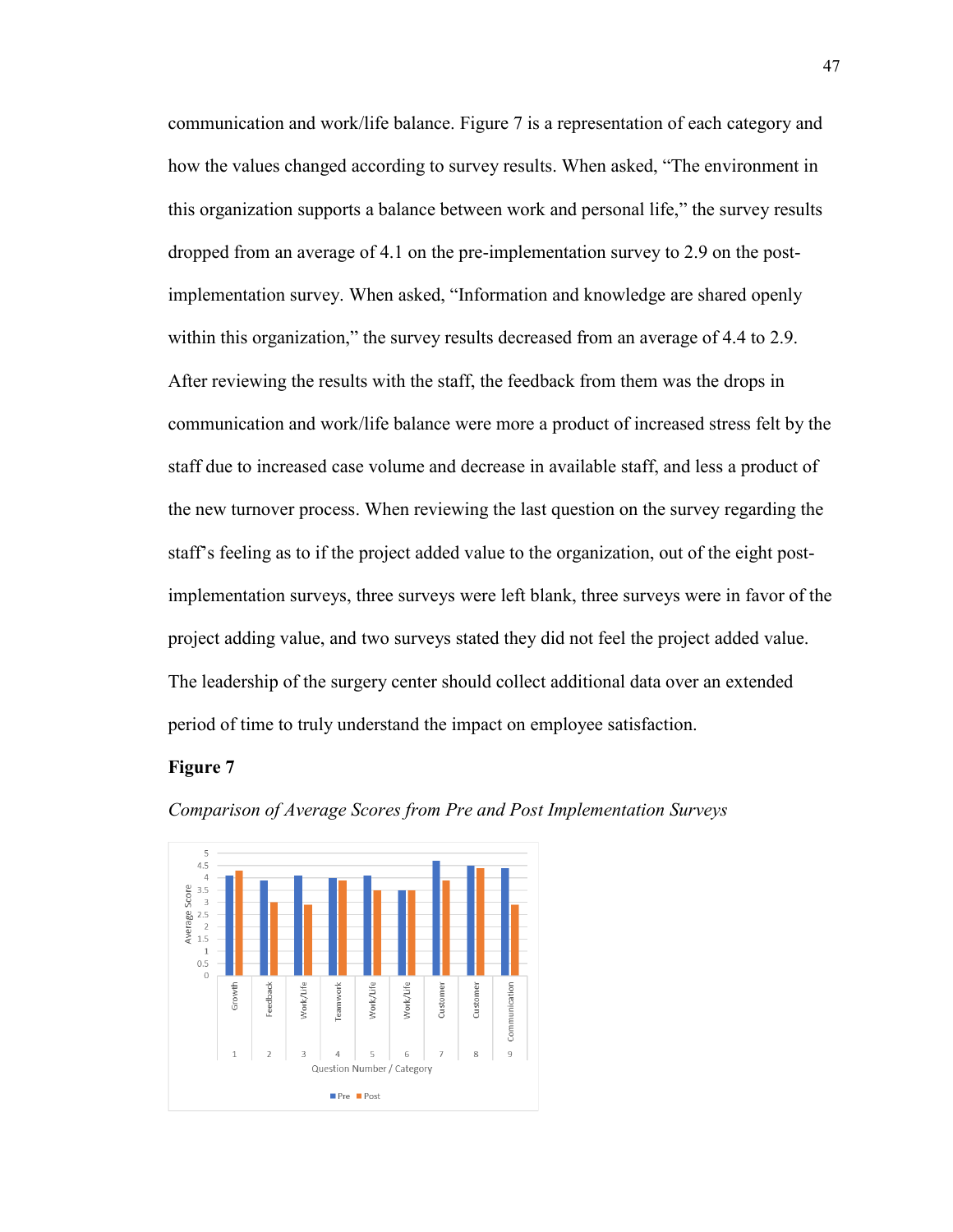To determine if a correlation existed between case volume and turnover time, these two data sets were plotted together to determine the  $R^2$  value.  $R^2$  values can range from 0 to 1.00. A higher  $R^2$  value means the data is directly correlated. If the  $R^2$  value is close to 0, the data sets are not well correlated (Frost, 2022). During October, the surgery center completed a total of 291 cases and averaged a turnover time of 23 minutes. In November the surgery center captured its highest case volume during implementation totaling 313 cases and kept its average turnover time at the goal of 23 minutes. In December the case volume dropped to 308 surgical cases and the turnover times increased to 23.7 minutes. In Figure 8, the resultant  $R^2$  value was calculated as 0.0902 and therefore this data shows very little signs of correlation. It does seem reasonable that turnover times are less a function of a number of cases and more a function of other factors, perhaps staffing levels, or various other non-numerical items. This information will aid management in the future to understand what factors to focus on in the effort to further reduce turnover times.

#### **Figure 8**



*Relationship Between Case Volume and Turnover Time*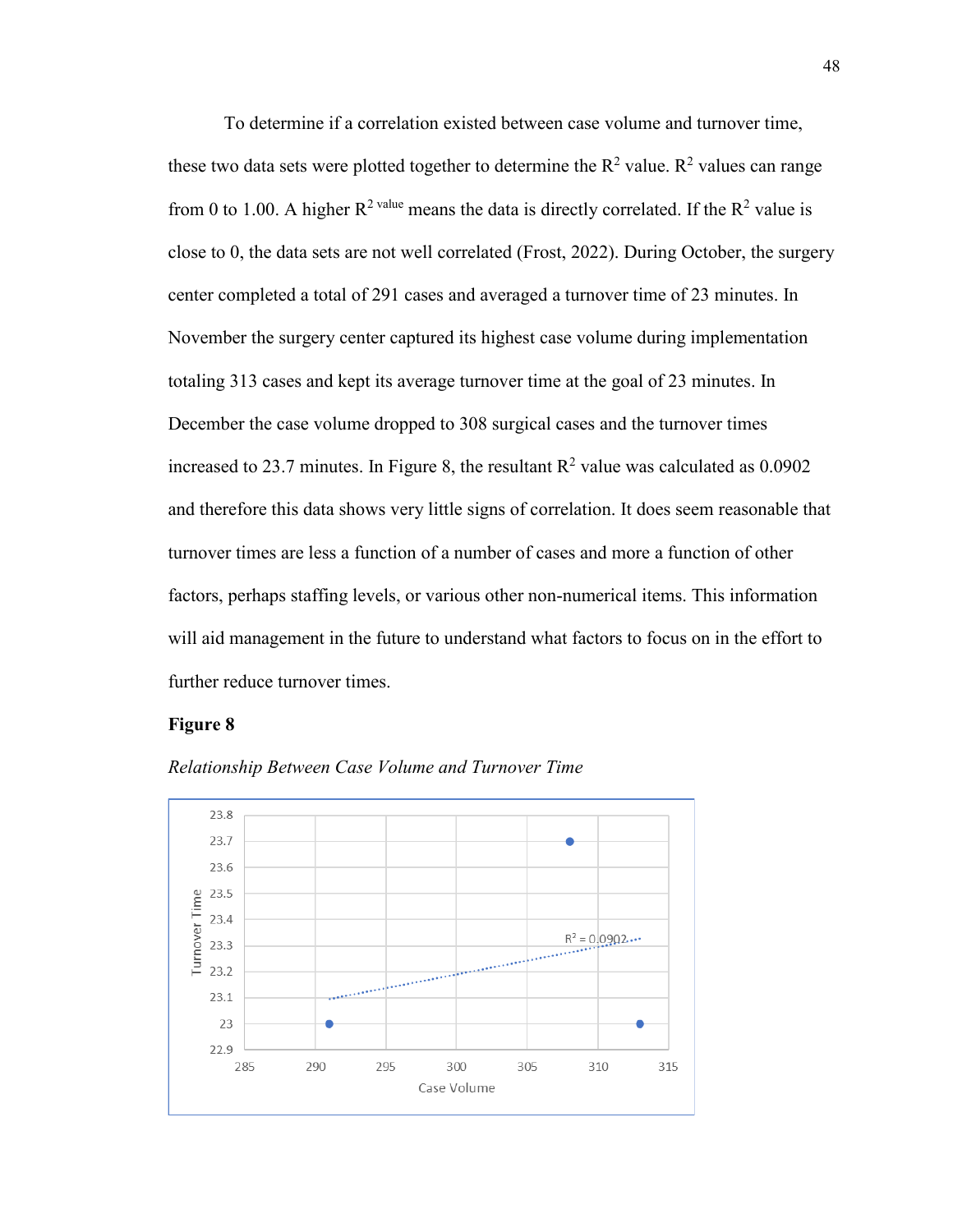#### **Process Improvement Data**

Two of the three outcome objectives of the project were not met after implementation. For outcome objective one, the perioperative team's job satisfaction score from the pre-implementation survey did not increase by the projected minimum of two points on the post-implementation survey. The post-survey decreased by 4.45 points from the pre-survey. For outcome objective two, the monthly average turnover time did not decrease by 3.5 minutes to reach the goal of 20 minutes. The monthly average turnover time did decrease by 0.5 minutes from 23.5 minutes to 23 minutes for 2 of the 3 months observed. For outcome objective three, the surgery center did onboard two new employees during the implementation period. However, this was due to filling positions vacated prior to the implementation period.

Another subset of the third outcome objective referred to overtime expenditures. The objective stated the surgery center will not see an increase in overtime expenditures during the implementation period. Considering the fourth quarter of the year is notoriously the busiest time of year for surgeries, the surgery center administration could not avoid this costly expense. Figure 9 outlines the surgery center's cumulative overtime hours for each month for all employees. Even though the fourth quarter was extremely busy, the overtime accumulated during the months of implementation was not the greatest amount of overtime seen during the year 2021.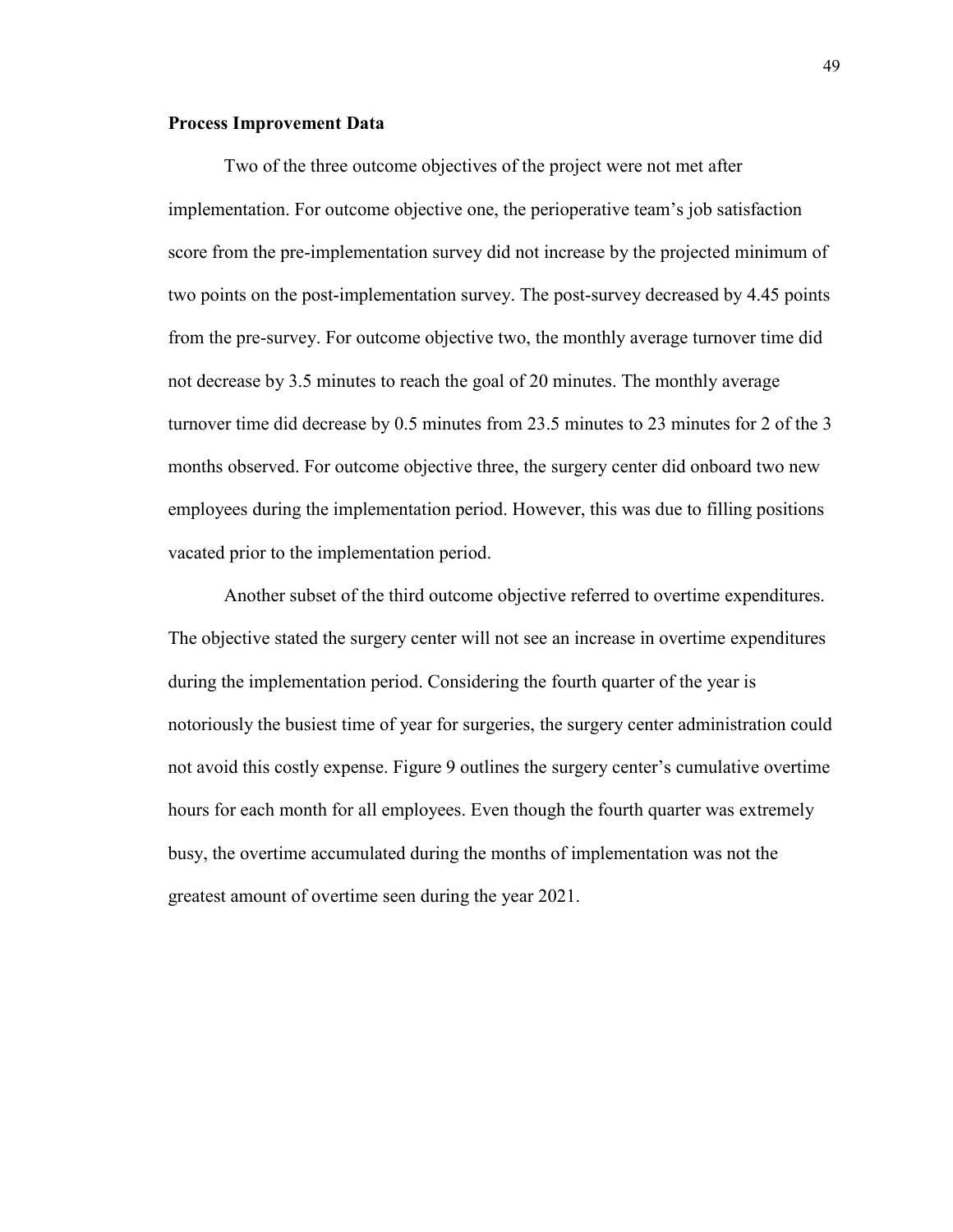#### **Figure 9**



*Monthly Cumulative Overtime Hours for 2021*

Even though the original project outcome objectives were not met, the project was successful at creating positive change in different areas of the surgery center. The project brought to the surface a lack of equipment in the pre-operative area. With the dramatic change of switching from a paper-based charting system to an electronic medical record, the new turnover process identified the need for more computers. During implementation, one additional computer was installed, giving the staff more resources for charting without interfering with others' workflow. Another positive change for the center was the enactment of a staff incentive program. The program allows staff members to receive a quarterly bonus if certain metrics are achieved. One metric is to reach a monthly turnover time average of 23 minutes. This change was not a product of the project; however, the new turnover process implemented is a valuable resource staff members can continue to use to help reach their incentive program goals. A third positive change from the project was the project lead team members requested the surgery center create a Lean team to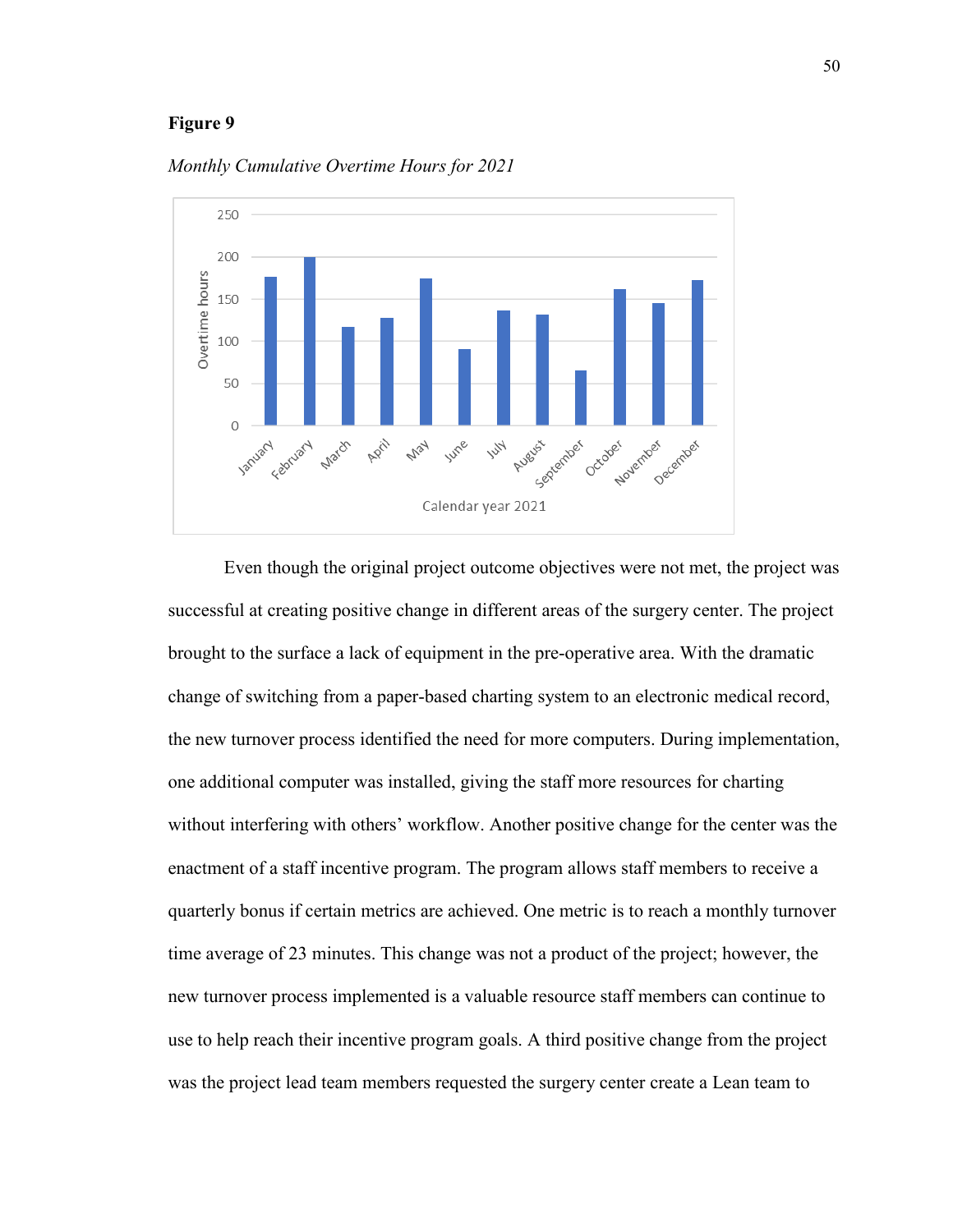analyze and remove waste from other processes in the different departments throughout the surgery center. The staff recognized how useful the Lean principles could be in improving procedures and were encouraged by management to continue bringing ideas to the forefront.

An unmeasurable change produced by the implementation of the project was the increase in knowledge and awareness of the proper, most efficient way an operating room should be cleaned between surgical patients. The reiteration of the standards and guidelines set by the Association of Perioperative Nurses (AORN) was an important piece in educating the staff because the surgery center follows these guidelines. Coupling these guidelines with an efficient method creates a unified process that properly aligns with patient safety, proper sanitation technique, and efficiency.

While this project did not meet its intended objectives, it will still have a lasting impact on the surgery center. With assistance from management to continue encouraging and monitoring the turnover process, the project will be sustained. The measurement of success was based upon improvement in turnover times over the duration of the project. As stated previously the first 2 months experienced a reduction in turnover times versus pre-implementation numbers but did not reach the project goal. Despite not meeting the objectives, the project served to educate staff and leadership that efficiencies can be achieved while still aligning with AORN standards for patient and staff safety and proper sanitation techniques. Stress factors existed both pre-implementation and postimplementation and continue post-project. These factors include pandemic fatigue, staffing shortages, and a new electronic medical record system. Added stress is shown to reduce productivity which undoubtedly influenced the project outcome (Street et al.,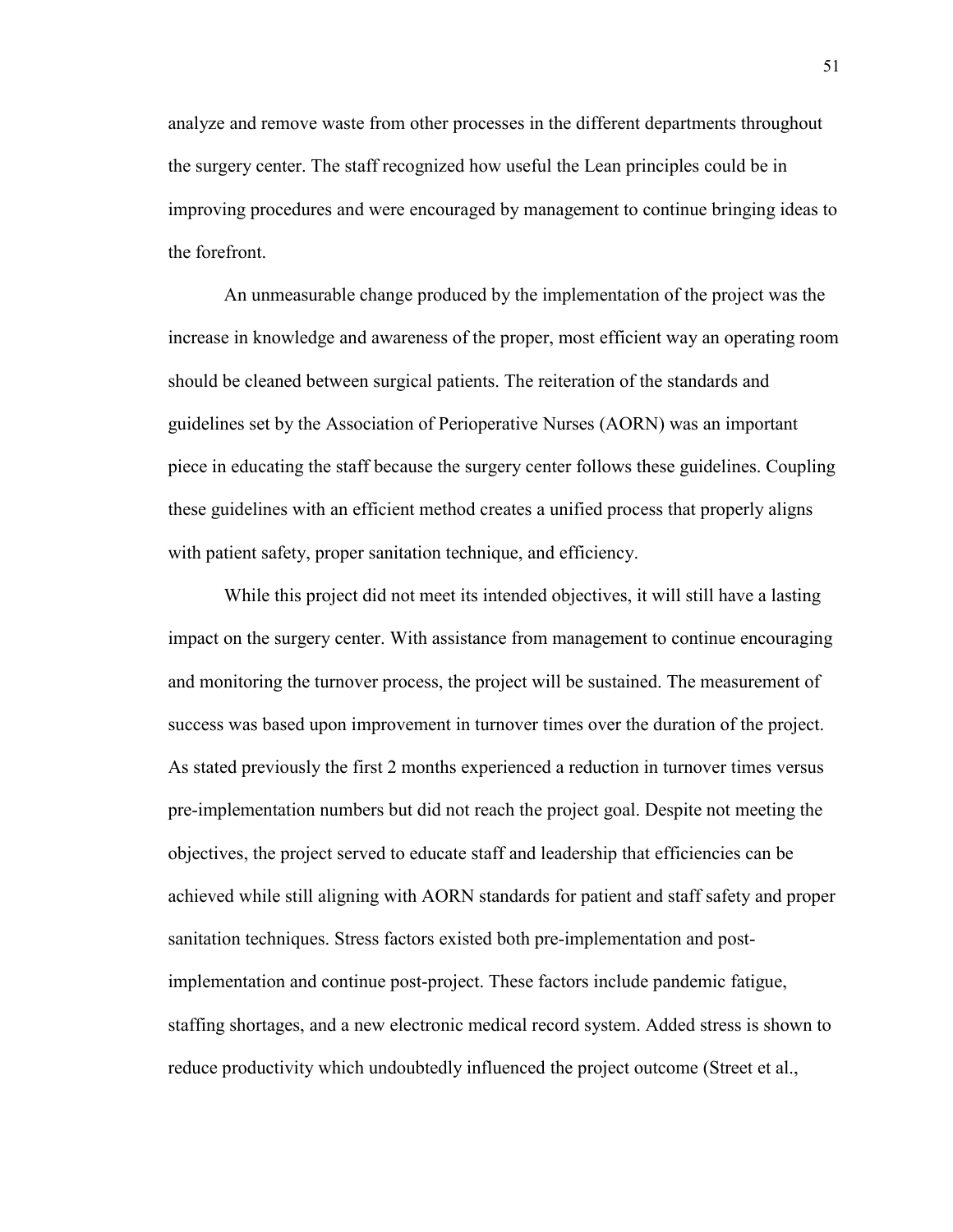2018). The success metric of this project was purposefully picked to be a standard metric already measured and tracked by the surgery center. The goal of managing turnover times is an eternal one in surgical facilities, and the leadership of the surgery center and the tenured staff has been given tools that will help them improve these numbers over time. The Lean principles taught during this implementation process are capable of impacting change long after the completion of the project.

As mentioned previously, the metric used to judge success was already tracked and evaluated consistently. Surgical facilities are always looking for ways to improve turnover times but must balance safe and effective sanitation techniques with this goal. Every minute of operating room time is costly, so reducing turnover time is a key part of controlling cost and increasing revenue; however, this must be balanced with a focus on patient and staff safety and sterility. Striking this balance was a key aspect of this project. As the leader of the surgery center continues to monitor the turnover times, it is in their best interest to make use of the principles taught during this project to drive further reductions in turnover times.

The surgery center will continue to measure turnover times as a measurement of staff efficiency and cost control. Currently, however, turnover times are only calculated monthly which limits the data available for mining. It would be advisable that the surgery center track this data daily and compare this data to staff levels for the day, as well as case counts for the day to develop trends. Other data that may point to trends could be types of cases. It is understandable that a total joint surgery may require a longer turnover than a simple carpal tunnel surgery. If leadership truly wants to perform causation analysis on turnover time fluctuations, other non-numerical data may be important such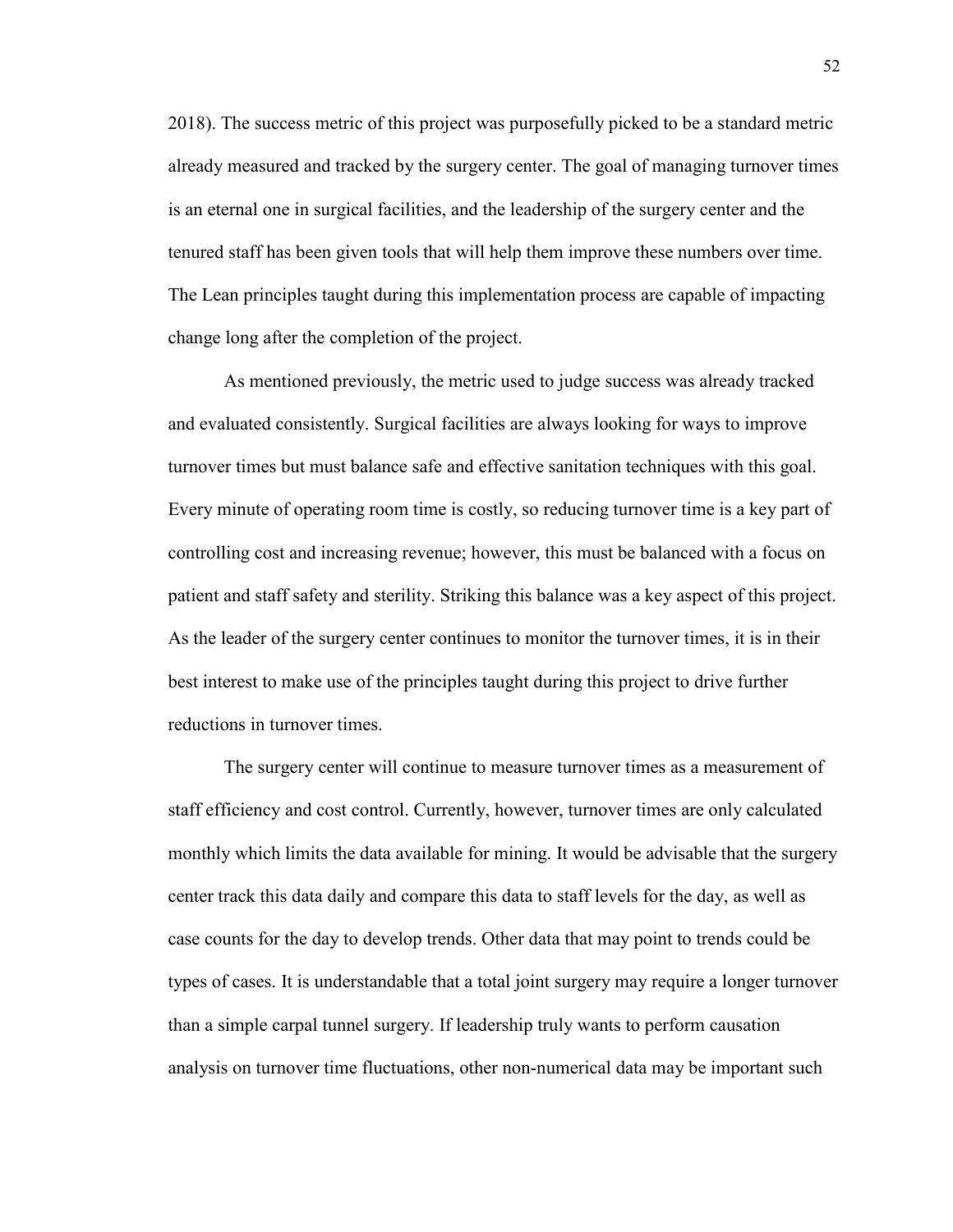as surgeon punctuality, anesthesia delays, late patient arrival, etc. Understanding specific reasons for variations in turnover time will help the leadership remove outlier data.

Employee satisfaction can continue to be monitored and addressed by management, tackling staff morale concerns as soon as they are reported. Employees should be encouraged to come forward with any concerns regarding daily processes, patient safety, efficiency tactics, and team camaraderie. An exit interview or survey would be beneficial in identifying the reasons why staff members have resigned. The common denominators mentioned can be addressed to help make the surgery center a more conducive working environment.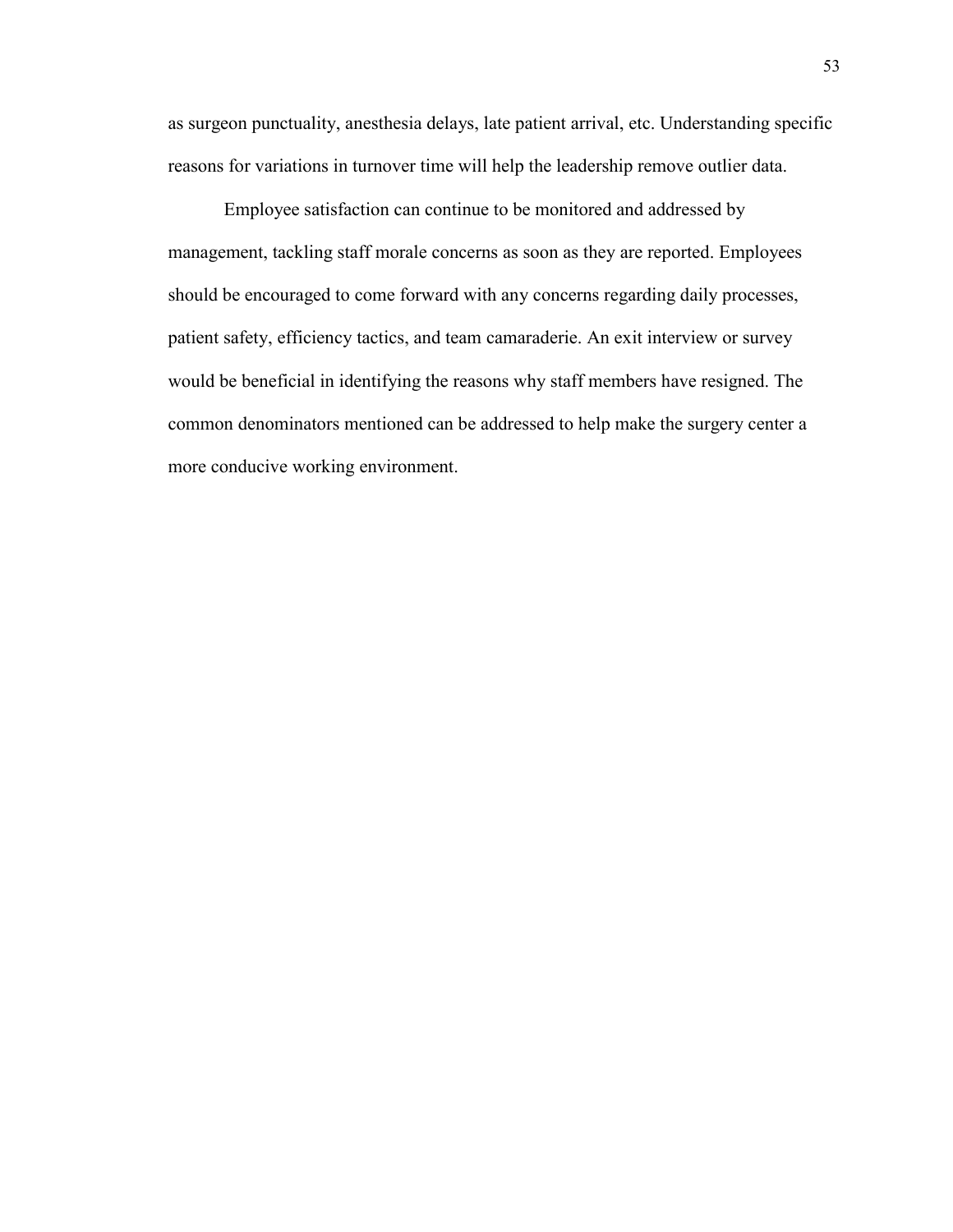#### **References**

AHRQ. (2020, January). *Section 4: Ways to approach the quality improvement process*. Agency for Healthcare Research and Quality. [https://www.ahrq.gov/cahps/quality-improvement/improvement-guide/4-](https://www.ahrq.gov/cahps/quality-improvement/improvement-guide/4-approach-qi-process/sect4part2.html)

[approach-qi-process/sect4part2.html](https://www.ahrq.gov/cahps/quality-improvement/improvement-guide/4-approach-qi-process/sect4part2.html)

Do, D. (2017, August 5). *The five principles of Lean*. The Lean Way.

[https://theleanway.net/The-Five-Principles-of-](https://theleanway.net/The-Five-Principles-of-Lean#:%7E:text=The%20five%20principles%20are%20considered,detailed%20overview%20of%20each%20principle)

[Lean#:~:text=The%20five%20principles%20are%20considered,detailed%20over](https://theleanway.net/The-Five-Principles-of-Lean#:%7E:text=The%20five%20principles%20are%20considered,detailed%20overview%20of%20each%20principle) [view%20of%20each%20principle](https://theleanway.net/The-Five-Principles-of-Lean#:%7E:text=The%20five%20principles%20are%20considered,detailed%20overview%20of%20each%20principle)

- Frost, J. (2022). *How to interpret r-squared in regression analysis*. Statistics by Jim. <https://statisticsbyjim.com/regression/interpret-r-squared-regression/>
- NEJM Catalyst. (2018, April 27). *What is Lean healthcare?* NEJM catalyst: Innovations in care delivery.<https://catalyst.nejm.org/doi/full/10.1056/CAT.18.0193>
- Ninan, D., Zhu, J., Amanda, K., Wasson, E., Fullerton, T., & Ninan, B. (2017). The role of organizational culture in operating room turnaround time. *Cureus, 9*(5) [https://www.cureus.com/articles/7254-the-role-of-organizational-culture-in](https://www.cureus.com/articles/7254-the-role-of-organizational-culture-in-operating-room-turnaround-time)[operating-room-turnaround-time](https://www.cureus.com/articles/7254-the-role-of-organizational-culture-in-operating-room-turnaround-time)
- Shrank, W.H., Rogstad, T.L. & Parekh, N. (2019, October 7). Waste in the US health care system: Estimated costs and potential for savings. *JAMA Network*. <https://jamanetwork.com/journals/jama/article-abstract/2752664>
- SkyMark. (2020). *Larry miles and value engineering*. SkyMark Corporation. <https://www.skymark.com/resources/leaders/larrymiles.asp>